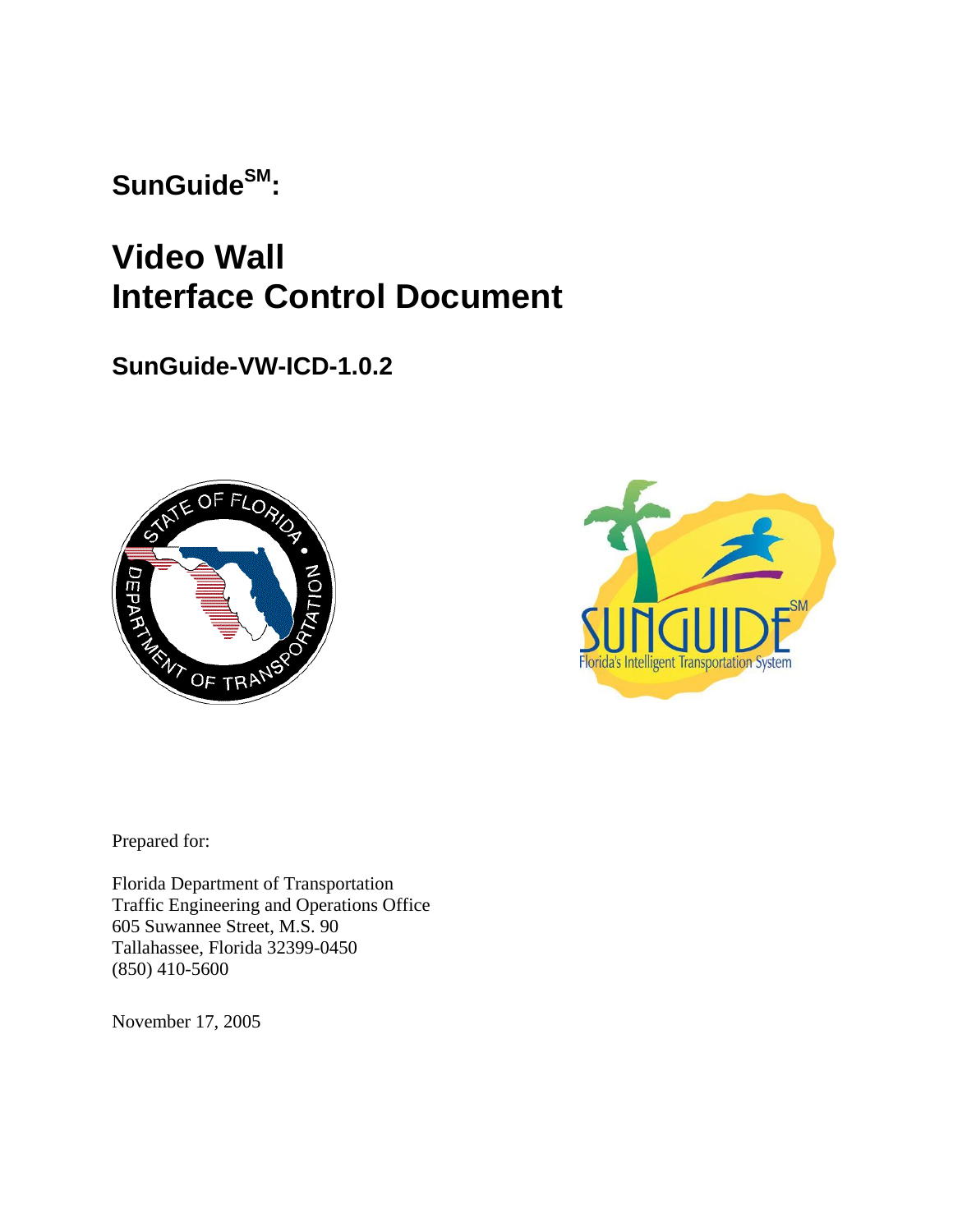| <b>Document Control Panel</b> |                            |                |             |  |  |  |  |  |  |  |
|-------------------------------|----------------------------|----------------|-------------|--|--|--|--|--|--|--|
| File Name:                    | SunGuide-VW-ICD-1.0.2.doc  |                |             |  |  |  |  |  |  |  |
| File Location:                | SunGuide CM Repository     |                |             |  |  |  |  |  |  |  |
| CDRL:                         | $2 - 7.1$                  |                |             |  |  |  |  |  |  |  |
|                               | <b>Name</b>                | <b>Initial</b> | <b>Date</b> |  |  |  |  |  |  |  |
| Created By:                   | Lynne Randolph, SwRI       | LAR            | 11/11/04    |  |  |  |  |  |  |  |
|                               |                            |                |             |  |  |  |  |  |  |  |
| Reviewed By:                  | Steve Dellenback, SwRI     | <b>SWD</b>     | 11/12/04    |  |  |  |  |  |  |  |
|                               | <b>Steve Novosad, SwRI</b> | <b>SEN</b>     | 11/12/04    |  |  |  |  |  |  |  |
|                               |                            |                |             |  |  |  |  |  |  |  |
|                               |                            |                |             |  |  |  |  |  |  |  |
|                               |                            |                |             |  |  |  |  |  |  |  |
|                               |                            |                |             |  |  |  |  |  |  |  |
|                               |                            |                |             |  |  |  |  |  |  |  |
|                               |                            |                |             |  |  |  |  |  |  |  |
|                               |                            |                |             |  |  |  |  |  |  |  |
|                               |                            |                |             |  |  |  |  |  |  |  |
| Modified By:                  | Meredith Moczygemba, SwRI  | <b>MRM</b>     | 11/17/05    |  |  |  |  |  |  |  |
|                               |                            |                |             |  |  |  |  |  |  |  |
|                               |                            |                |             |  |  |  |  |  |  |  |
|                               |                            |                |             |  |  |  |  |  |  |  |
| Completed By:                 |                            |                |             |  |  |  |  |  |  |  |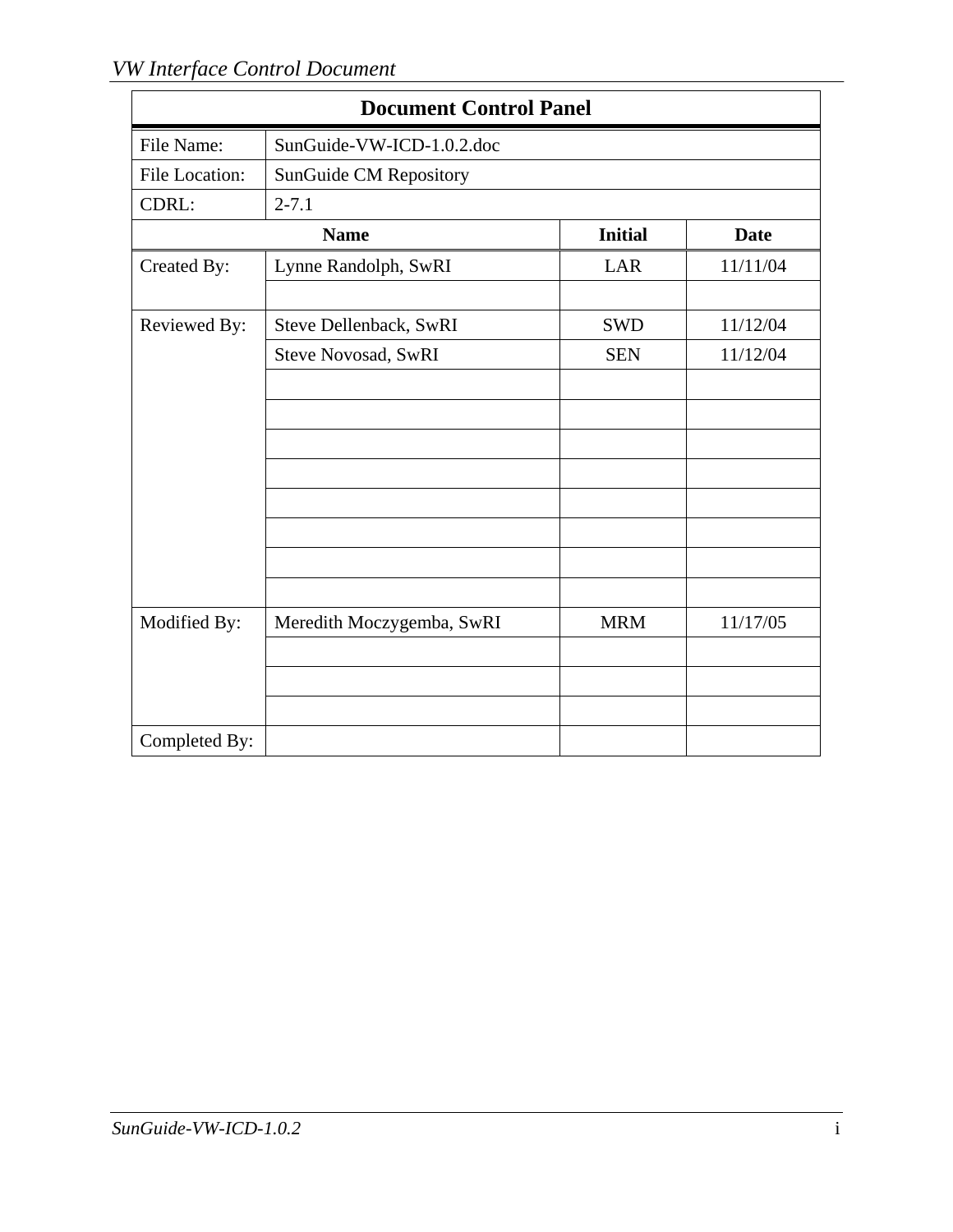# **Table of Contents**

| 1. | Scope. |          |  |
|----|--------|----------|--|
|    | 1.1    |          |  |
|    | 1.2    |          |  |
|    | 1.3    |          |  |
|    | 1.4    |          |  |
| 2. |        |          |  |
|    | 2.1    |          |  |
|    |        | 2.1.1    |  |
|    |        |          |  |
|    |        | 2.1.2    |  |
|    | 2.2    | Examples |  |
|    | 2.3    |          |  |
|    | 2.4    |          |  |
| 3. |        |          |  |
|    |        |          |  |
|    |        |          |  |
|    | A.1    |          |  |
|    | A.2    |          |  |
|    | A.3    |          |  |
|    | A.4    |          |  |
|    | A.5    |          |  |
|    | A.6    |          |  |
|    | A.7    |          |  |
|    | A.8    |          |  |
|    | A.9    |          |  |
|    | A.10   |          |  |
|    | A.11   |          |  |
|    | A.12   |          |  |
|    | A.13   |          |  |
|    | A.14   |          |  |
|    | A.15   |          |  |
|    | A.16   |          |  |
|    | A.17   |          |  |
|    | A.18   |          |  |
|    | A.19   |          |  |
|    | A.20   |          |  |
|    | A.21   |          |  |
|    | A.22   |          |  |
|    | A.23   |          |  |
|    | A.24   |          |  |
|    | A.25   |          |  |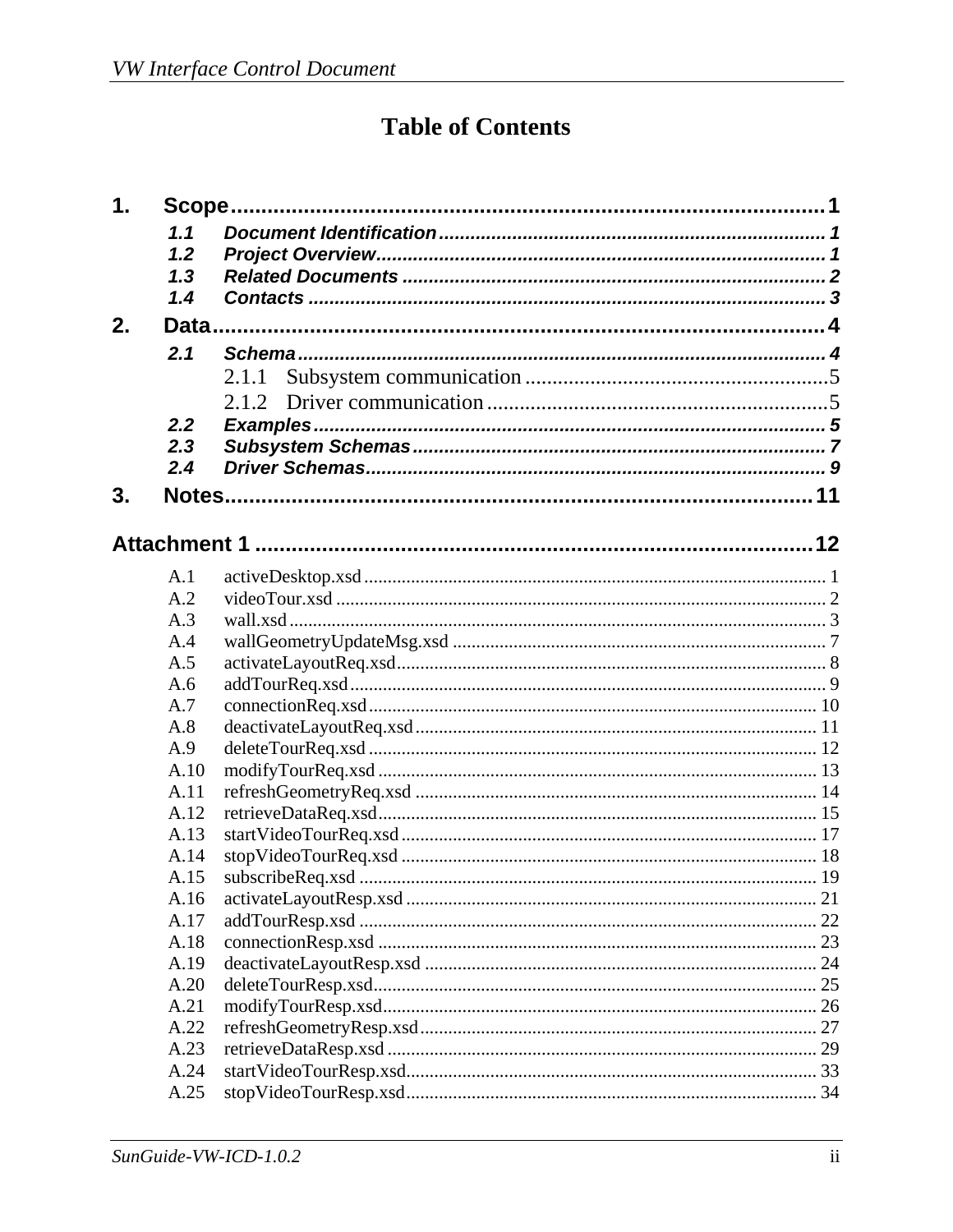|--|--|--|--|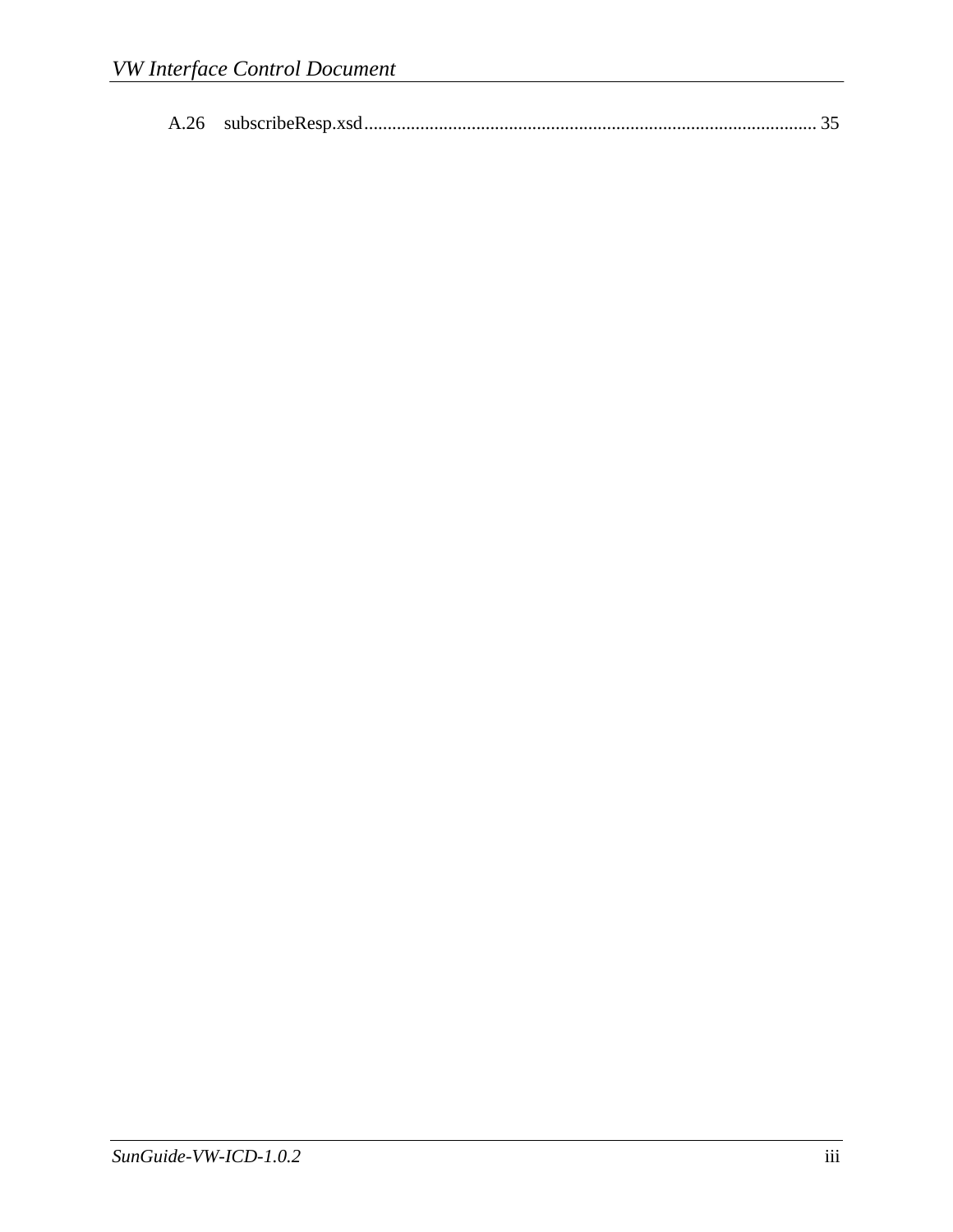# **List of Figures**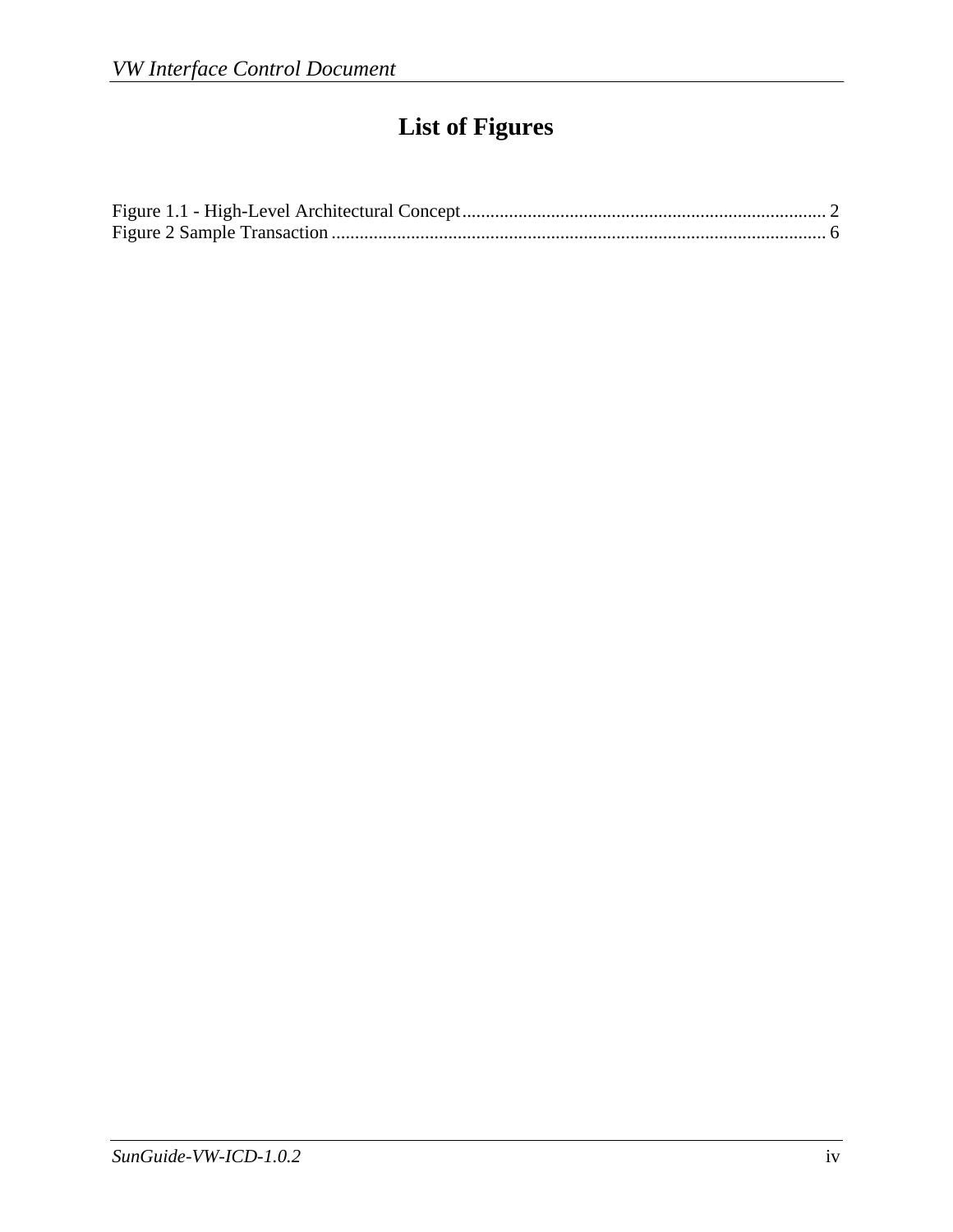# **List of Acronyms**

| <b>ATMS</b> | <b>Advanced Traffic Management System</b> |
|-------------|-------------------------------------------|
| <b>DOT</b>  | Department of Transportation              |
| <b>FDOT</b> | Florida Department of Transportation      |
| <b>IM</b>   | Incident Management                       |
| <b>ITS</b>  | <b>Intelligent Transportation Systems</b> |
| <b>ITN</b>  | Invitation to Negotiate                   |
| <b>SwRI</b> | <b>Southwest Research Institute</b>       |
| <b>TMC</b>  | <b>Traffic Management Center</b>          |
| <b>VS</b>   | Video Switching                           |
| <b>VW</b>   | Video Wall                                |
| XML         | Extensible Markup Language                |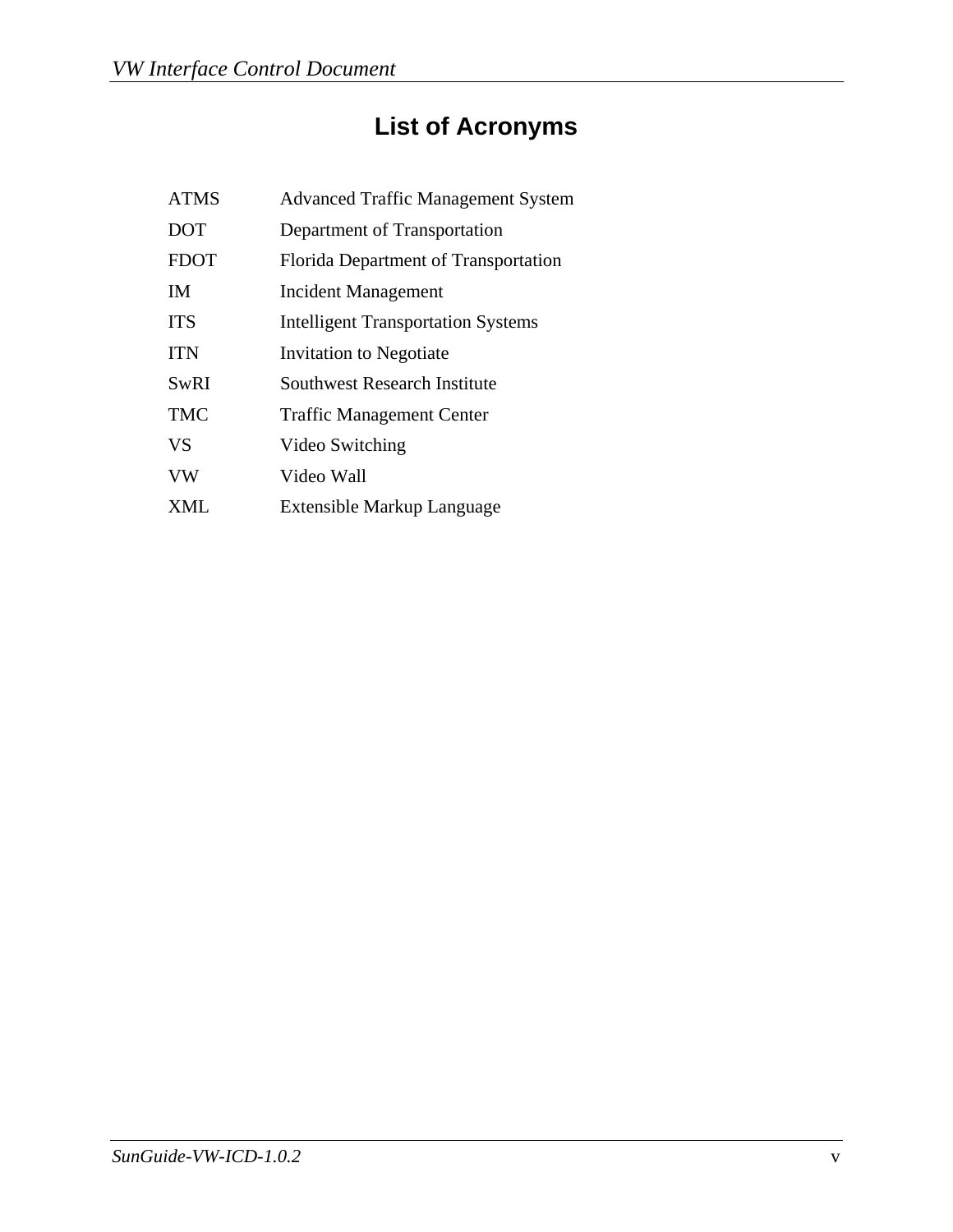# **REVISION HISTORY**

| <b>Revision</b> | Date              | <b>Changes</b>                 |
|-----------------|-------------------|--------------------------------|
| 1.0.0           | November 11, 2004 | <b>Initial Release</b>         |
| 1.0.2           | November 17, 2005 | Updated for Release 2 software |
|                 |                   |                                |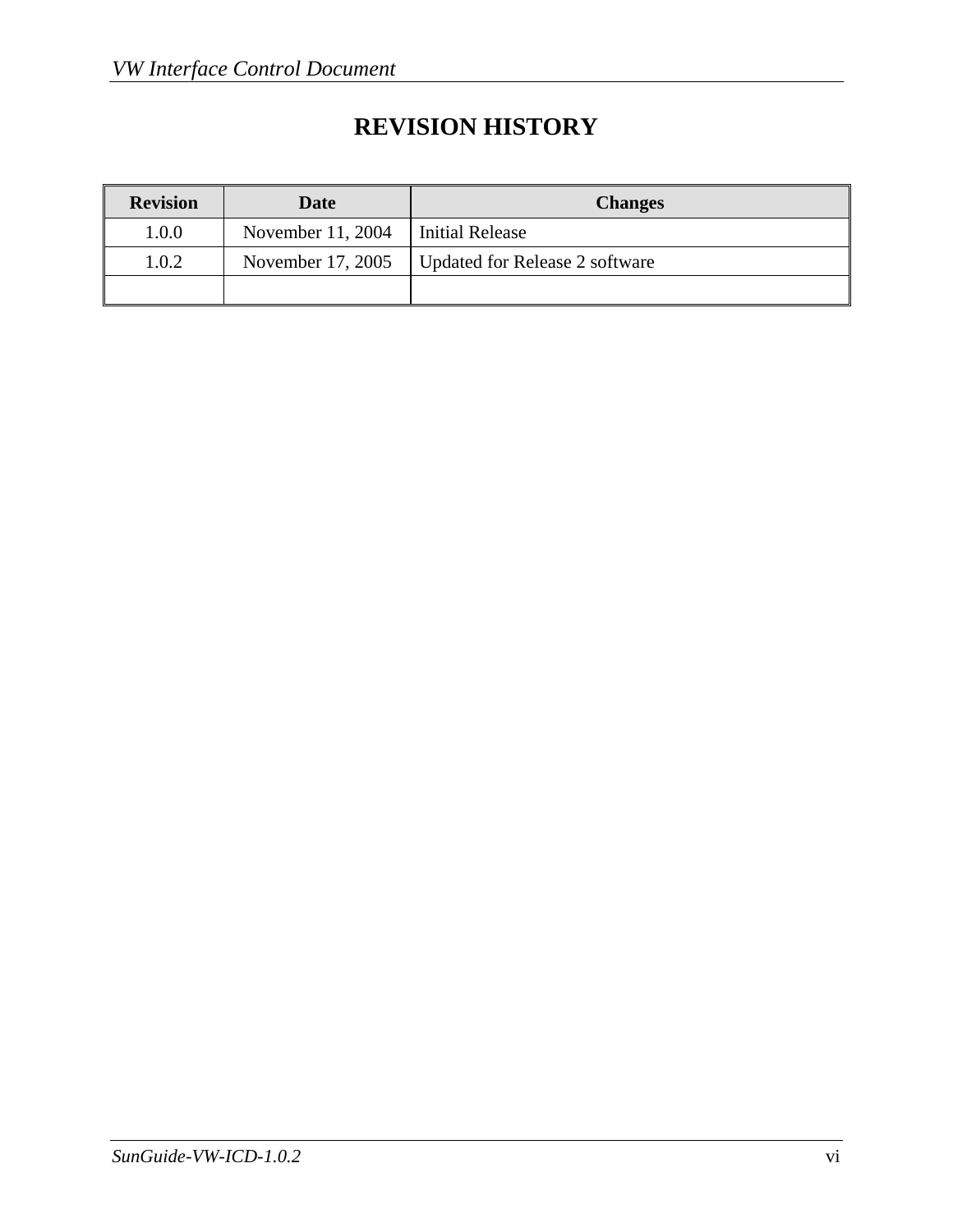# <span id="page-7-1"></span><span id="page-7-0"></span>**1. Scope**

### <span id="page-7-2"></span>*1.1 Document Identification*

This Interface Control Document (ICD) describes the interface between individual SunGuide clients and the Video Wall (VW) subsystem and between the VW subsystem and the associated drivers. The general base architecture of the XML communications including connection information, byte order and base transaction classes is delineated in the general ICD. This ICD defines Extensible Markup Language (XML) schemas upon which XML requests shall be based in communicating amongst the various processes. Refer to the SunGuide-General-ICD-1.0.2 document for details regarding data transfer.

## <span id="page-7-3"></span>*1.2 Project Overview*

The Florida Department of Transportation (FDOT) is conducting a program that is developing  $S$ unGuide<sup>SM</sup> software. The SunGuide<sup>SM</sup> software is a set of Intelligent Transportation System (ITS) software that allows the control of roadway devices as well as information exchange across a variety of transportation agencies. The goal of the SunGuide<sup>SM</sup> software is to have a common software base that can be deployed throughout the state of Florida. The SunGuide<sup>SM</sup> software development effort is based on ITS software available from both the states of Texas and Maryland; significant customization of the software is being performed as well as the development of new software modules. The following figure provides a graphical view of the software to be developed: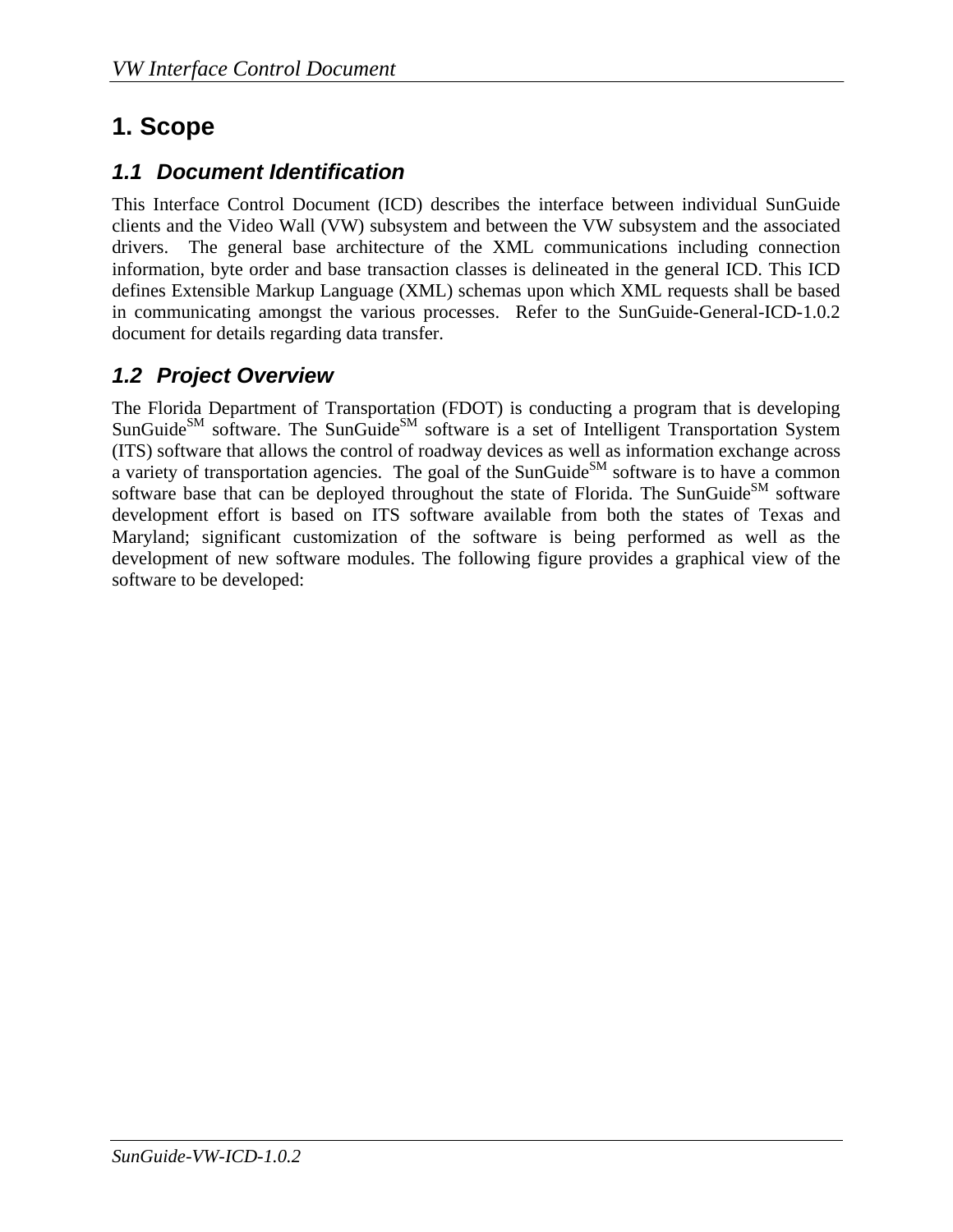<span id="page-8-0"></span>

**Figure 1.1 - High-Level Architectural Concept** 

<span id="page-8-2"></span>The SunGuide<sup>SM</sup> development effort spans approximately two years. After the development, the software will be deployed to a number of Districts and Expressway Authorities throughout Florida and support activities will be performed.

## <span id="page-8-1"></span>*1.3 Related Documents*

The following documents were used to develop this document:

- SwRI Qualification Response: *Response to the Invitation to Negotiate (ITN): Statewide Transportation Management Center Software Library System, Negotiation Number: ITN-DOT-02/03-9025-RR,* SwRI Proposal No. 10-35924, dated: November 18, 2002.
- SwRI Technical Proposal: *Technical Proposal for Invitation to Negotiate (ITN): Statewide Transportation Management Center Software Library System, Negotiation Number: ITN-DOT-02/03-9025-RR,* SwRI Proposal No. 10-35924, dated: January 31, 2003.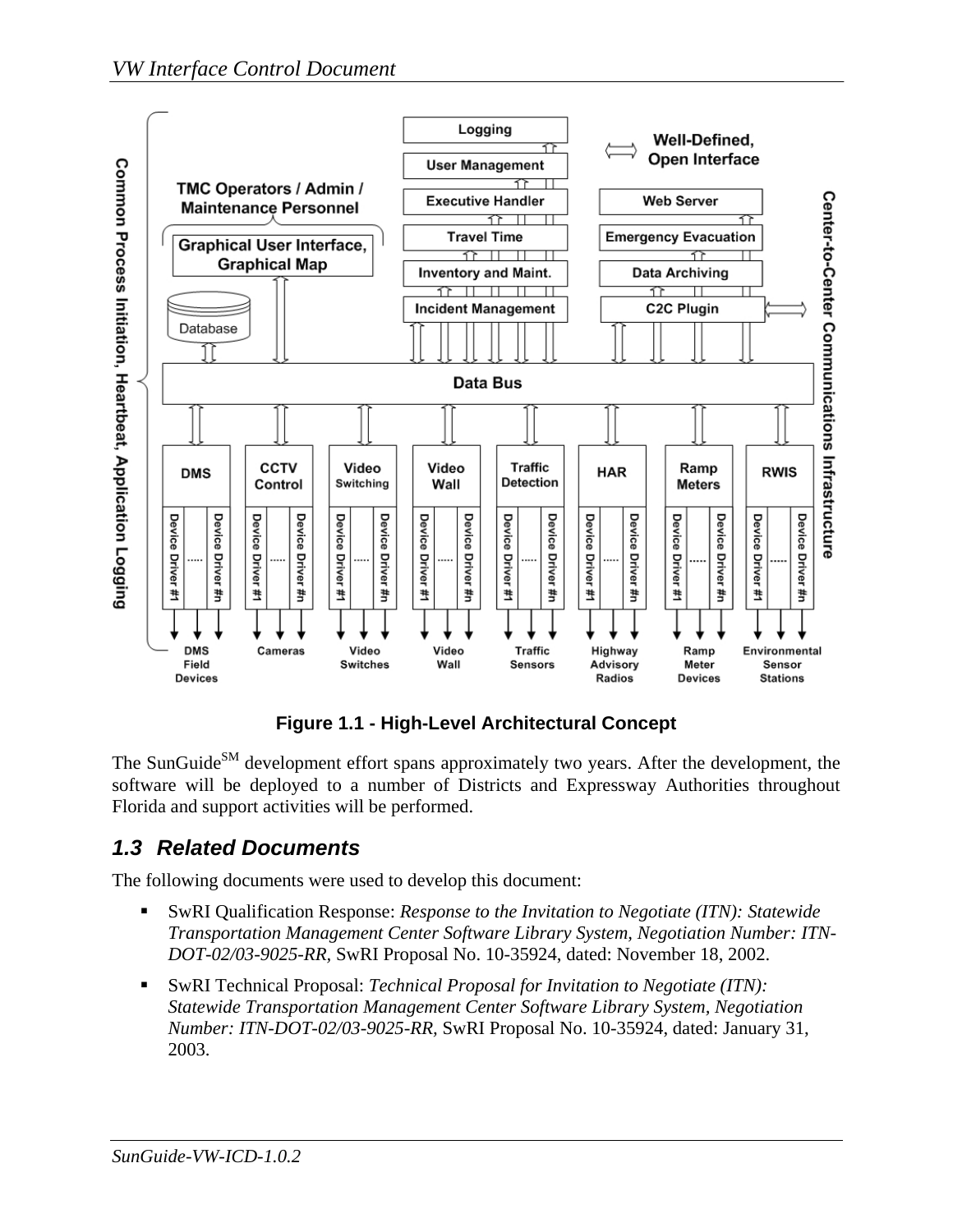- <span id="page-9-0"></span> SwRI Cost Proposal: *Cost Proposal for Invitation to Negotiate (ITN): Statewide Transportation Management Center Software Library System, Negotiation Number: ITN-DOT-02/03-9025-RR,* SwRI Proposal No. 10-35924, dated: January 31, 2003.
- SwRI BAFO letter: *Southwest Research Institute® Proposal No. 10-35924, "Invitation to Negotiate (ITN): Statewide Transportation Management Center Software Library System", Reference: Negotiation Number: ITN-DOT-02/03-9025-RR*, dated: May 5, 2003.
- FDOT procurement document: *Invitation To Negotiate (ITN), Negotiation Number: ITN DOT-02/03-9025-RR, Statewide Transportation Management Center Software Library System*, dated: October 21, 2002.
- FDOT Scope of Services: *Statewide Transportation Management Center Software Library System: Scope of Services,* September 22, 2003.
- FDOT Requirements Document: *Statewide Transportation Management Center Software Library System: Requirements Specification,* June 3, 2003.
- Southwest Research Institute, *TMC Software Study*, November 15, 2001.
- Southwest Research Institute, *Introduction to an Operational Concept For the Florida Statewide Library*, FDOT – OCD – 1.0, March 31, 2002.
- World Wide Web Consortium (W3) website: [http://www.w3.org.](http://www.w3.org/)
- SunGuide<sup>SM</sup> Project website: [http://sunguide.datasys.swri.edu.](http://sunguide.datasys.swri.edu/)

## <span id="page-9-1"></span>*1.4 Contacts*

The following are contact persons for the SunGuide<sup>SM</sup> software project:

- Elizabeth Birriel, ITS Central Office, [elizabeth.birriel@dot.state.fl.us,](mailto:elizabeth.birriel@dot.state.fl.us) 850-410-5606
- [Liang Hsia,](mailto:liang.hsia@dot.state.fl.us) FDOT Project Manager, [liang.hsia@dot.state.fl.us,](mailto:liang.hsia@dot.state.fl.us) 850-410-5615
- [John Bonds](mailto:jbonds@pbsj.com), Senior ITS Specialist, *jbonds@pbsj.com*, 408-873-2514
- [David Chang,](mailto:David.Chang@dot.state.fl.us) ITS Specialist, [David.Chang@dot.state.fl.us](mailto:David.Chang@dot.state.fl.us), 850-410-5622
- [Steve Dellenback](mailto:sdellenback@swri.org?subject=\), SwRI Project Manager, [sdellenback@swri.org,](mailto:sdellenback@swri.org) 210-522-3914
- [Robert Heller,](mailto:rheller@swri.org) SwRI Software Project Manager, [rheller@swri.org](mailto:rheller@swri.org), 210-522-3824
- [Charlie Wallace,](mailto:WallaceC@pbworld.com) PBF Deputy Project Manager, [WallaceC@pbworld.com,](mailto:WallaceC@pbworld.com) 352-374-6635
- [John Schumitz](mailto:schumitz@pbworld.com), PBF Software Project Manager, [schumitz@pbworld.com](mailto:schumitz@pbworld.com), 301-816-1852

The following are contacts that will be used by the SunGuide<sup>SM</sup> software project team to assure consistency with other FDOT projects and FDOT procedures:

- Dan Baxter, PB Farradyne, FDOT C2C Project, [baxter@pbworld.com](mailto:baxter@pbworld.com), 407-587-7809
- David Lambert, University of North Florida, RWIS, [jlambert@unf.edu,](mailto:jlambert@unf.edu) 904-620-3881
- Bob Colins, PBS&J, Emergency Evacuation, **bobcolins@pbsj.com**, 850-575-1800
- John Fain, FDOT, Comptroller, [john.fain@dot.state.fl.us](mailto:john.fain@dot.state.fl.us), 850-921-7332
- Leslie Jacobson, PB Farradyne, Ramp Metering, [jacobsonl@pbworld.com,](mailto:jacobsonl@pbworld.com) 206-382-5290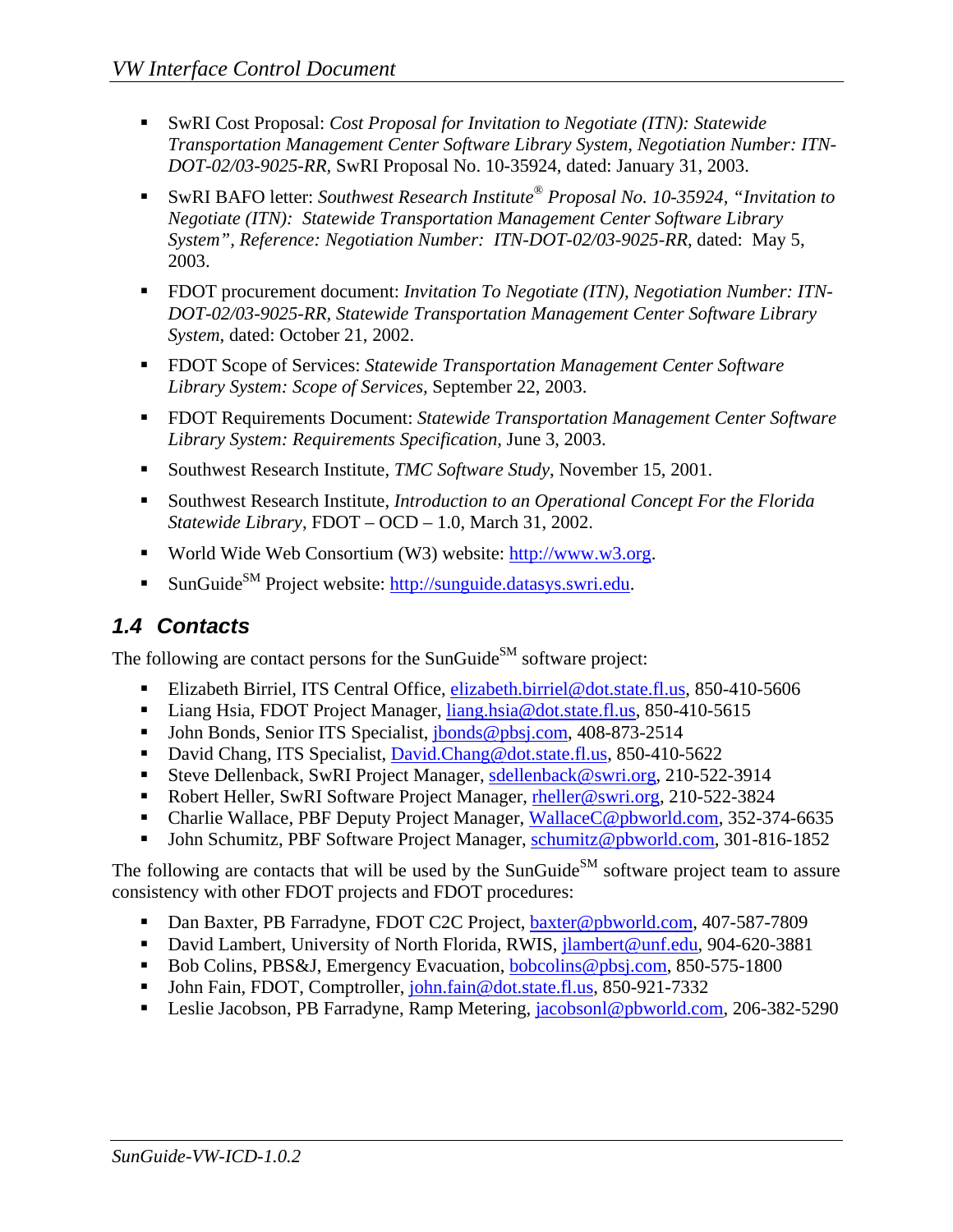# <span id="page-10-1"></span><span id="page-10-0"></span>**2. Data**

The following sections detail the XML transactions that can be exchanged between client and server applications.

### <span id="page-10-2"></span>*2.1 Schema*

The schemas for these transactions may be located in the Schemas1.0 directory. The objects directory contains common data schemas that are used by the various request/messages/responses. Schemas are organized in the following tree structure:

vw

- messages
	- o [wallGeometryUpdateMsg.xsd](#page-25-0)
- objects
	- o [activeDesktop.xsd](#page-19-0)
	- o [videoTour.xsd](#page-20-0)
	- o [wall.xsd](#page-21-0)
- **requests** 
	- o [activateLayoutReq.xsd](#page-26-0)
	- o [addTourReq.xsd](#page-27-0)
	- o [connectionReq.xsd](#page-28-0)
	- o [deactivateLayoutReq.xsd](#page-29-0)
	- o [deleteTourReq.xsd](#page-30-0)
	- o [modifyTourReq.xsd](#page-31-0)
	- o [refreshGeometryReq.xsd](#page-32-0)
	- o [retrieveDataReq.xsd](#page-33-0)
	- o [startVideoTourReq.xsd](#page-33-0)
	- o [stopVideoTourReq.xsd](#page-35-0)
	- o [subscribeReq.xsd](#page-37-0)
- responses
	- o [activateLayoutResp.xsd](#page-39-0)
	- o [addTourResp.xsd](#page-40-0)
	- o [connectionResp.xsd](#page-41-0)
	- o [deactivateLayoutResp.xsd](#page-42-0)
	- o [deleteTourResp.xsd](#page-43-0)
	- o [modifyTourResp.xsd](#page-44-0)
	- o [refreshGeometryResp.xsd](#page-45-0)
	- o [retrieveDataResp.xsd](#page-47-0)
	- o [startVideoTourResp.xsd](#page-51-0)
	- o [stopVideoTourResp.xsd](#page-52-0)
	- o [subscribeResp.xsd](#page-53-0)

Requests may be sent from a client to a subsystem or from a subsystem to a driver. Responses may be sent from a driver to a subsystem or a subsystem to a client. A message can be sent from any process to another process.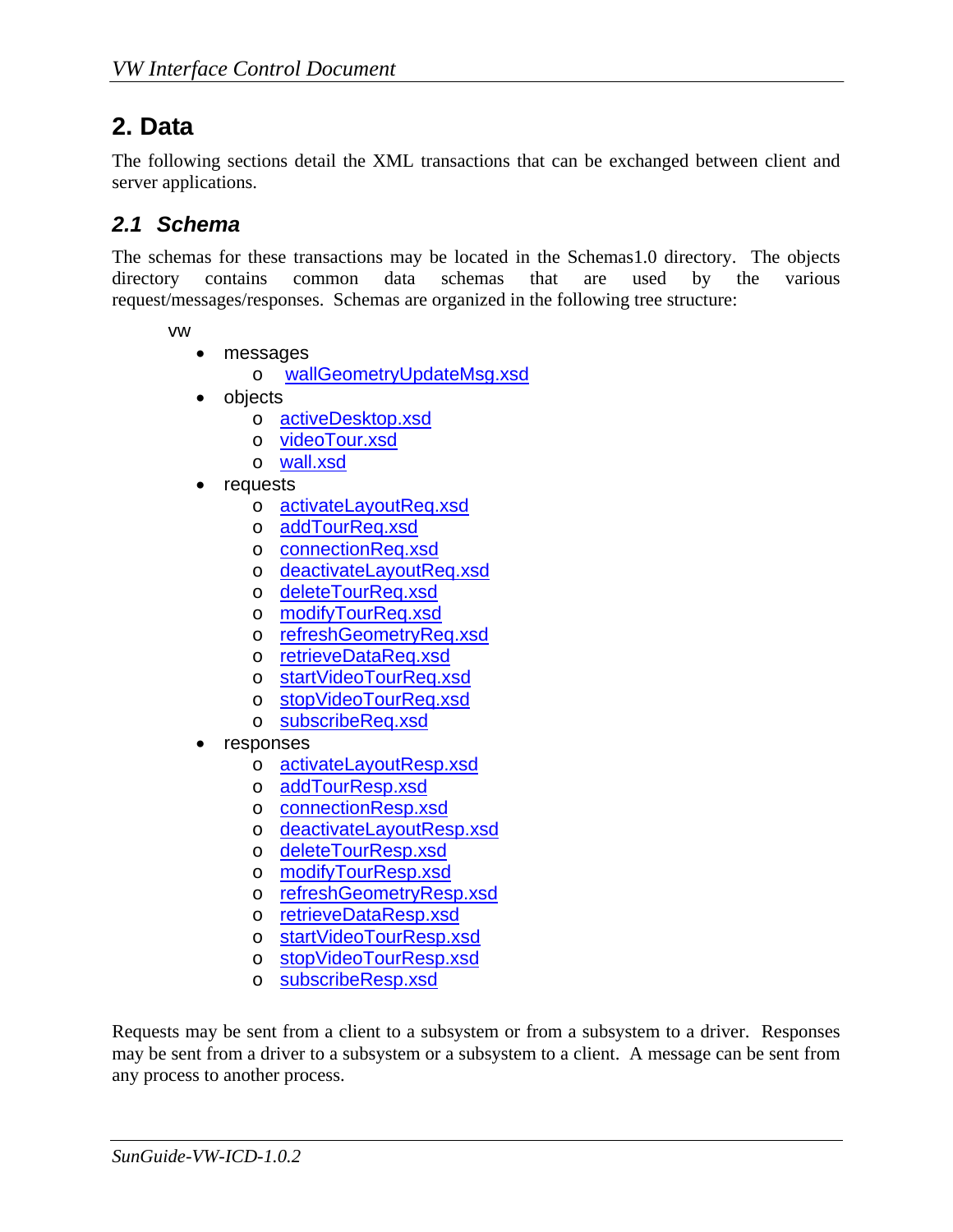#### <span id="page-11-1"></span><span id="page-11-0"></span>*2.1.1 Subsystem communication*

Initial communication to a subsystem is described in the general ICD. For VW, the video tours are retrieved from the database on startup, while the information about the video wall is retrieved from the video wall driver. Once a client has initiated the connection to VW, connection requests may be made, video tours may be started or stopped, and video wall layouts may be activated and deactivated. If the video wall has been modified outside of the VW subsystem, a client may send a request to refresh the geometry of the wall.

For video tours, the VW subsystem does not update the database for any tours added, modified or deleted. This is a function of the Video Switching (VS) subsystem. Active video tours are not persisted in VW.

The following table shows the various subscriptions a client may request. The last column shows the XML updates that will be received if a client has subscribed to this data.

| <b>Subscription</b> | <b>Description</b>                                                        | <b>Updates Received</b>                                                                        |
|---------------------|---------------------------------------------------------------------------|------------------------------------------------------------------------------------------------|
| wallData            | Receive updates to video wall<br>geometry information.                    | wallGeometryUpdateMsg                                                                          |
| connectionData      | Receive updates to the sources<br>displayed on the video wall<br>viewers. | connectionResp                                                                                 |
| tourData            | Receive updates to video tours<br>in the system.                          | addTourResp,<br>modifyTourResp,<br>deleteTourResp,<br>startVideoTourResp,<br>stopVideoTourResp |
| userData            | Receive notification that user<br>permissions have been<br>modified.      | updateSystemDataMsg                                                                            |

#### <span id="page-11-2"></span>*2.1.2 Driver communication*

Initial communication from a subsystem to a driver is described in the general ICD. On the VW driver startup, the driver queries the video wall for the current configuration. Once the driver has current data, the VW subsystem may forward requests from clients to the appropriate driver.

## <span id="page-11-3"></span>*2.2 Examples*

For example, if a client wishes to connect a source to a viewer on the video wall, the client sends a connectionReq to the subsystem. Once the subsystem has verified the client has permission to perform this request, the request is then forwarded to the appropriate driver. The driver makes the connection and sends a connectionResp to the subsystem. The subsystem then sends this response back to the appropriate client and to any clients who have subscribed to connection data.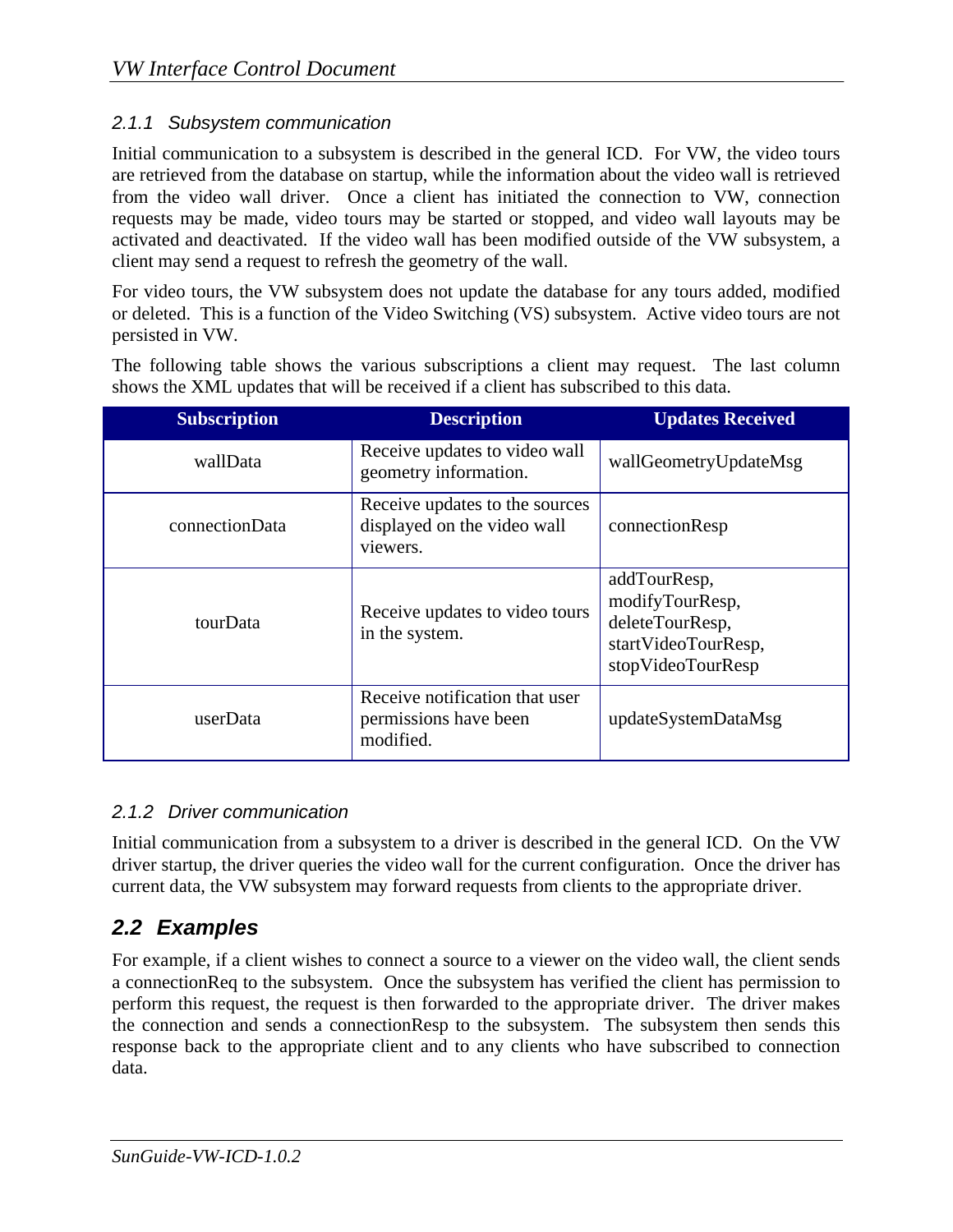<span id="page-12-0"></span>

#### **Figure 2 Sample Transaction**

<span id="page-12-1"></span>The tables below show which requests can be sent from client to subsystem and subsystem to driver. The responses sent from driver to subsystem and subsystem to client are also specified. Messages are sent when a response is not required.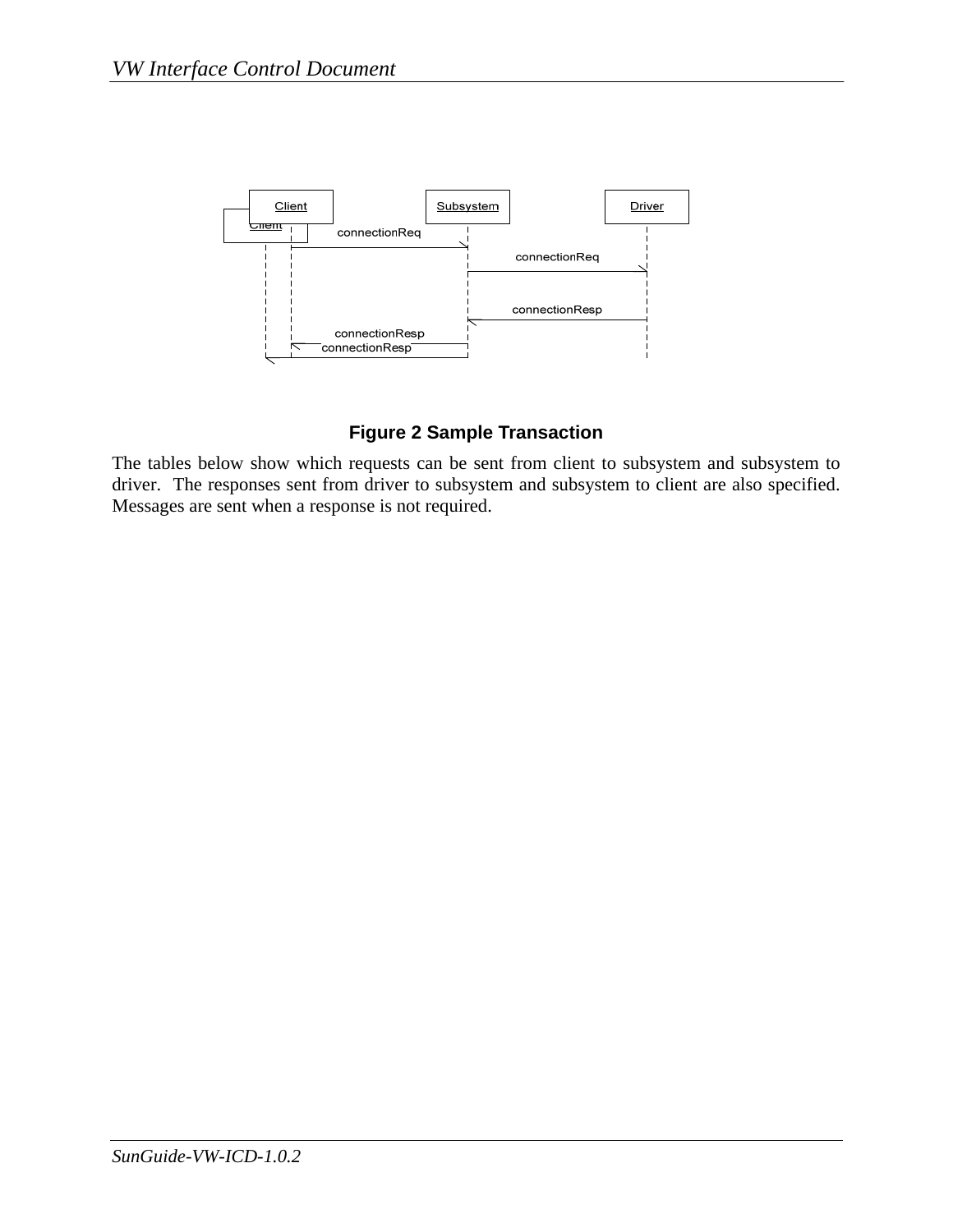## *2.3 Subsystem Schemas*

#### *FC (From client),TC (To client), TD (To driver), FD (From driver)*

<span id="page-13-1"></span><span id="page-13-0"></span>

| <b>Usage Description</b>                                                   | <b>Requests</b>         | <b>FC</b> | TD             | <b>Responses</b>         | <b>FD</b> | <b>TC</b> | <b>Messages</b> | <b>TD</b> | <b>FD</b> | <b>TC</b> |
|----------------------------------------------------------------------------|-------------------------|-----------|----------------|--------------------------|-----------|-----------|-----------------|-----------|-----------|-----------|
| Used for a client to<br>activate a layout on a<br>video wall.              | activateLayoutReq       | X         | X              | activateLayoutResp       | X         | X         |                 |           |           |           |
| Used to add a tour to<br>the list of tours in the<br>VW subsystem.         | addTourReq              | X         |                | addTourReq               |           | X         |                 |           |           |           |
| Used for a client to<br>request a source be<br>displayed upon a<br>viewer. | connectionReq           | X         | X              | connectionResp           | X         | X         |                 |           |           |           |
| Used for a client to<br>deactivate a layout on<br>a video wall.            | deactivateLayoutRe<br>q | X         | $\overline{X}$ | deactivateLayoutRes<br>p | X         | X         |                 |           |           |           |
| Used to delete a tour<br>from the list of tours in<br>the VW subsystem.    | deleteTourReq           | X         |                | deleteTourResp           |           | X         |                 |           |           |           |
| Used to modify a tour<br>in the list of tours in<br>the VW subsystem.      | modifyTourReq           | X         |                | modifyTourResp           |           | X         |                 |           |           |           |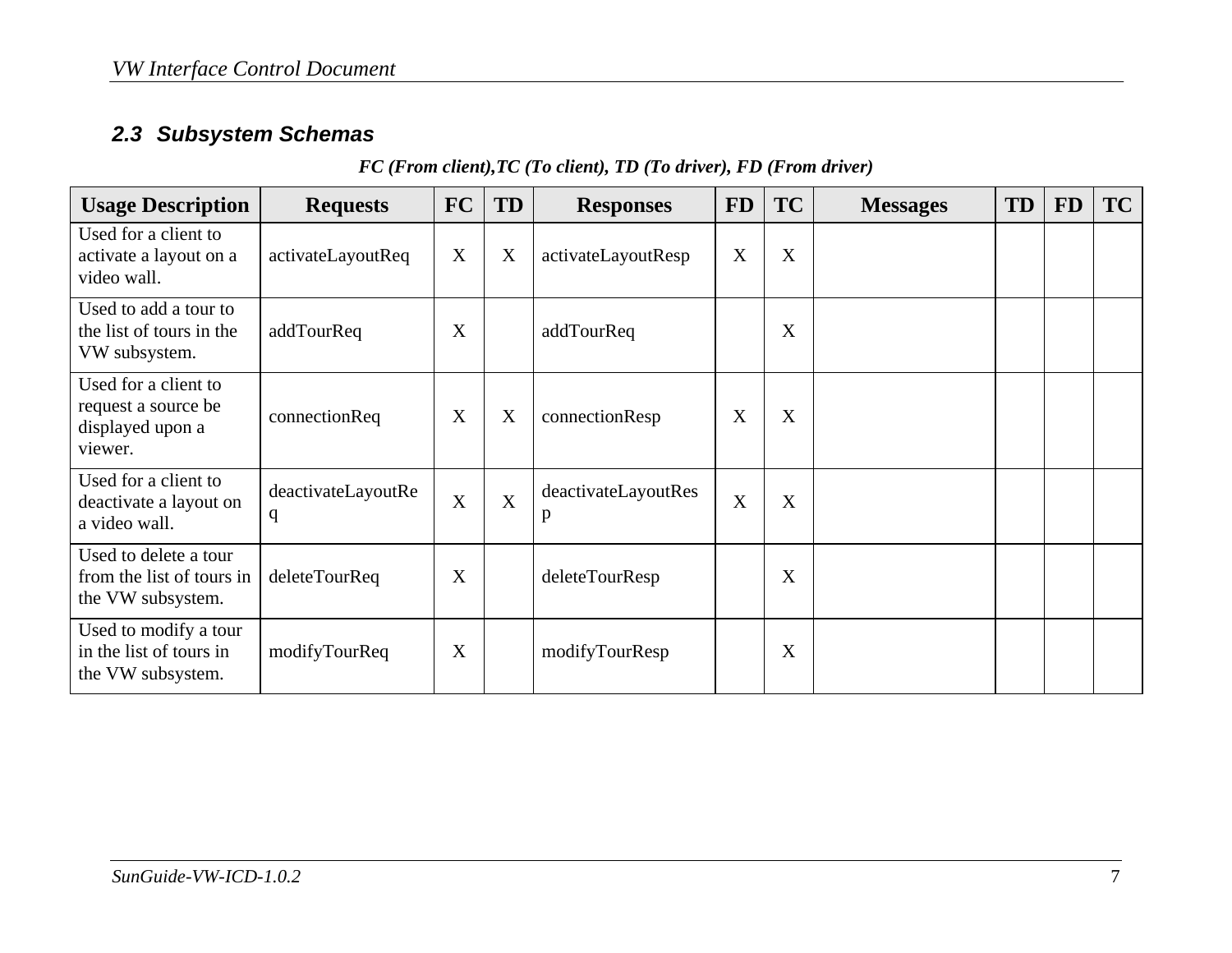| <b>Usage Description</b>                                                                                                                                                            | <b>Requests</b>    | <b>FC</b> | TD          | <b>Responses</b>    | <b>FD</b> | <b>TC</b> | <b>Messages</b> | <b>TD</b> | <b>FD</b> | <b>TC</b> |
|-------------------------------------------------------------------------------------------------------------------------------------------------------------------------------------|--------------------|-----------|-------------|---------------------|-----------|-----------|-----------------|-----------|-----------|-----------|
| Used to request a<br>refresh of the video<br>wall geometry<br>information. Also<br>used by the VW<br>subsystem when an<br>activate or deactivate<br>layout request is<br>processed. | refreshGeometryReq | X         | $\mathbf X$ | refreshGeometryResp | X         | X         |                 |           |           |           |
| Used to retrieve data<br>from VW, data<br>includes wall<br>geometry, connection<br>information, layouts,<br>video tours, sources<br>and users.                                      | retrieveDataReq    | X         | X           | retrieveDataResp    | X         | X         |                 |           |           |           |
| Used for a client to<br>request an existing<br>video tour be started<br>on a viewer.                                                                                                | startVideoTourReq  | X         |             | startVideoTourResp  |           | X         |                 |           |           |           |
| Used for a client to<br>request an existing<br>video tour be stopped<br>on a viewer.                                                                                                | stopVideoTourReq   | X         |             | stopVideoTourResp   |           | X         |                 |           |           |           |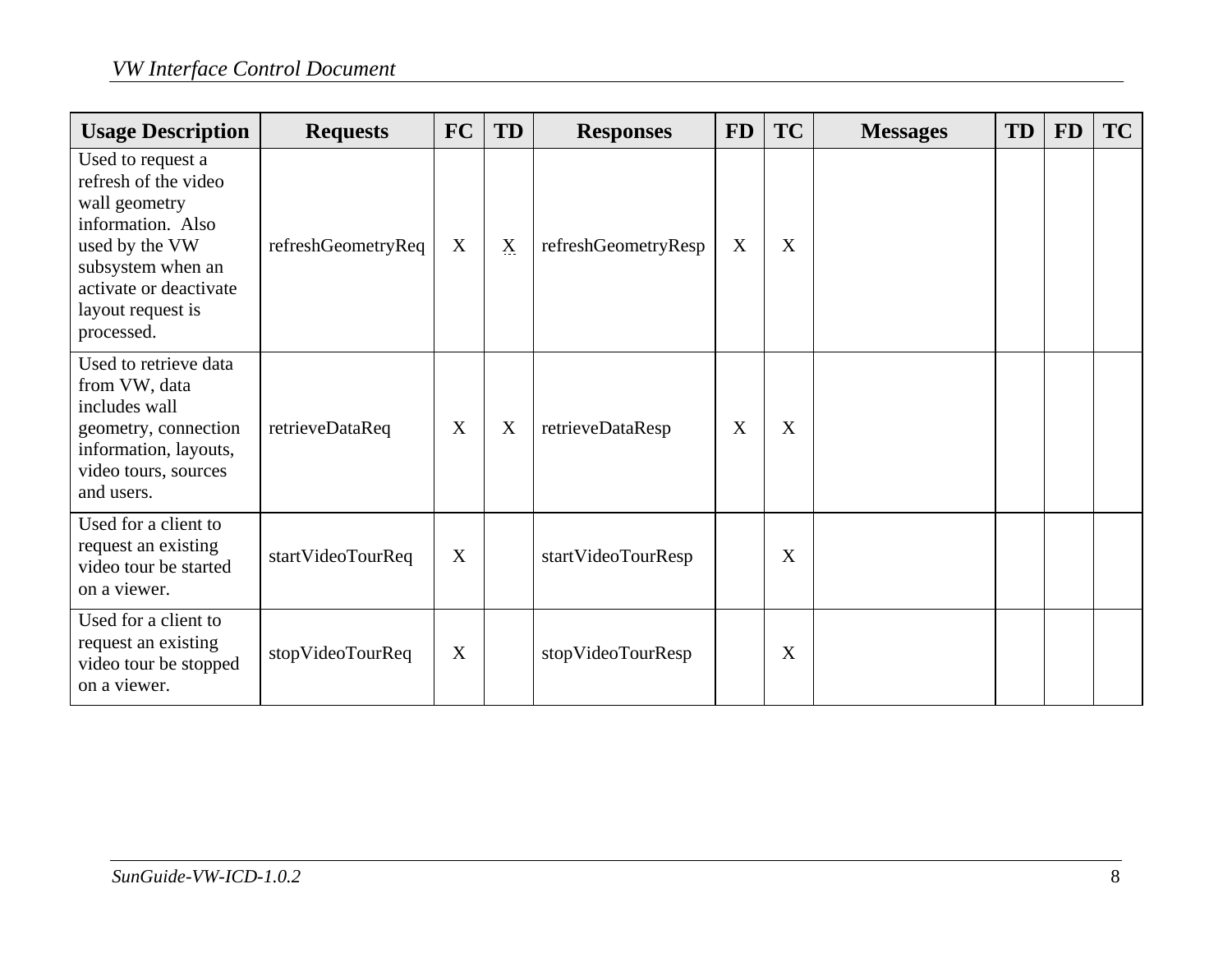| <b>Usage Description</b>                                                                                                                                                  | <b>Requests</b> | <b>FC</b> | TD | <b>Responses</b> | <b>FD</b> | <b>TC</b> | <b>Messages</b>                  | <b>TD</b> | <b>FD</b> | TC |
|---------------------------------------------------------------------------------------------------------------------------------------------------------------------------|-----------------|-----------|----|------------------|-----------|-----------|----------------------------------|-----------|-----------|----|
| Used to subscribe to<br>updates from the<br>system. Data includes<br>wall geometry,<br>connection<br>information, layouts,<br>video tours, sources<br>and users.          | subscribeReq    | X         |    | subscribeResp    |           | X         |                                  |           |           |    |
| Sent from the<br>subsystem when the<br>wall geometry has<br>been updated. The<br>driver also generates<br>this message when a<br>refresh geometry<br>message is received. |                 |           |    |                  |           |           | wallGeometryUpdate<br><b>Msg</b> |           | X         | X  |

### *2.4 Driver Schemas*

### <span id="page-15-1"></span>*TD (To driver), FD (From driver)*

<span id="page-15-0"></span>

| <b>Usage Description</b>                                                   | <b>Requests</b>   | TD | <b>Responses</b>   | <b>FD</b> | <b>Messages</b> | FD |
|----------------------------------------------------------------------------|-------------------|----|--------------------|-----------|-----------------|----|
| Used for a client to<br>activate a layout on a<br>video wall.              | activateLayoutReq | X  | activateLayoutResp | X         |                 |    |
| Used for a client to<br>request a source be<br>displayed upon a<br>viewer. | connectionReq     | X  | connectionResp     | X         |                 |    |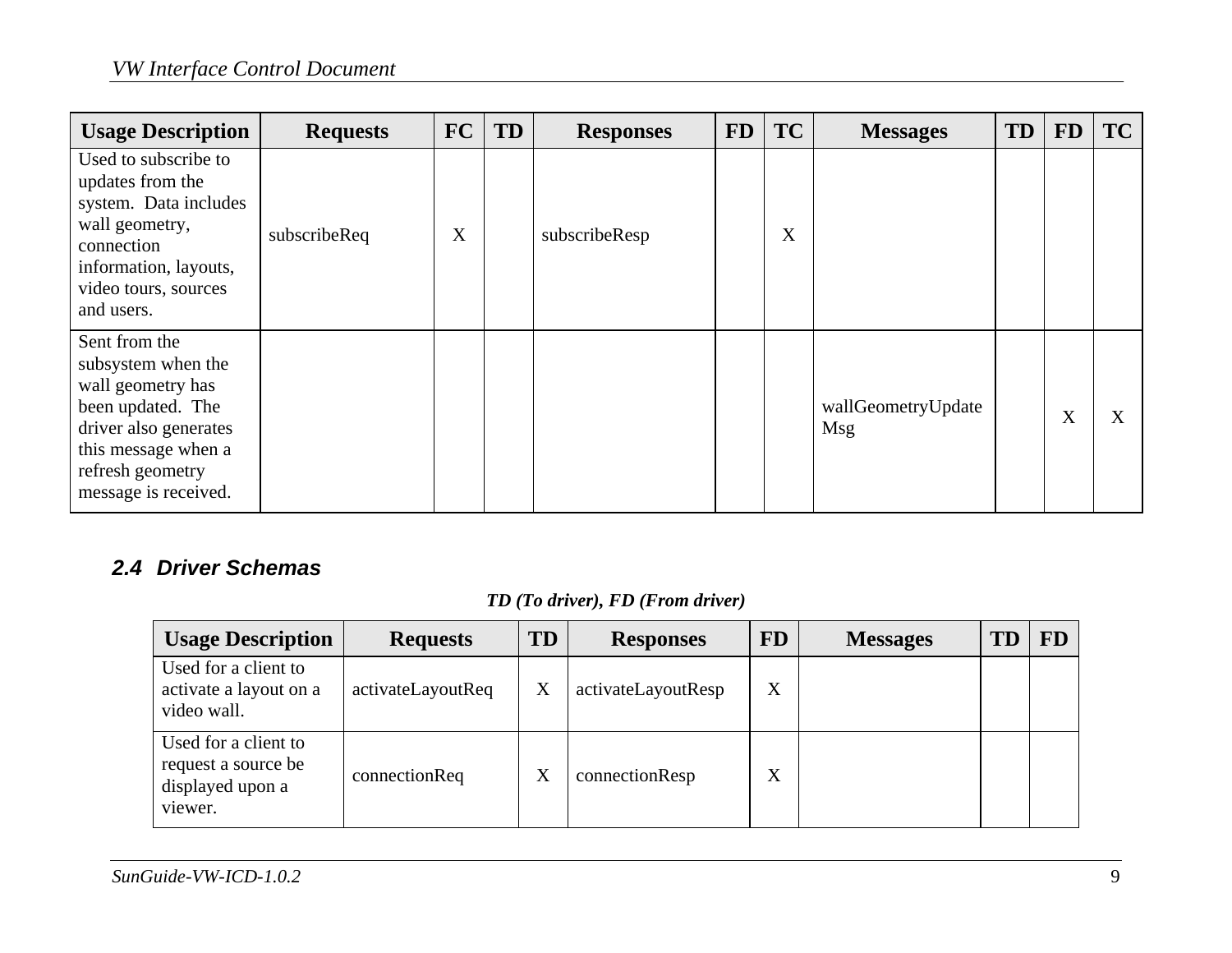| <b>Usage Description</b>                                                                                                                                                            | <b>Requests</b>         | <b>TD</b>   | <b>Responses</b>                    | <b>FD</b> | <b>Messages</b>           | TD | <b>FD</b> |
|-------------------------------------------------------------------------------------------------------------------------------------------------------------------------------------|-------------------------|-------------|-------------------------------------|-----------|---------------------------|----|-----------|
| Used for a client to<br>deactivate a layout on<br>a video wall.                                                                                                                     | deactivateLayoutRe<br>q | $\mathbf X$ | deactivateLayoutRes<br>$\mathbf{p}$ | X         |                           |    |           |
| Used to request a<br>refresh of the video<br>wall geometry<br>information. Also<br>used by the VW<br>subsystem when an<br>activate or deactivate<br>layout request is<br>processed. | refreshGeometryReq      | X           | refreshGeometryResp                 | X         |                           |    |           |
| Used to retrieve data<br>from VW, data<br>includes wall<br>geometry, connection<br>information, layouts,<br>video tours, sources.                                                   | retrieveDataReq         | X           | retrieveDataResp                    | X         |                           |    |           |
| Sent from the<br>subsystem when the<br>wall geometry has<br>been updated. The<br>driver also generates<br>this message when a<br>refresh geometry<br>message is received.           |                         |             |                                     |           | wallGeometryUpdate<br>Msg |    | X         |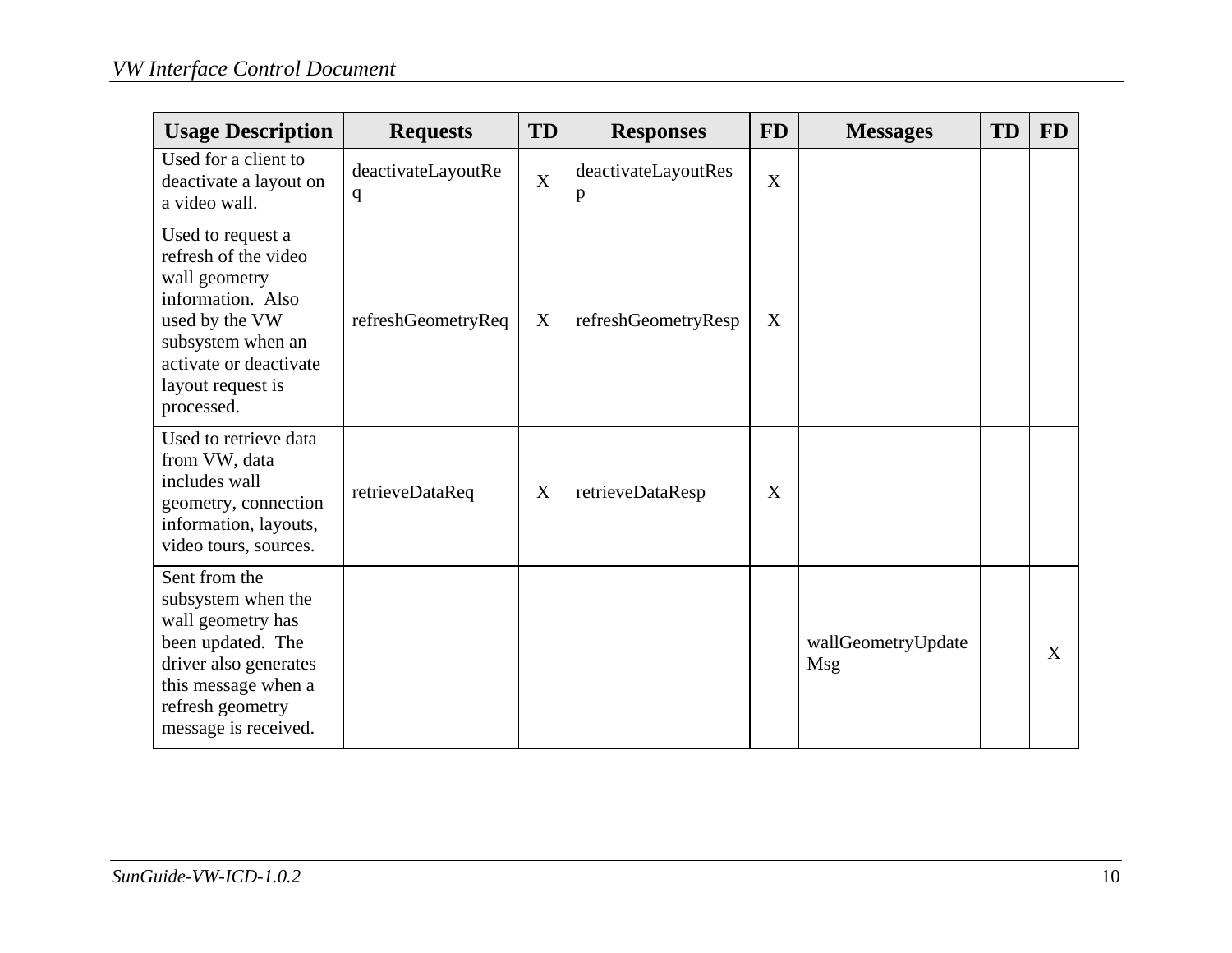# <span id="page-17-1"></span><span id="page-17-0"></span>**3. Notes**

Information about XML and schemas can be found at the World Wide Web Consortium (W3) website at [http://www.w3.org.](http://www.w3.org/)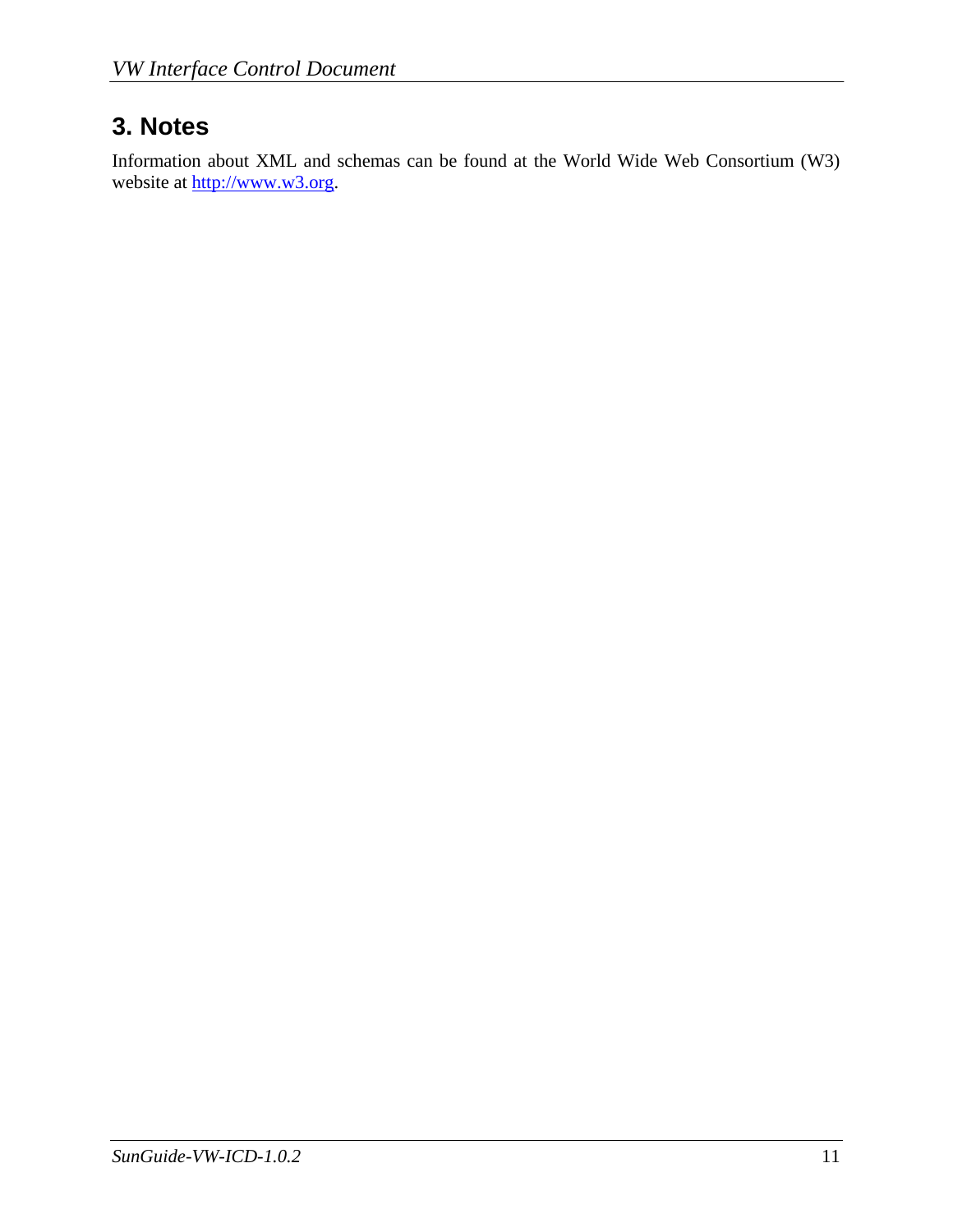<span id="page-18-1"></span><span id="page-18-0"></span>**Attachment 1** 

# **VW XML Schema**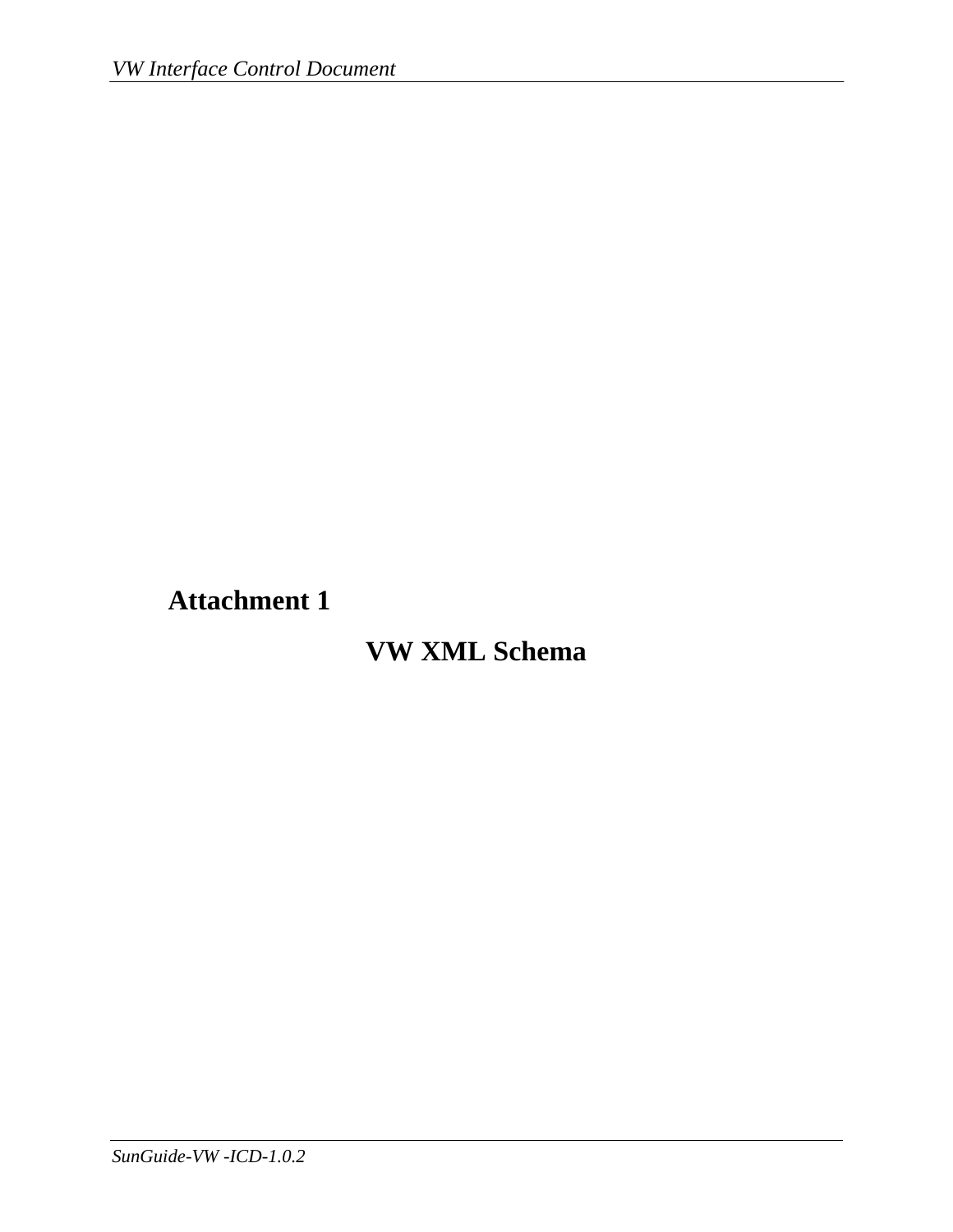#### <span id="page-19-1"></span><span id="page-19-0"></span>**A.1 activeDesktop.xsd**

```
<?xml version="1.0" encoding="UTF-8"?>
<xs:schema xmlns:xs="http://www.w3.org/2001/XMLSchema"
elementFormDefault="qualified" attributeFormDefault="unqualified">
  <xs:include schemaLocation="wall.xsd"/>
  <xs:include schemaLocation="../../common/objects/common.xsd"/>
  <xs:include schemaLocation="../../common/objects/id.xsd"/>
  <xs:element name="activeDesktop">
      <xs:annotation>
         <xs:documentation>Elements that are currently active on the 
desktop.</xs:documentation>
      </xs:annotation>
      <xs:complexType>
         <xs:sequence>
            <xs:element ref="viewer" minOccurs="0" maxOccurs="unbounded"/>
         </xs:sequence>
      </xs:complexType>
  </xs:element>
</xs:schema>
```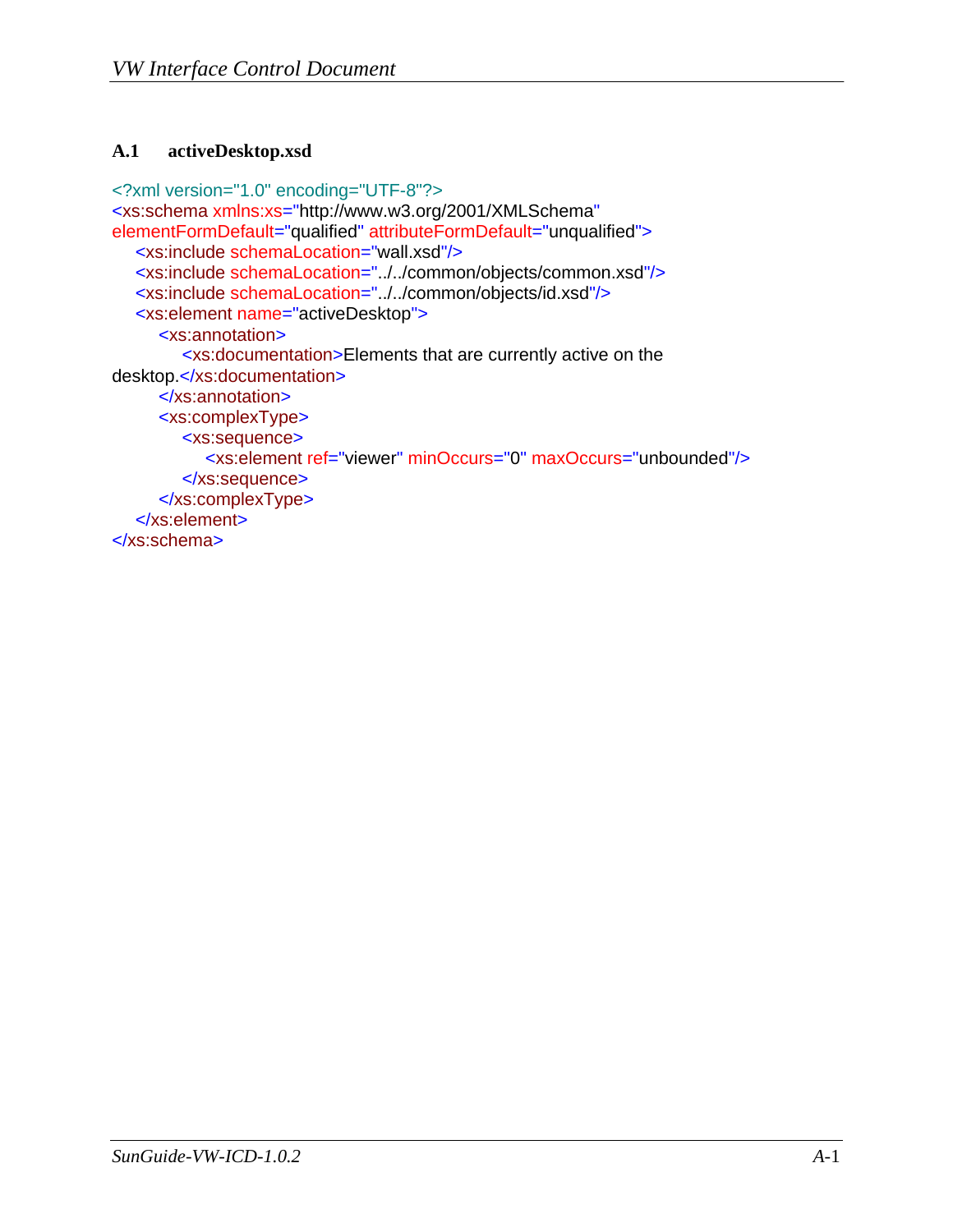#### <span id="page-20-1"></span><span id="page-20-0"></span>**A.2 videoTour.xsd**

```
<?xml version="1.0" encoding="UTF-8"?>
<xs:schema xmlns:xs="http://www.w3.org/2001/XMLSchema"
elementFormDefault="qualified" attributeFormDefault="unqualified">
  <xs:include schemaLocation="../../common/objects/common.xsd"/>
  <xs:element name="videoTour">
      <xs:annotation>
         <xs:documentation>The video tour contains the data needed to define a 
tour.</xs:documentation>
      </xs:annotation>
      <xs:complexType>
         <xs:sequence>
            <xs:element name="tourId" type="identifier">
               <xs:annotation>
                  <xs:documentation>The id of the video tour.</xs:documentation>
               </xs:annotation>
            </xs:element>
            <xs:element name="description" type="xs:string" minOccurs="0">
               <xs:annotation>
                  <xs:documentation>The description of the video tour.</xs:documentation>
               </xs:annotation>
            </xs:element>
            <xs:element name="dwellTime" type="xs:int">
               <xs:annotation>
                  <xs:documentation>The dwell time (in seconds) of the video 
tour.</xs:documentation>
               </xs:annotation>
            </xs:element>
            <xs:element name="sourceId" type="identifier" minOccurs="0"
maxOccurs="unbounded">
               <xs:annotation>
                  <xs:documentation>The source ids involved in the video 
tour.</xs:documentation>
               </xs:annotation>
            </xs:element>
         </xs:sequence>
      </xs:complexType>
  </xs:element>
</xs:schema>
```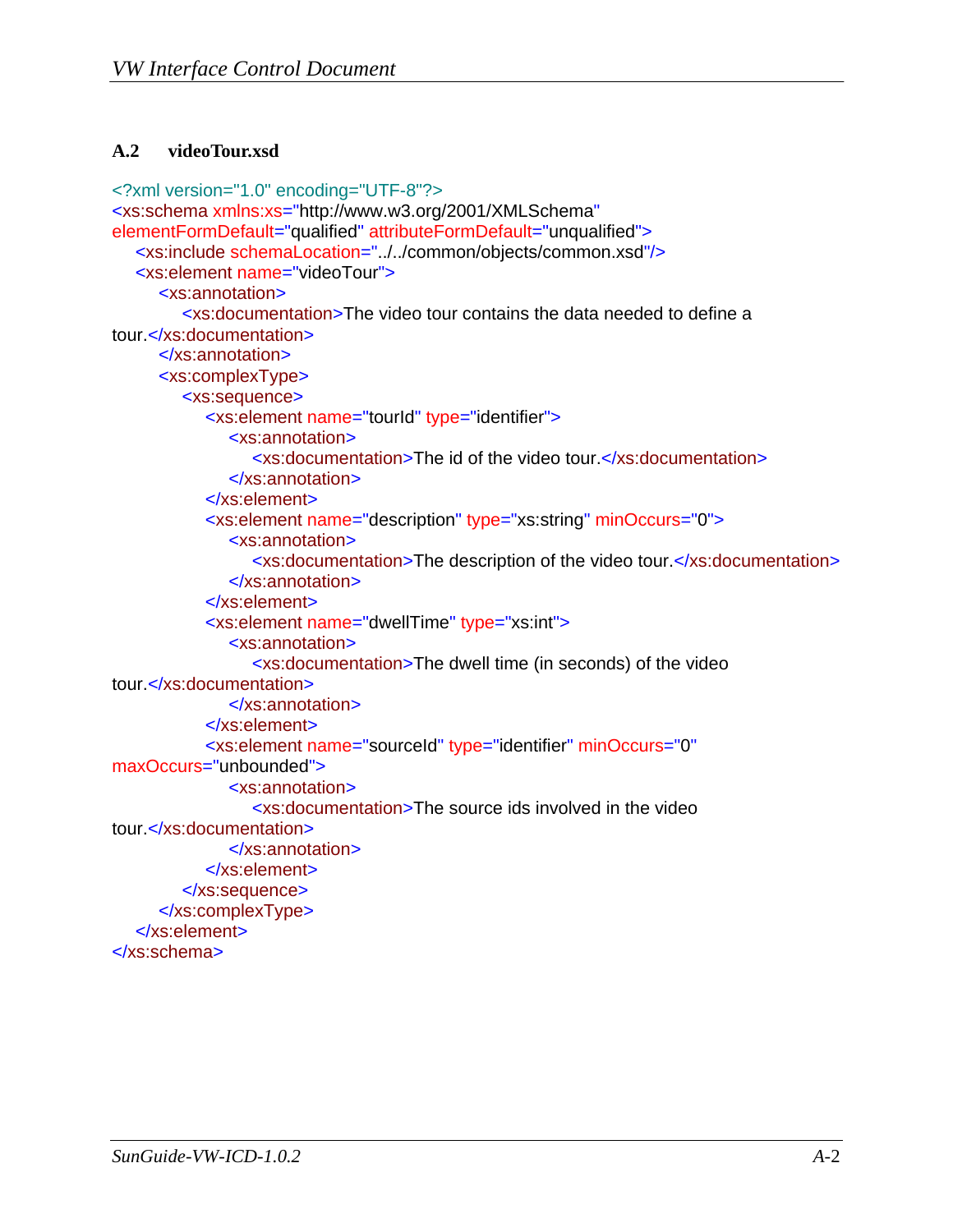#### <span id="page-21-1"></span><span id="page-21-0"></span>**A.3 wall.xsd**

```
<?xml version="1.0" encoding="UTF-8"?>
<xs:schema xmlns:xs="http://www.w3.org/2001/XMLSchema"
elementFormDefault="qualified" attributeFormDefault="unqualified">
  <xs:include schemaLocation="../../common/objects/id.xsd"/>
  <xs:element name="desktop">
      <xs:annotation>
         <xs:documentation>Stores a display wall desktop</xs:documentation>
      </xs:annotation>
      <xs:complexType>
         <xs:complexContent>
            <xs:extension base="PaneType">
               <xs:sequence>
                  <xs:element ref="region" minOccurs="0" maxOccurs="unbounded"/>
               </xs:sequence>
            </xs:extension>
         </xs:complexContent>
      </xs:complexType>
  </xs:element>
  <xs:element name="region">
      <xs:annotation>
         <xs:documentation>Stores a region of a managed desktop</xs:documentation>
      </xs:annotation>
      <xs:complexType>
         <xs:complexContent>
            <xs:extension base="PaneType">
               <xs:sequence>
                 <xs:element ref="viewer" minOccurs="0" maxOccurs="unbounded"/>
               </xs:sequence>
            </xs:extension>
         </xs:complexContent>
      </xs:complexType>
  </xs:element>
  <xs:element name="viewer">
      <xs:annotation>
         <xs:documentation>Stores a display wall viewer application</xs:documentation>
      </xs:annotation>
      <xs:complexType>
         <xs:sequence>
            <xs:element ref="id"/>
            <xs:element ref="sourceId"/>
            <xs:element ref="window"/>
         </xs:sequence>
      </xs:complexType>
  </xs:element>
  <xs:element name="window">
```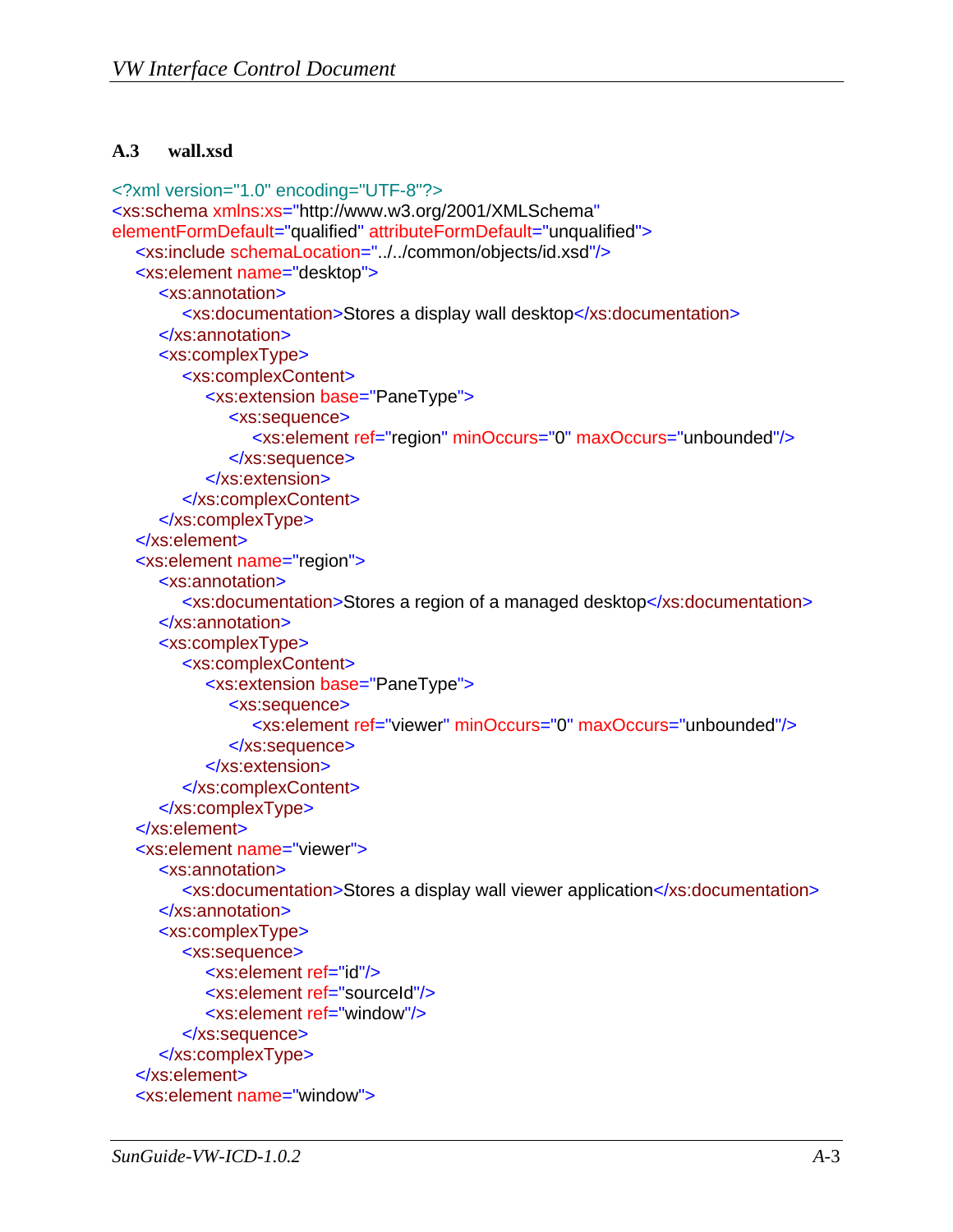```
 <xs:annotation>
         <xs:documentation>Stores a window of a managed desktop</xs:documentation>
      </xs:annotation>
      <xs:complexType>
         <xs:complexContent>
            <xs:extension base="PaneType"/>
         </xs:complexContent>
      </xs:complexType>
  </xs:element>
  <xs:element name="wall">
      <xs:annotation>
         <xs:documentation>Stores the display wall</xs:documentation>
      </xs:annotation>
      <xs:complexType>
         <xs:sequence>
            <xs:element name="wallId" type="identifier">
               <xs:annotation>
                  <xs:documentation>The name of the wall.</xs:documentation>
               </xs:annotation>
            </xs:element>
            <xs:element ref="desktop" maxOccurs="unbounded"/>
         </xs:sequence>
      </xs:complexType>
  </xs:element>
  <xs:element name="layout">
      <xs:annotation>
         <xs:documentation>Stores a layout on a managed desktop</xs:documentation>
      </xs:annotation>
      <xs:complexType>
         <xs:sequence>
            <xs:element ref="shortcut" minOccurs="0" maxOccurs="unbounded"/>
            <xs:element ref="window" minOccurs="0" maxOccurs="unbounded"/>
         </xs:sequence>
      </xs:complexType>
  </xs:element>
  <xs:element name="shortcut">
      <xs:annotation>
         <xs:documentation>Stores a managed desktop shortcut</xs:documentation>
      </xs:annotation>
  </xs:element>
  <xs:complexType name="PaneType" abstract="true">
      <xs:annotation>
         <xs:documentation>A type used for a pane that has geometry and 
position.</xs:documentation>
      </xs:annotation>
      <xs:sequence>
         <xs:element name="identifier" type="xs:string">
            <xs:annotation>
               <xs:documentation>The Id name</xs:documentation>
```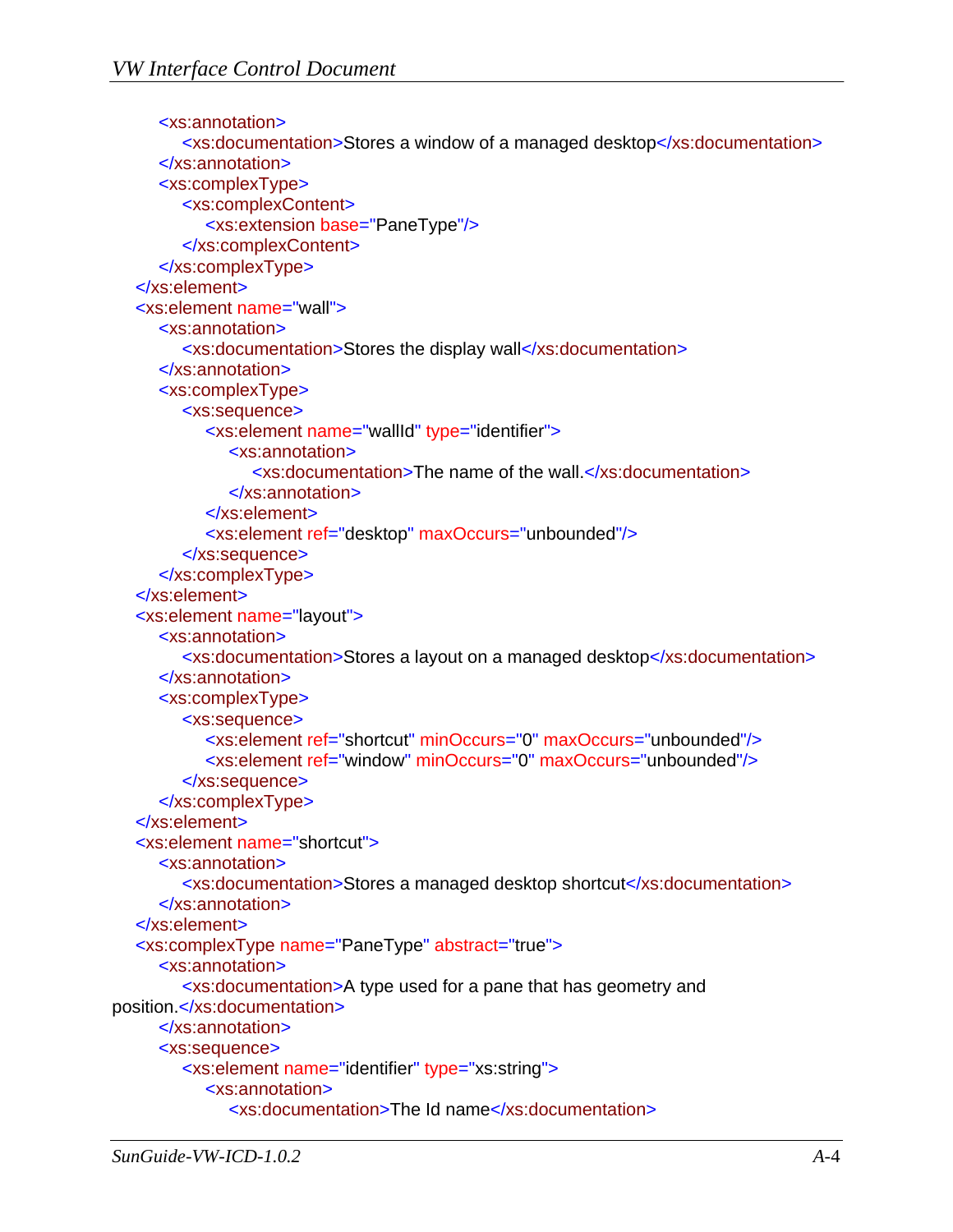```
 </xs:annotation>
         </xs:element>
         <xs:element name="height" type="xs:int">
            <xs:annotation>
               <xs:documentation>Height of the pane</xs:documentation>
            </xs:annotation>
         </xs:element>
         <xs:element name="width" type="xs:int">
            <xs:annotation>
               <xs:documentation>Width of the pane</xs:documentation>
            </xs:annotation>
         </xs:element>
         <xs:element name="left" type="xs:int">
            <xs:annotation>
               <xs:documentation>Left or x position of window</xs:documentation>
            </xs:annotation>
         </xs:element>
         <xs:element name="top" type="xs:int">
            <xs:annotation>
               <xs:documentation>Top or y position of window</xs:documentation>
            </xs:annotation>
         </xs:element>
         <xs:element name="layer" type="xs:int" minOccurs="0">
            <xs:annotation>
               <xs:documentation>Layer or z position of the window, where topmost panes 
are designated 0</xs:documentation>
            </xs:annotation>
         </xs:element>
         <xs:element name="mapping">
            <xs:annotation>
               <xs:documentation>Combination of the following values: 1: 
maximized 
2: minimized 
4: normal 
8: sizeable 
16: visible 
32: topmost 
64: restore; (only for setGeometry () calls)</xs:documentation>
            </xs:annotation>
            <xs:simpleType>
               <xs:restriction base="xs:int">
                  <xs:minInclusive value="0"/>
                  <xs:maxInclusive value="128"/>
               </xs:restriction>
            </xs:simpleType>
         </xs:element>
      </xs:sequence>
  </xs:complexType>
  <xs:element name="layoutId" type="xs:string">
```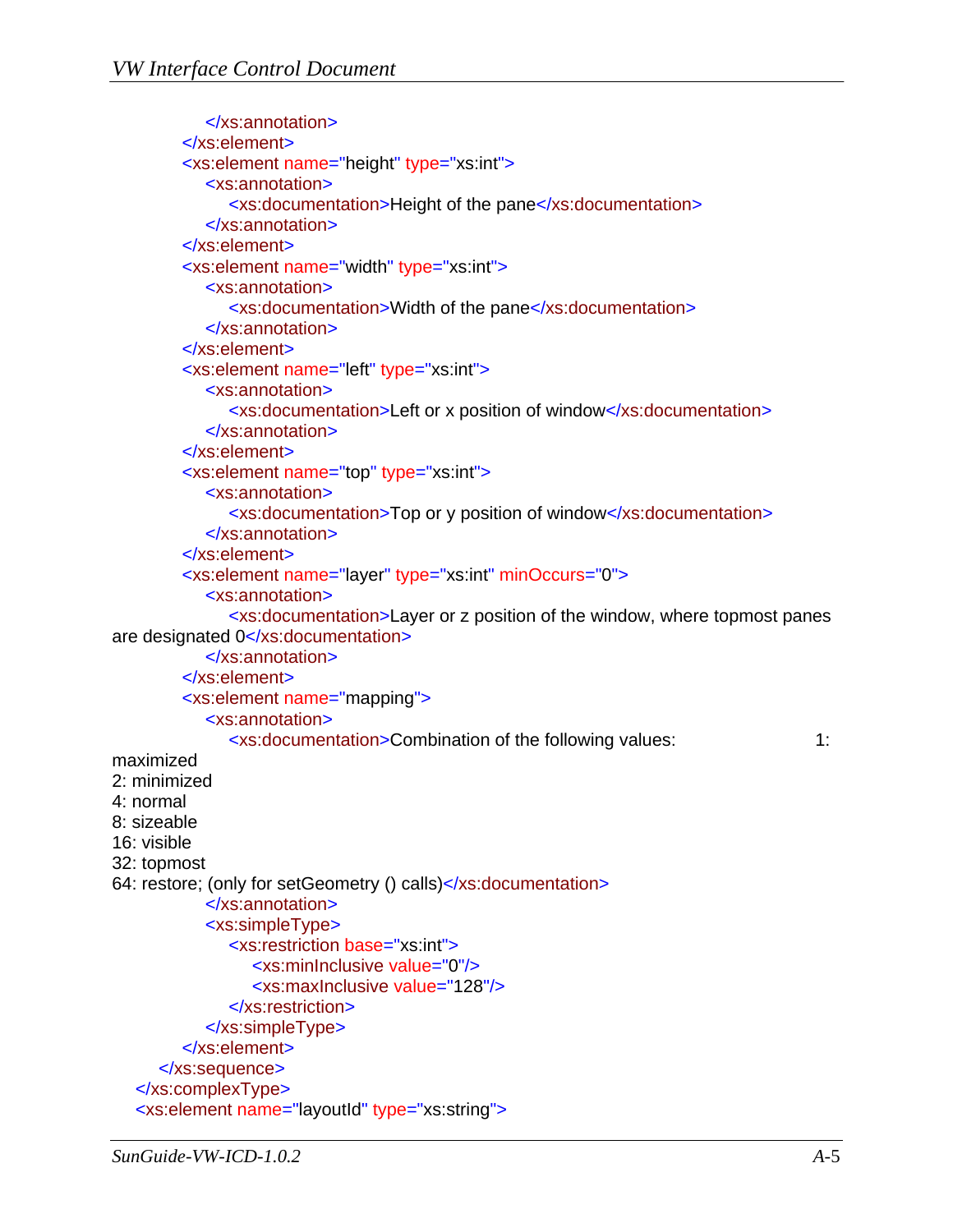```
 <xs:annotation>
         <xs:documentation>The name of a layout</xs:documentation>
      </xs:annotation>
  </xs:element>
  <xs:element name="sourceId" type="xs:string">
      <xs:annotation>
         <xs:documentation>The source connected to the viewer</xs:documentation>
      </xs:annotation>
  </xs:element>
  <xs:element name="wallId" type="xs:string">
      <xs:annotation>
         <xs:documentation>The name of a display wall</xs:documentation>
      </xs:annotation>
  </xs:element>
  <xs:element name="viewerId" type="xs:string">
      <xs:annotation>
         <xs:documentation>The viewer currently open on the desktop</xs:documentation>
      </xs:annotation>
  </xs:element>
</xs:schema>
```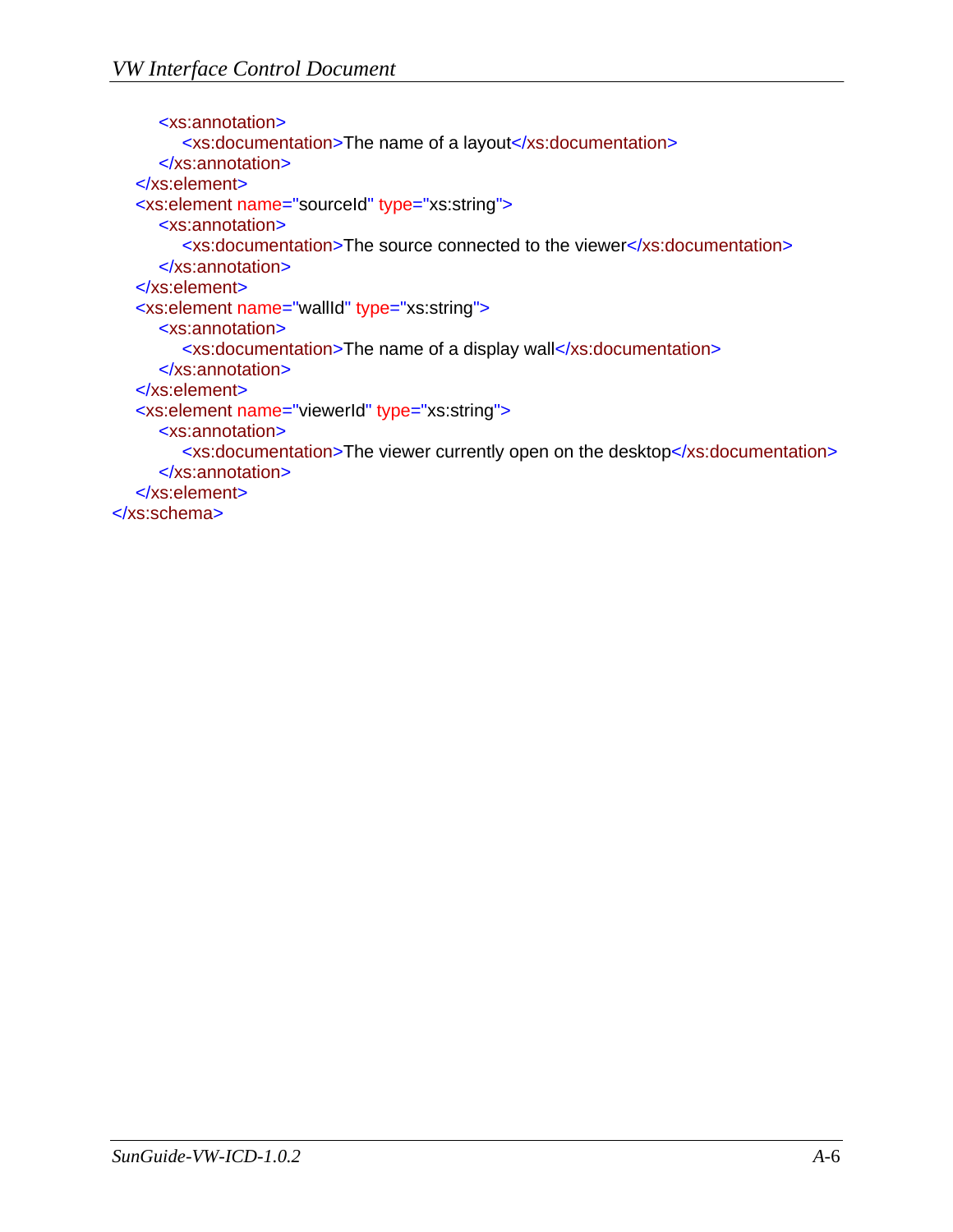#### <span id="page-25-1"></span><span id="page-25-0"></span>**A.4 wallGeometryUpdateMsg.xsd**

```
<?xml version="1.0" encoding="UTF-8"?>
<xs:schema xmlns:xs="http://www.w3.org/2001/XMLSchema"
elementFormDefault="qualified" attributeFormDefault="unqualified">
  <xs:include schemaLocation="../../common/objects/transaction.xsd"/>
  <xs:include schemaLocation="../objects/activeDesktop.xsd"/>
  <xs:element name="wallGeometryUpdateMsg">
      <xs:annotation>
         <xs:documentation>Message that is sent when the geometry of the wall has been 
modified.</xs:documentation>
      </xs:annotation>
      <xs:complexType>
         <xs:complexContent>
            <xs:extension base="MessageType">
               <xs:sequence>
                 <xs:element ref="wallId"/>
                 <xs:element ref="activeDesktop"/>
               </xs:sequence>
            </xs:extension>
         </xs:complexContent>
      </xs:complexType>
  </xs:element>
</xs:schema>
```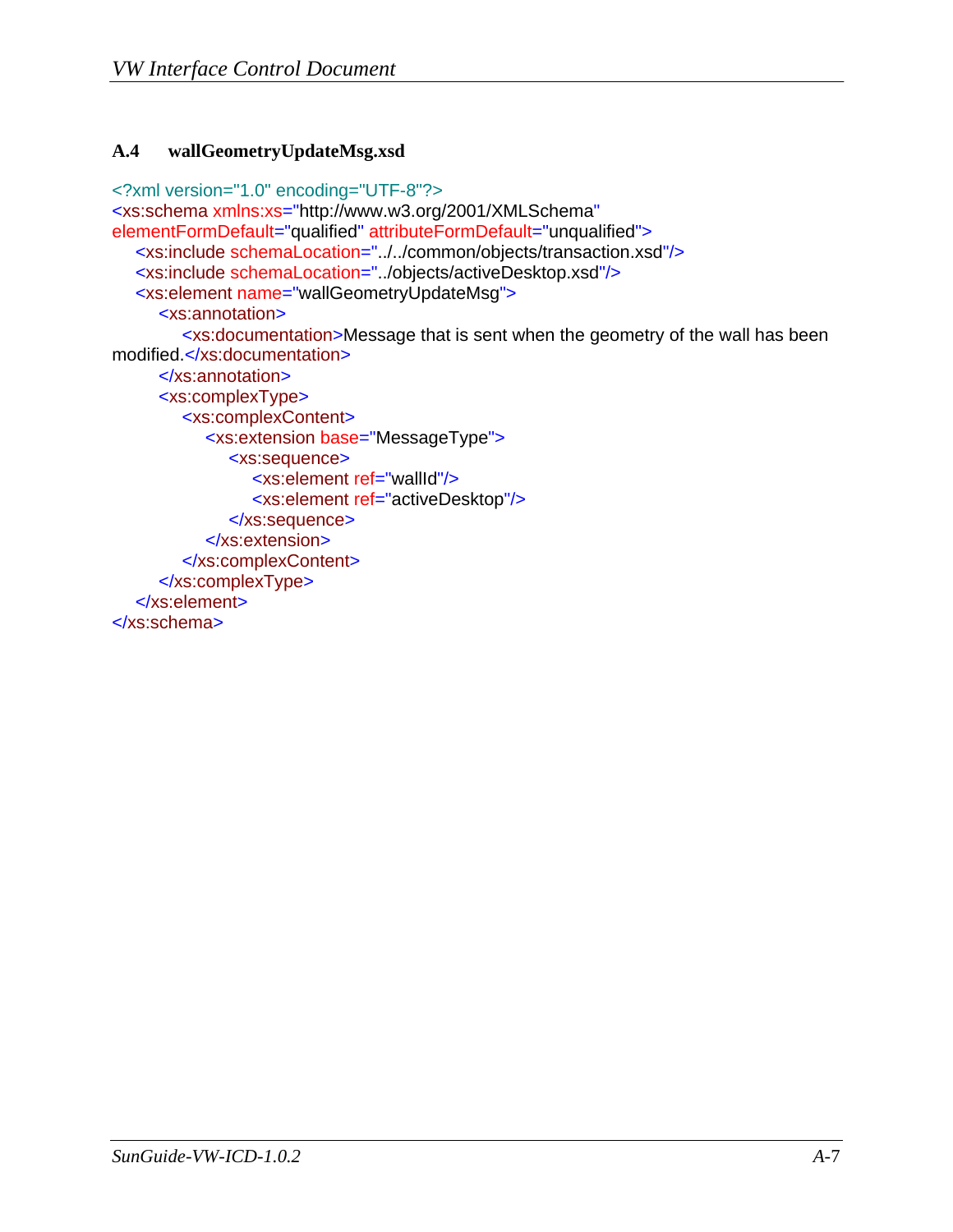#### <span id="page-26-1"></span><span id="page-26-0"></span>**A.5 activateLayoutReq.xsd**

```
<?xml version="1.0" encoding="UTF-8"?>
<xs:schema xmlns:xs="http://www.w3.org/2001/XMLSchema"
elementFormDefault="qualified" attributeFormDefault="unqualified">
  <xs:include schemaLocation="../../common/objects/transaction.xsd"/>
  <xs:include schemaLocation="../objects/wall.xsd"/>
  <xs:element name="activateLayoutReq">
      <xs:annotation>
         <xs:documentation>Retrieves information about the available 
layouts</xs:documentation>
      </xs:annotation>
      <xs:complexType>
         <xs:complexContent>
            <xs:extension base="RequestType">
               <xs:sequence>
                 <xs:element ref="wallId"/>
                 <xs:element ref="layoutId"/>
               </xs:sequence>
            </xs:extension>
         </xs:complexContent>
      </xs:complexType>
  </xs:element>
</xs:schema>
```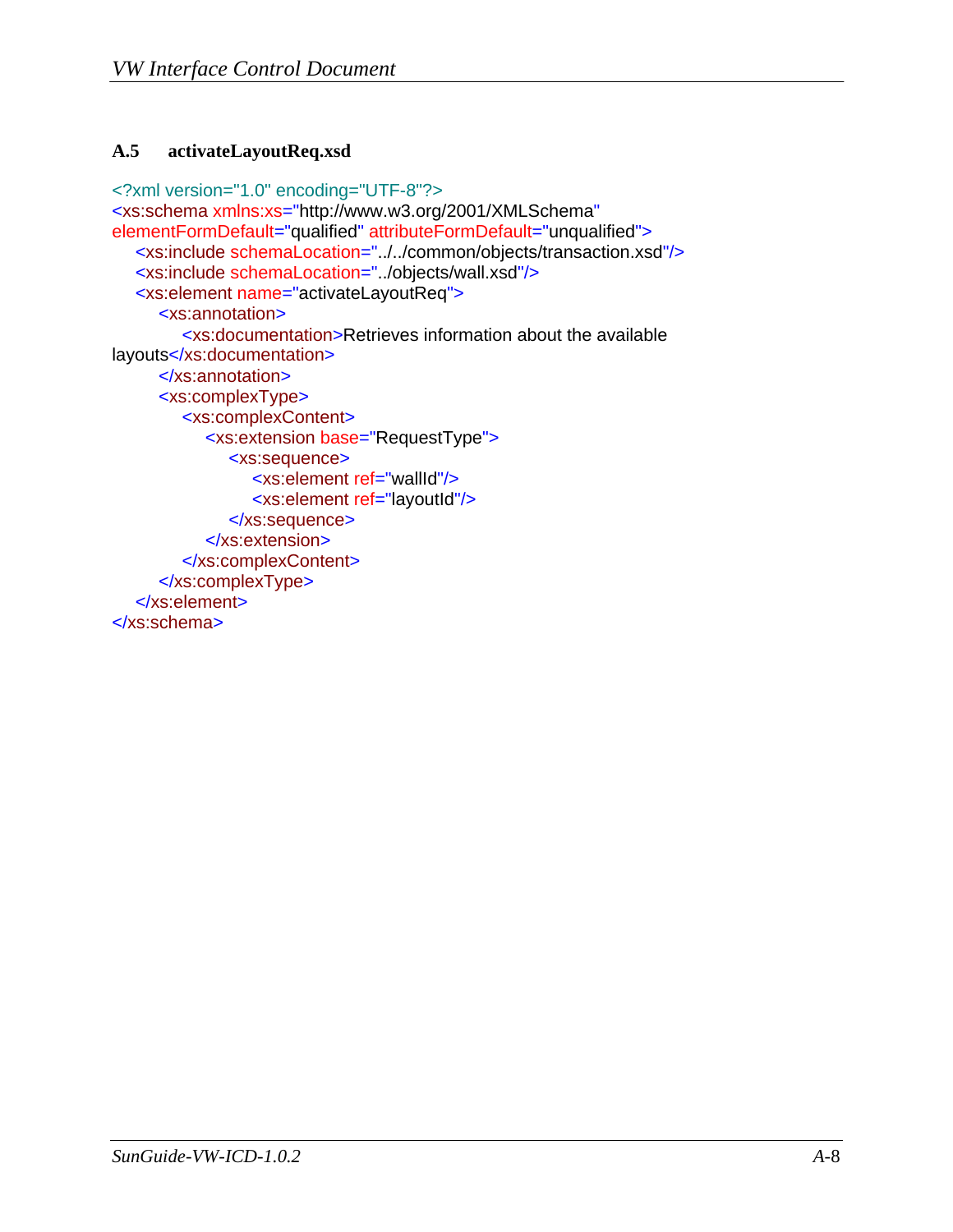#### <span id="page-27-1"></span><span id="page-27-0"></span>**A.6 addTourReq.xsd**

```
<?xml version="1.0" encoding="UTF-8"?>
<xs:schema xmlns:xs="http://www.w3.org/2001/XMLSchema"
elementFormDefault="qualified" attributeFormDefault="unqualified">
  <xs:include schemaLocation="../../common/objects/transaction.xsd"/>
  <xs:include schemaLocation="../objects/videoTour.xsd"/>
  <xs:element name="addTourReq">
      <xs:annotation>
         <xs:documentation>The request is sent to add a new video tour to the 
system.</xs:documentation>
      </xs:annotation>
      <xs:complexType>
         <xs:complexContent>
            <xs:extension base="RequestType">
               <xs:sequence>
                 <xs:element ref="videoTour" maxOccurs="unbounded"/>
              </xs:sequence>
            </xs:extension>
         </xs:complexContent>
      </xs:complexType>
  </xs:element>
</xs:schema>
```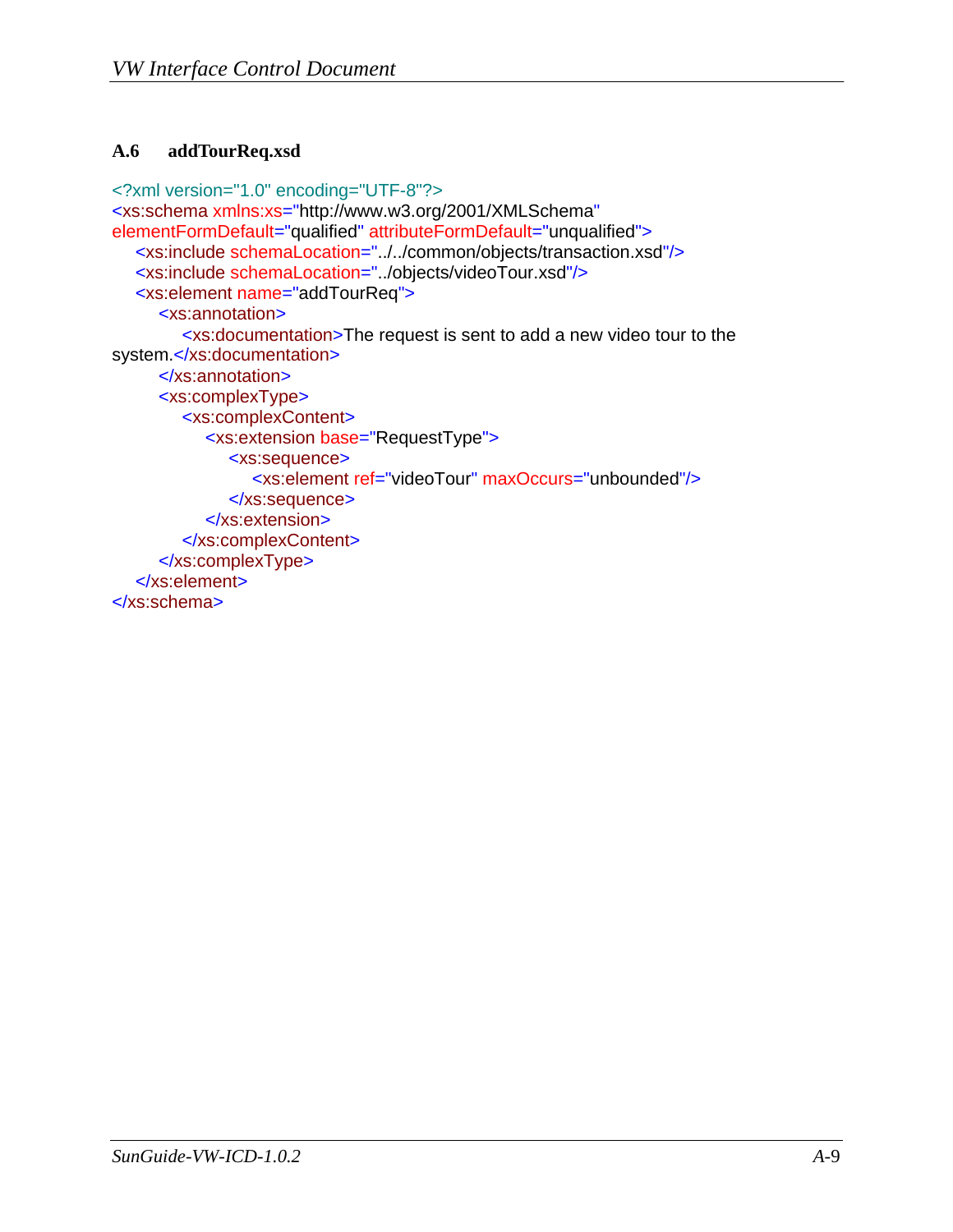#### <span id="page-28-1"></span><span id="page-28-0"></span>**A.7 connectionReq.xsd**

```
<?xml version="1.0" encoding="UTF-8"?>
<xs:schema xmlns:xs="http://www.w3.org/2001/XMLSchema"
elementFormDefault="qualified" attributeFormDefault="unqualified">
  <xs:include schemaLocation="../objects/wall.xsd"/>
  <xs:include schemaLocation="../../common/objects/transaction.xsd"/>
  <xs:include schemaLocation="../../common/objects/common.xsd"/>
  <xs:element name="connectionReq">
      <xs:annotation>
         <xs:documentation>Connects a source to a viewer or disconnects a source from a 
viewer.</xs:documentation>
      </xs:annotation>
      <xs:complexType>
         <xs:complexContent>
            <xs:extension base="RequestType">
               <xs:sequence>
                  <xs:element ref="wallId"/>
                  <xs:element name="sourceId" type="identifier" minOccurs="0">
                     <xs:annotation>
                       <xs:documentation>The source to be connected If no sourceId, 
then this should be a disconnect.</xs:documentation>
                     </xs:annotation>
                  </xs:element>
                  <xs:element name="destinationId" type="identifier">
                     <xs:annotation>
                       <xs:documentation>The viewer to which the connection should be 
made.</xs:documentation>
                    </xs:annotation>
                  </xs:element>
               </xs:sequence>
            </xs:extension>
         </xs:complexContent>
      </xs:complexType>
  </xs:element>
</xs:schema>
```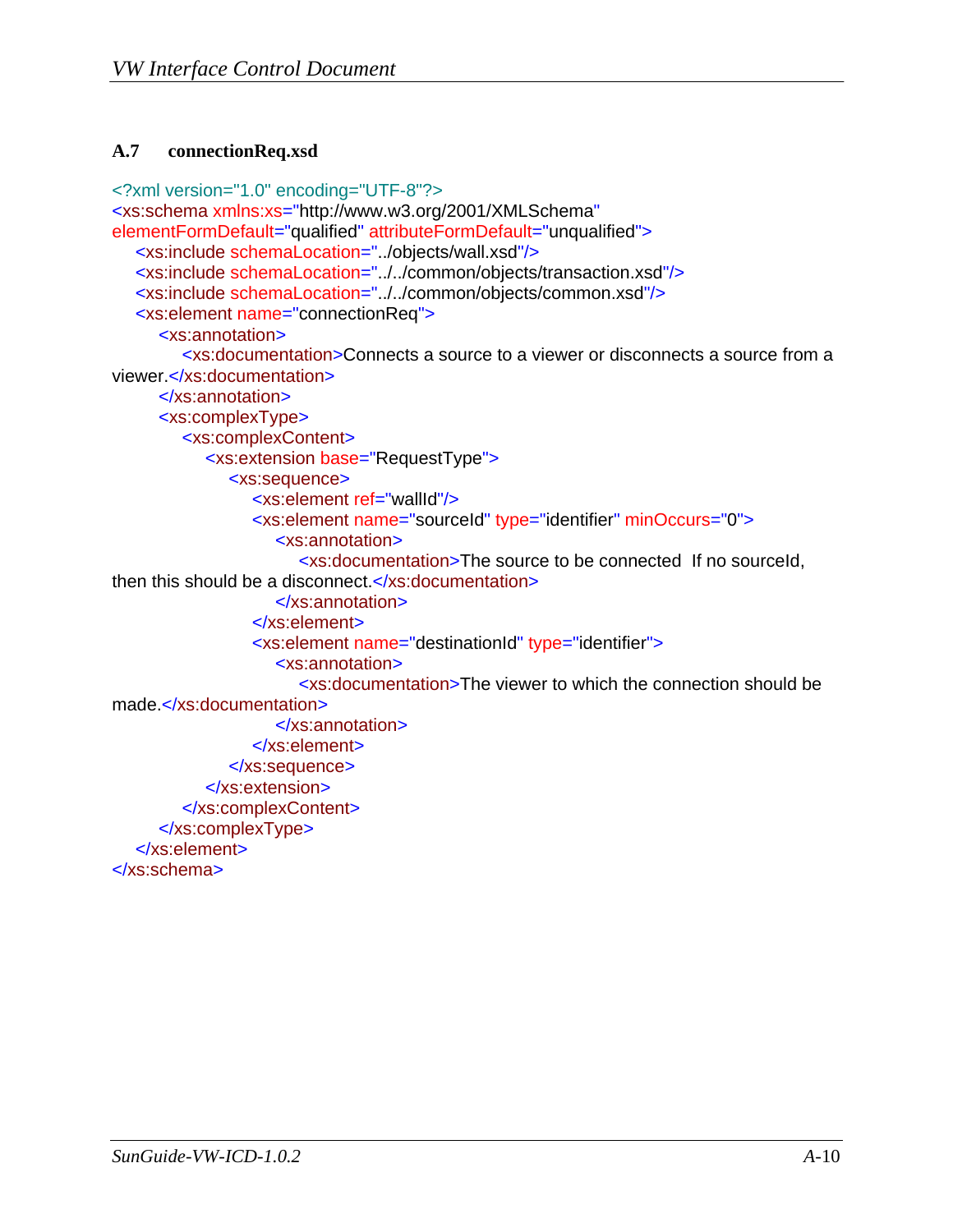#### <span id="page-29-1"></span><span id="page-29-0"></span>**A.8 deactivateLayoutReq.xsd**

```
<?xml version="1.0" encoding="UTF-8"?>
<xs:schema xmlns:xs="http://www.w3.org/2001/XMLSchema"
elementFormDefault="qualified" attributeFormDefault="unqualified">
  <xs:include schemaLocation="../../common/objects/transaction.xsd"/>
  <xs:include schemaLocation="../objects/wall.xsd"/>
  <xs:element name="deactivateLayoutReq">
      <xs:annotation>
         <xs:documentation>Deactivates an active layout.</xs:documentation>
      </xs:annotation>
      <xs:complexType>
         <xs:complexContent>
            <xs:extension base="RequestType">
               <xs:sequence>
                 <xs:element ref="wallId"/>
                 <xs:element ref="layoutId"/>
               </xs:sequence>
            </xs:extension>
         </xs:complexContent>
      </xs:complexType>
  </xs:element>
</xs:schema>
```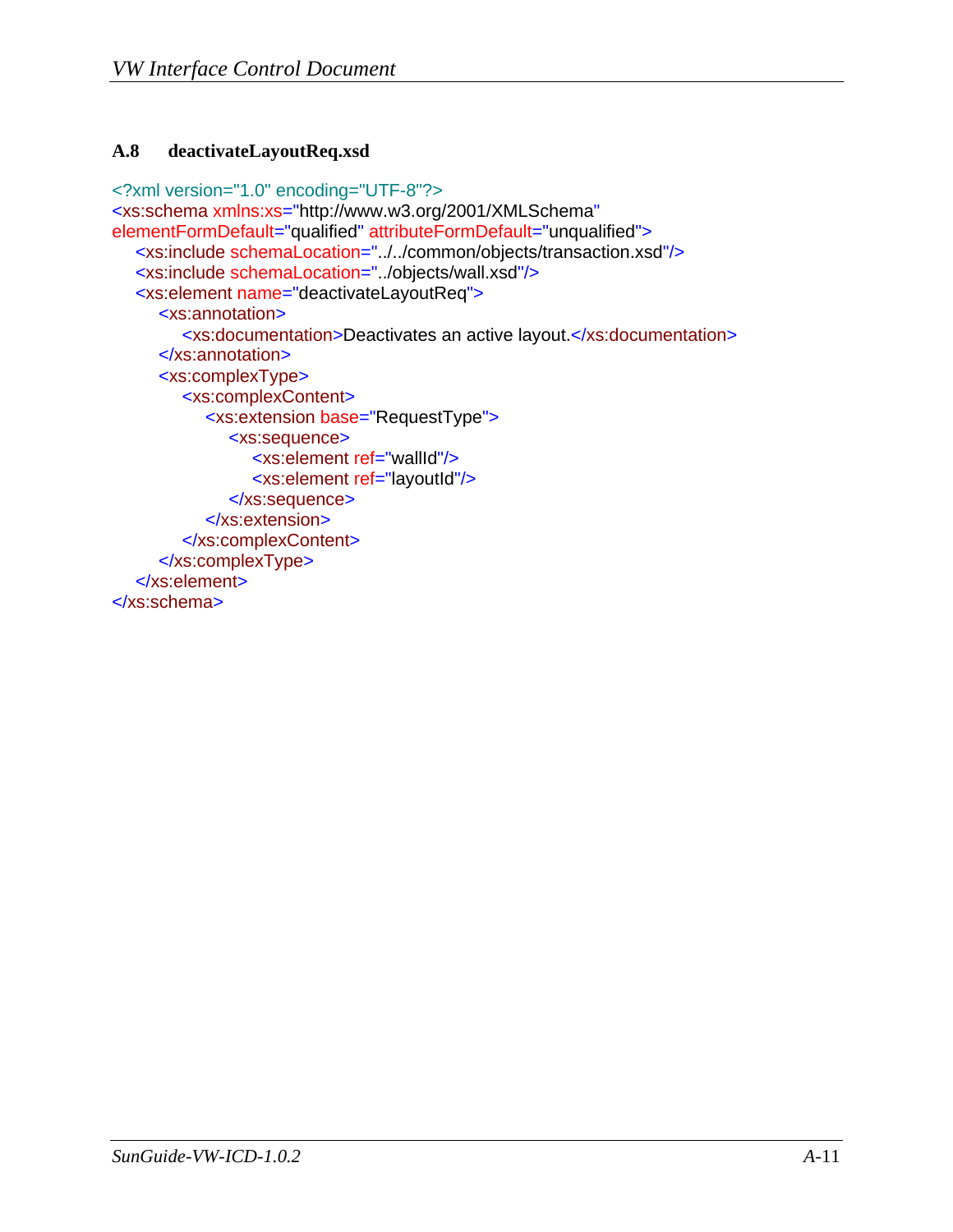#### <span id="page-30-1"></span><span id="page-30-0"></span>**A.9 deleteTourReq.xsd**

```
<?xml version="1.0" encoding="UTF-8"?>
<xs:schema xmlns:xs="http://www.w3.org/2001/XMLSchema"
elementFormDefault="qualified" attributeFormDefault="unqualified">
  <xs:include schemaLocation="../../common/objects/transaction.xsd"/>
  <xs:element name="deleteTourReq">
      <xs:annotation>
         <xs:documentation>The request is sent to delete a video tour from the 
system.</xs:documentation>
      </xs:annotation>
      <xs:complexType>
         <xs:complexContent>
            <xs:extension base="RequestType">
               <xs:sequence>
                 <xs:element name="tourId" maxOccurs="unbounded">
                    <xs:annotation>
                       <xs:documentation>The id of thevideo tour to delete from the 
system.</xs:documentation>
                    </xs:annotation>
                 </xs:element>
               </xs:sequence>
            </xs:extension>
         </xs:complexContent>
      </xs:complexType>
  </xs:element>
</xs:schema>
```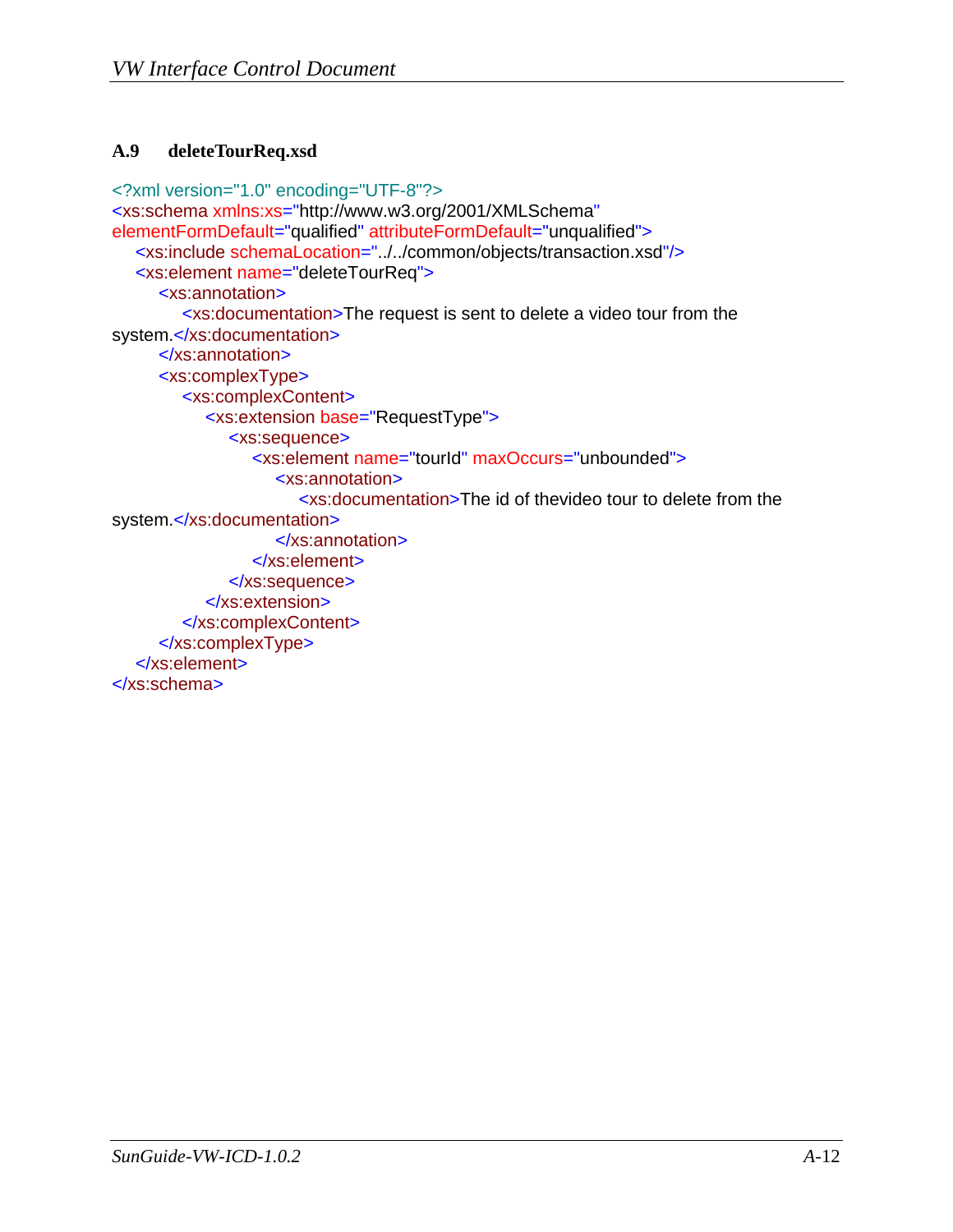#### <span id="page-31-1"></span><span id="page-31-0"></span>**A.10 modifyTourReq.xsd**

```
<?xml version="1.0" encoding="UTF-8"?>
<xs:schema xmlns:xs="http://www.w3.org/2001/XMLSchema"
elementFormDefault="qualified" attributeFormDefault="unqualified">
  <xs:include schemaLocation="../../common/objects/transaction.xsd"/>
  <xs:include schemaLocation="../objects/videoTour.xsd"/>
  <xs:element name="modifyTourReq">
      <xs:annotation>
         <xs:documentation>The request is sent to modify a existing tour to the 
system.</xs:documentation>
      </xs:annotation>
      <xs:complexType>
         <xs:complexContent>
            <xs:extension base="RequestType">
               <xs:sequence>
                 <xs:element ref="videoTour" maxOccurs="unbounded"/>
               </xs:sequence>
            </xs:extension>
         </xs:complexContent>
      </xs:complexType>
  </xs:element>
</xs:schema>
```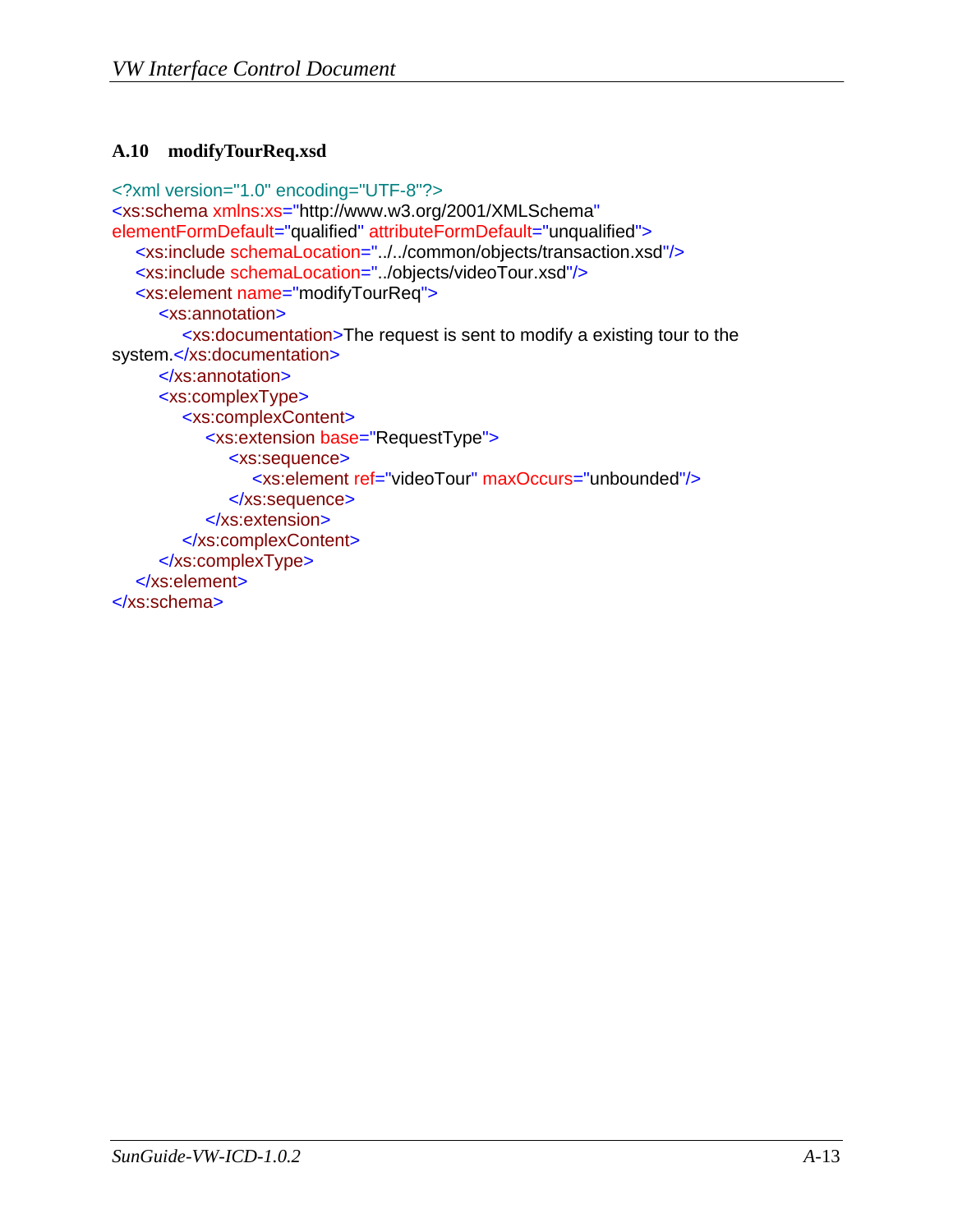#### <span id="page-32-1"></span><span id="page-32-0"></span>**A.11 refreshGeometryReq.xsd**

```
<?xml version="1.0" encoding="UTF-8"?>
<xs:schema xmlns:xs="http://www.w3.org/2001/XMLSchema"
elementFormDefault="qualified" attributeFormDefault="unqualified">
  <xs:include schemaLocation="../../common/objects/transaction.xsd"/>
  <xs:include schemaLocation="../objects/wall.xsd"/>
  <xs:element name="refreshGeometryReq">
      <xs:annotation>
         <xs:documentation>Request the video wall system to retrieve new geometry data 
from the wall.</xs:documentation>
      </xs:annotation>
      <xs:complexType>
         <xs:complexContent>
            <xs:extension base="RequestType">
               <xs:sequence>
                 <xs:element ref="wallId"/>
               </xs:sequence>
            </xs:extension>
         </xs:complexContent>
      </xs:complexType>
  </xs:element>
</xs:schema>
```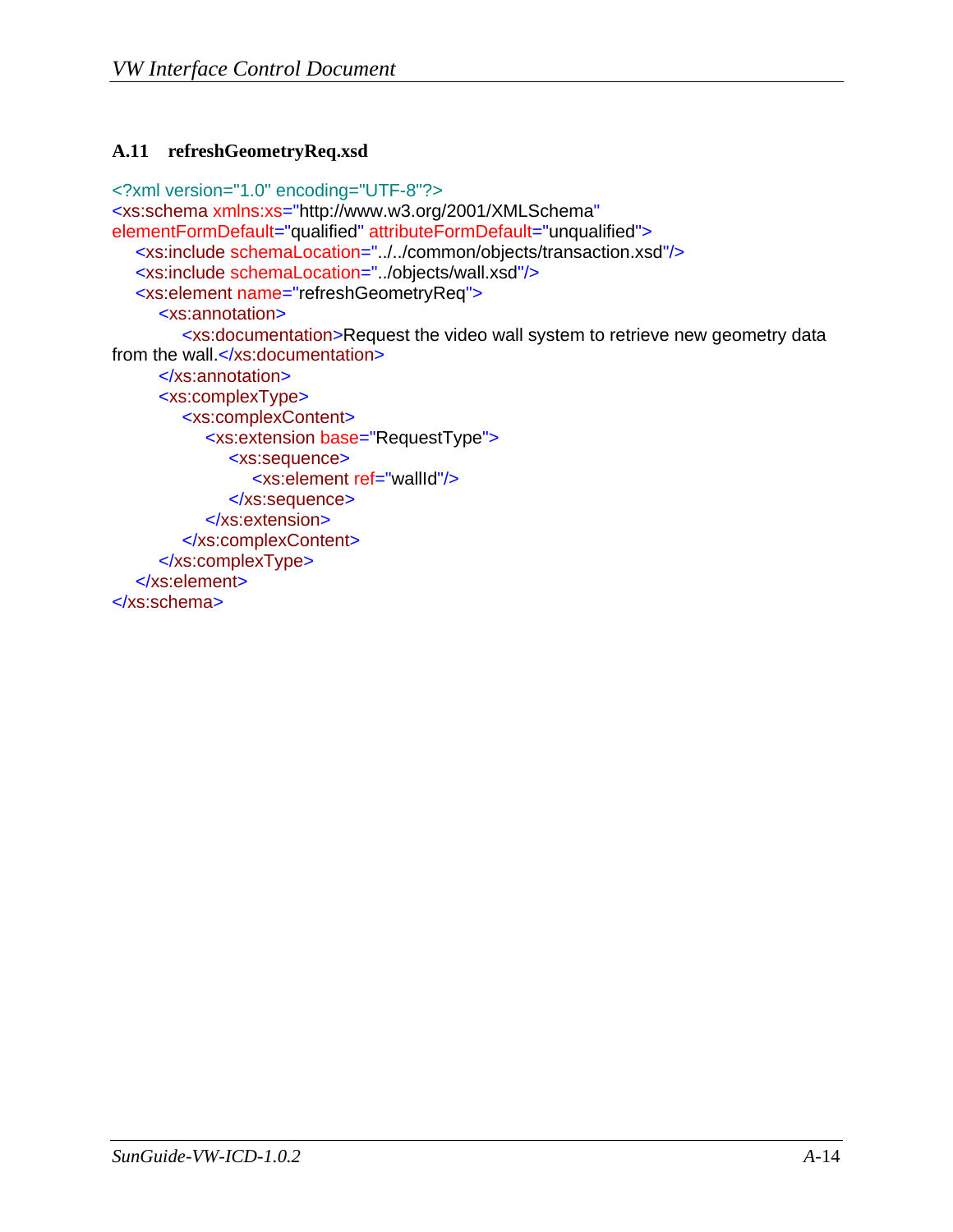#### <span id="page-33-1"></span><span id="page-33-0"></span>**A.12 retrieveDataReq.xsd**

```
<?xml version="1.0" encoding="UTF-8"?>
<xs:schema xmlns:xs="http://www.w3.org/2001/XMLSchema"
elementFormDefault="qualified" attributeFormDefault="unqualified">
  <xs:include schemaLocation="../../common/objects/transaction.xsd"/>
  <xs:element name="retrieveDataReq">
      <xs:annotation>
         <xs:documentation>A request sent by client to retrieve data from the 
system</xs:documentation>
      </xs:annotation>
      <xs:complexType>
         <xs:complexContent>
            <xs:extension base="RequestType">
               <xs:sequence>
                  <xs:element name="walls" type="xs:boolean" default="false"
minOccurs="0">
                     <xs:annotation>
                        <xs:documentation>True if the client requests to retrieve the wall 
geometry.</xs:documentation>
                     </xs:annotation>
                  </xs:element>
                  <xs:element name="users" type="xs:boolean" default="false"
minOccurs="0">
                     <xs:annotation>
                        <xs:documentation>True if the client requests to retrieve a list of 
vws users.</xs:documentation>
                     </xs:annotation>
                  </xs:element>
                  <xs:element name="statusList" type="xs:boolean" default="false"
minOccurs="0">
                     <xs:annotation>
                        <xs:documentation>True if the client requests to retrieve the current 
viewer information.</xs:documentation>
                     </xs:annotation>
                  </xs:element>
                  <xs:element name="tours" minOccurs="0">
                     <xs:annotation>
                        <xs:documentation>True if client requests to retrieve the video 
tours.</xs:documentation>
                     </xs:annotation>
                  </xs:element>
               </xs:sequence>
            </xs:extension>
         </xs:complexContent>
      </xs:complexType>
  </xs:element>
```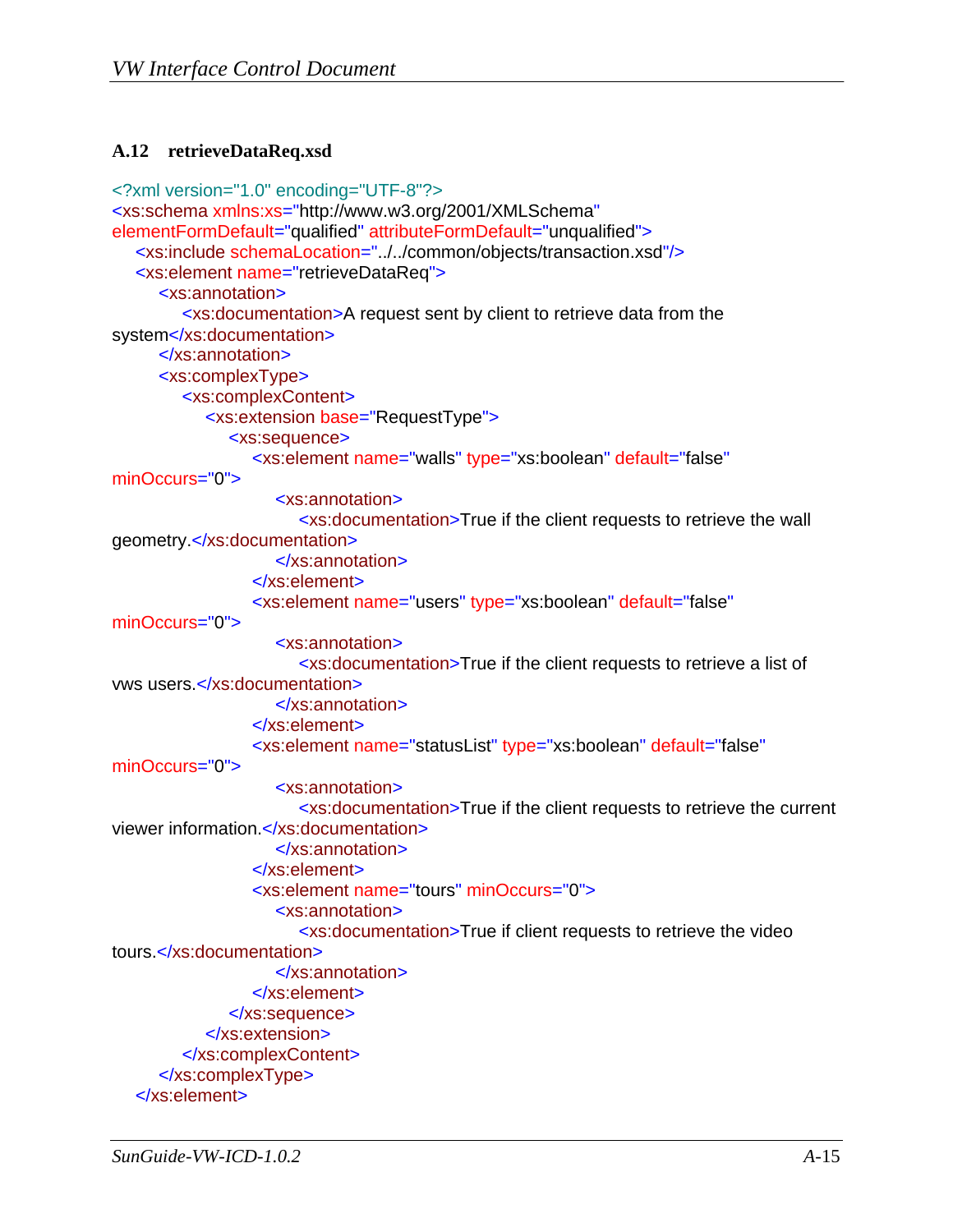</xs:schema>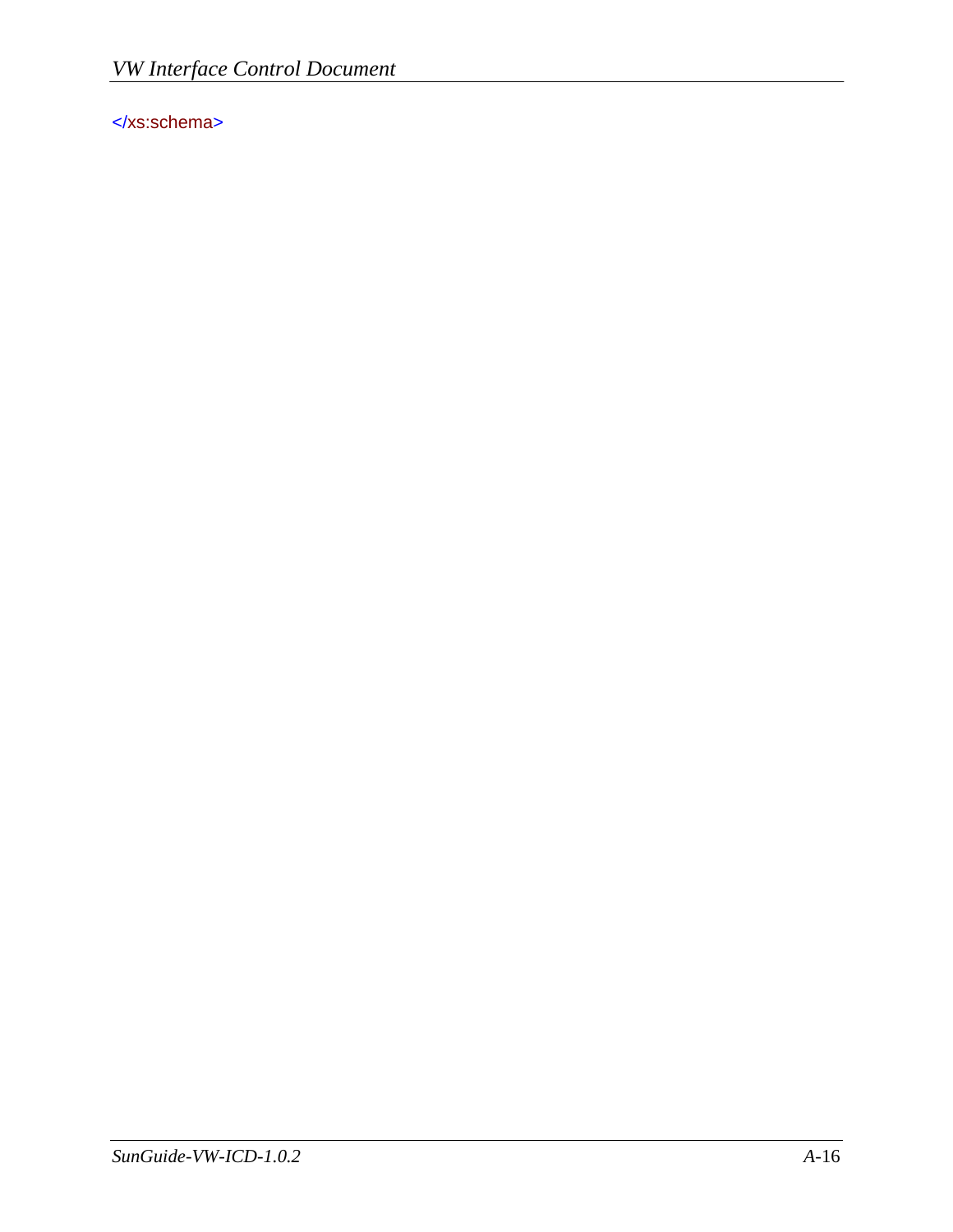#### <span id="page-35-1"></span><span id="page-35-0"></span>**A.13 startVideoTourReq.xsd**

```
<?xml version="1.0" encoding="UTF-8"?>
<xs:schema xmlns:xs="http://www.w3.org/2001/XMLSchema"
elementFormDefault="qualified" attributeFormDefault="unqualified">
  <xs:include schemaLocation="../../common/objects/transaction.xsd"/>
  <xs:include schemaLocation="../objects/wall.xsd"/>
  <xs:element name="startVideoTourReq">
      <xs:annotation>
         <xs:documentation>This is a request used to start the video 
tour.</xs:documentation>
      </xs:annotation>
      <xs:complexType>
         <xs:complexContent>
            <xs:extension base="RequestType">
               <xs:sequence>
                  <xs:element ref="wallId"/>
                  <xs:element name="tourId" type="identifier">
                     <xs:annotation>
                        <xs:documentation>The id of the video tour to 
start.</xs:documentation>
                     </xs:annotation>
                  </xs:element>
                  <xs:element name="destinationId" type="identifier">
                     <xs:annotation>
                        <xs:documentation>The id of the destination to hold the video tour 
on.</xs:documentation>
                     </xs:annotation>
                  </xs:element>
               </xs:sequence>
            </xs:extension>
         </xs:complexContent>
      </xs:complexType>
  </xs:element>
</xs:schema>
```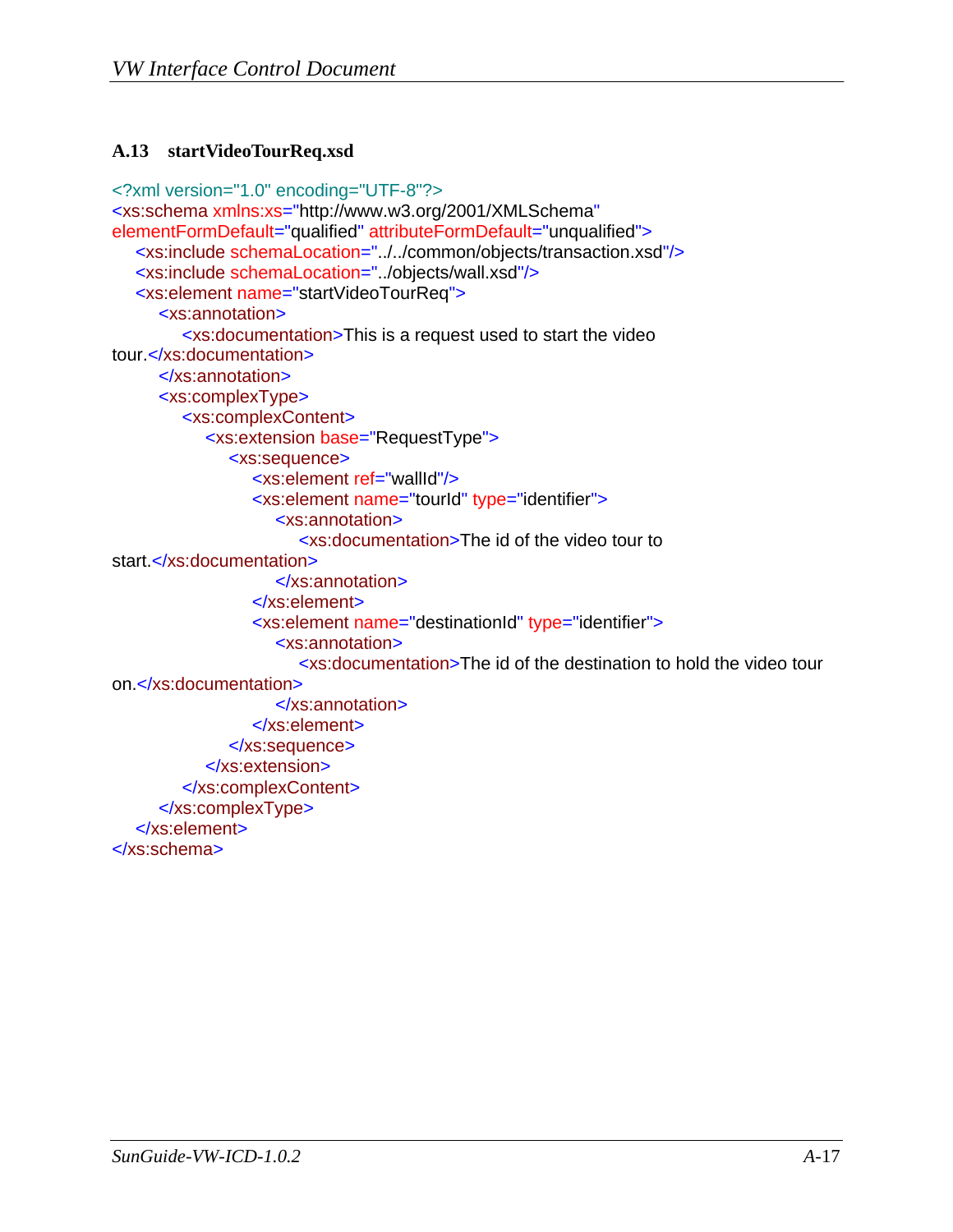#### <span id="page-36-1"></span><span id="page-36-0"></span>**A.14 stopVideoTourReq.xsd**

```
<?xml version="1.0" encoding="UTF-8"?>
<xs:schema xmlns:xs="http://www.w3.org/2001/XMLSchema"
elementFormDefault="qualified" attributeFormDefault="unqualified">
  <xs:include schemaLocation="../../common/objects/transaction.xsd"/>
  <xs:include schemaLocation="../objects/wall.xsd"/>
  <xs:element name="stopVideoTourReq">
      <xs:annotation>
         <xs:documentation>This is a request used to stop the video 
tour.</xs:documentation>
      </xs:annotation>
      <xs:complexType>
         <xs:complexContent>
            <xs:extension base="RequestType">
               <xs:sequence>
                  <xs:element ref="wallId"/>
                  <xs:element name="destinationId" type="identifier">
                     <xs:annotation>
                       <xs:documentation>The id of the destination that video tour will be 
stopped on.</xs:documentation>
                     </xs:annotation>
                  </xs:element>
               </xs:sequence>
            </xs:extension>
         </xs:complexContent>
      </xs:complexType>
  </xs:element>
</xs:schema>
```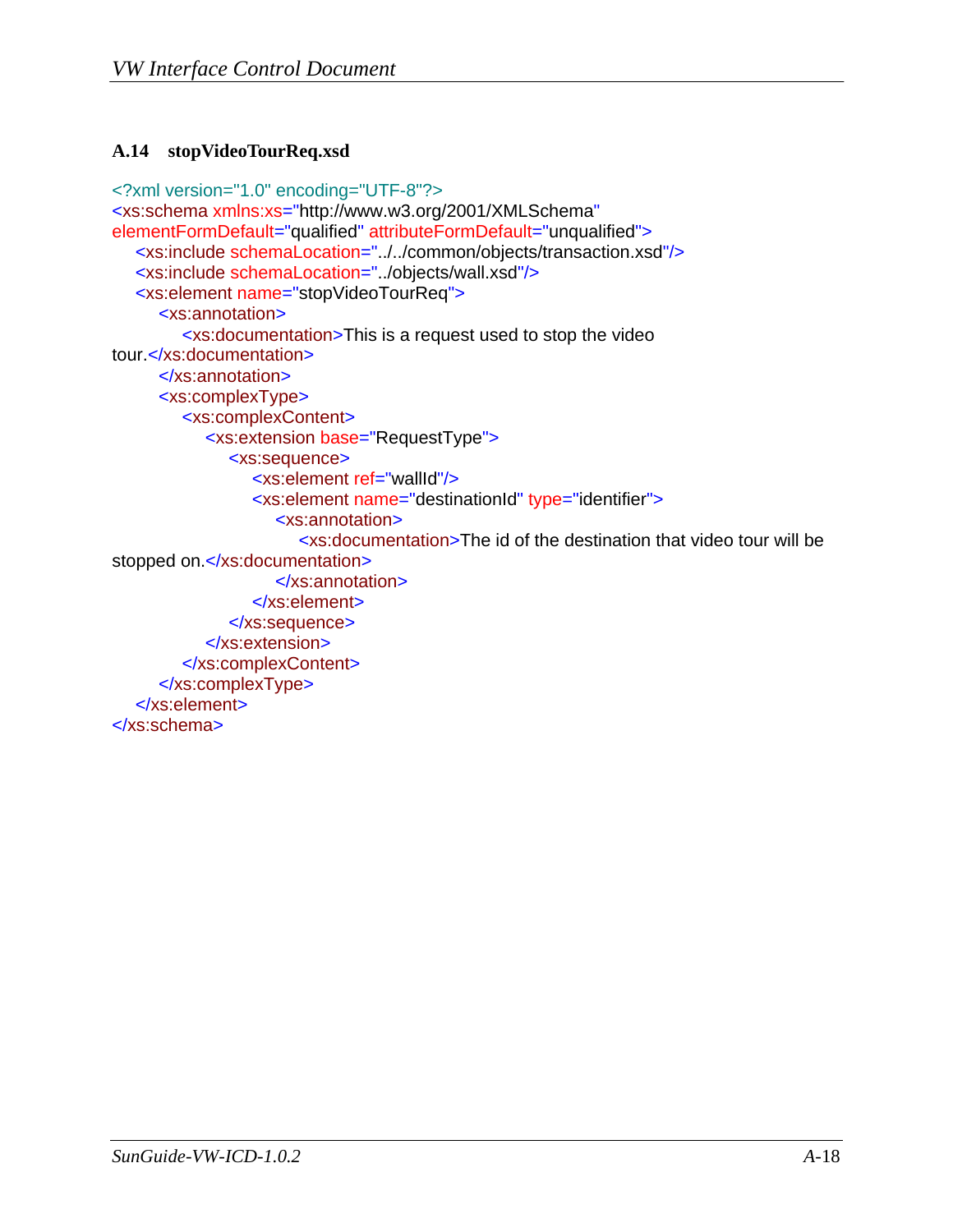#### <span id="page-37-1"></span><span id="page-37-0"></span>**A.15 subscribeReq.xsd**

```
<?xml version="1.0" encoding="UTF-8"?>
<xs:schema xmlns:xs="http://www.w3.org/2001/XMLSchema"
elementFormDefault="qualified" attributeFormDefault="unqualified">
  <xs:include schemaLocation="../../common/objects/transaction.xsd"/>
  <xs:element name="subscribeReq">
      <xs:annotation>
         <xs:documentation>A request sent by client to subscribe to data updates from the 
system</xs:documentation>
      </xs:annotation>
      <xs:complexType>
         <xs:complexContent>
            <xs:extension base="RequestType">
               <xs:all>
                  <xs:element name="wallData" type="xs:boolean" default="false"
minOccurs="0">
                     <xs:annotation>
                        <xs:documentation>Request updates to wall 
geometry.</xs:documentation>
                     </xs:annotation>
                  </xs:element>
                  <xs:element name="connectionData" type="xs:boolean" default="false"
minOccurs="0">
                     <xs:annotation>
                       <xs:documentation>Request updates to connections on the 
wall.</xs:documentation>
                     </xs:annotation>
                  </xs:element>
                  <xs:element name="tourData" minOccurs="0">
                     <xs:annotation>
                        <xs:documentation>Requests updates to video tours and active 
tours.</xs:documentation>
                     </xs:annotation>
                  </xs:element>
                  <xs:element name="userData" type="xs:boolean" default="false"
minOccurs="0">
                     <xs:annotation>
                        <xs:documentation>Requests updates to 
users.</xs:documentation>
                     </xs:annotation>
                  </xs:element>
               </xs:all>
            </xs:extension>
         </xs:complexContent>
      </xs:complexType>
  </xs:element>
```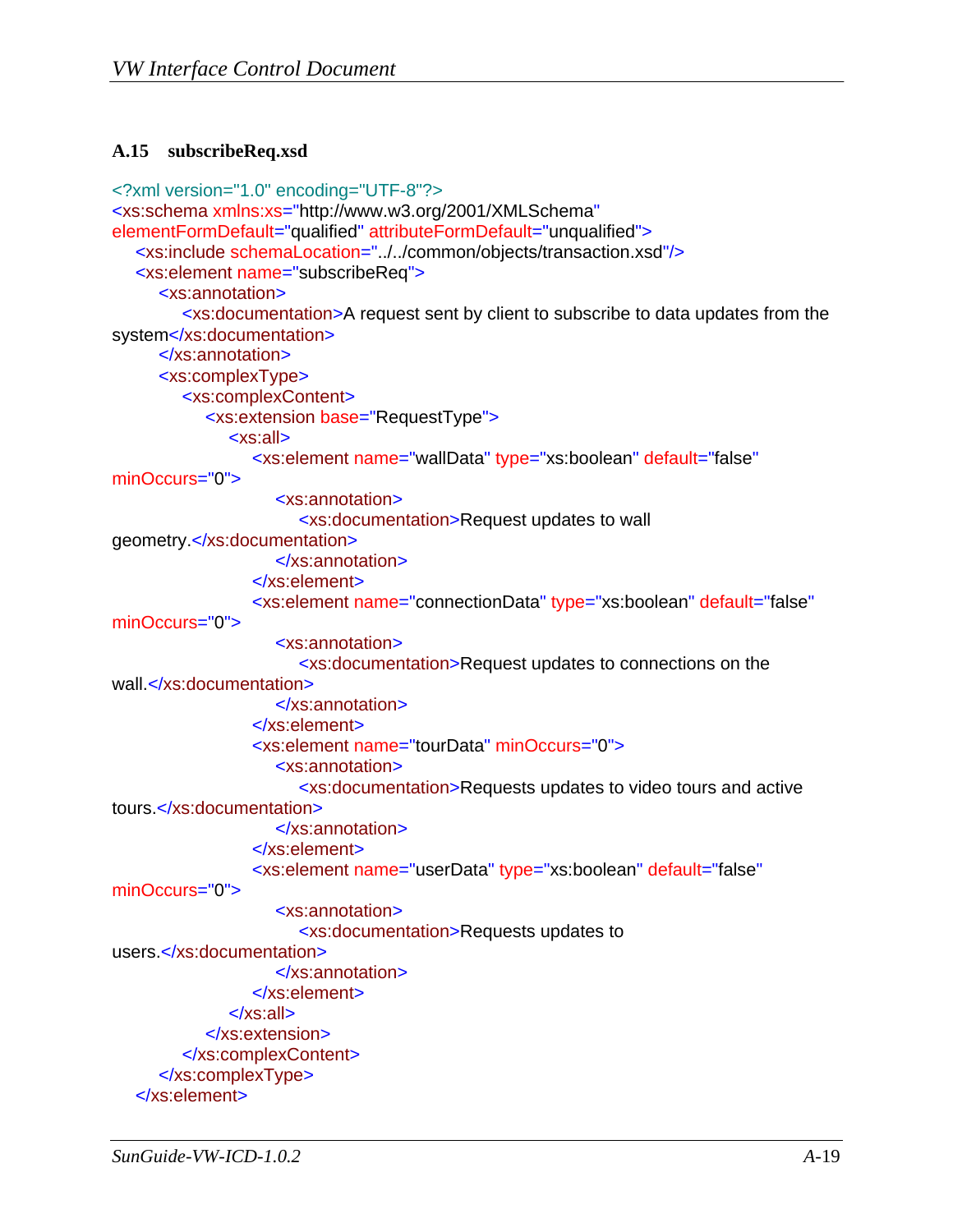</xs:schema>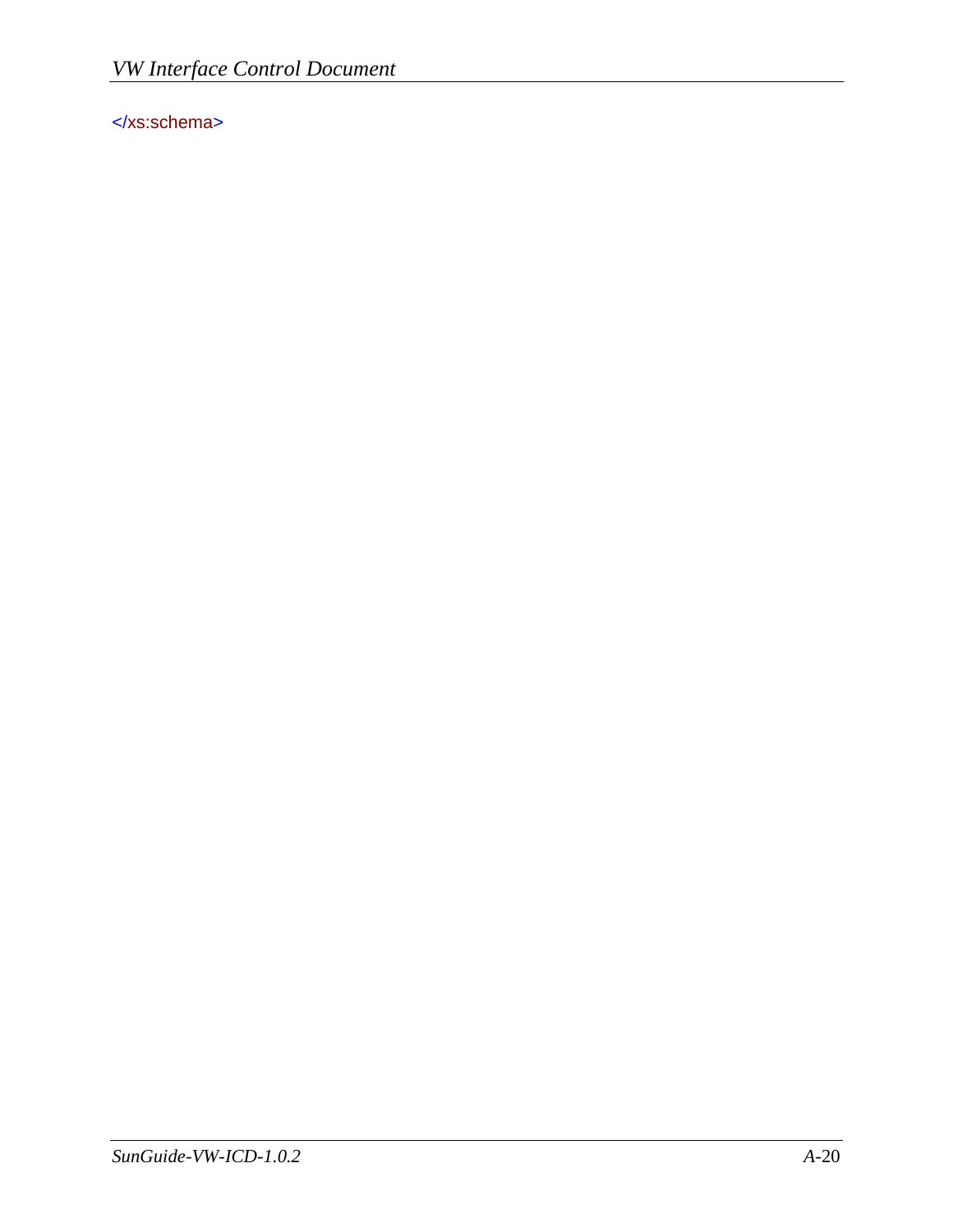#### <span id="page-39-1"></span><span id="page-39-0"></span>**A.16 activateLayoutResp.xsd**

```
<?xml version="1.0" encoding="UTF-8"?>
<xs:schema xmlns:xs="http://www.w3.org/2001/XMLSchema"
elementFormDefault="qualified" attributeFormDefault="unqualified">
  <xs:include schemaLocation="../../common/objects/transaction.xsd"/>
  <xs:include schemaLocation="../objects/wall.xsd"/>
  <xs:element name="activateLayoutResp">
      <xs:annotation>
         <xs:documentation>Response received when a layout is 
activated.</xs:documentation>
      </xs:annotation>
      <xs:complexType>
         <xs:complexContent>
            <xs:extension base="ResponseType"/>
         </xs:complexContent>
      </xs:complexType>
  </xs:element>
  <xs:complexType name="layoutData">
      <xs:annotation>
         <xs:documentation>The layout that was activated.</xs:documentation>
      </xs:annotation>
      <xs:complexContent>
         <xs:extension base="responseData">
            <xs:sequence>
               <xs:element ref="wallId"/>
               <xs:element ref="layoutId"/>
            </xs:sequence>
         </xs:extension>
      </xs:complexContent>
  </xs:complexType>
</xs:schema>
```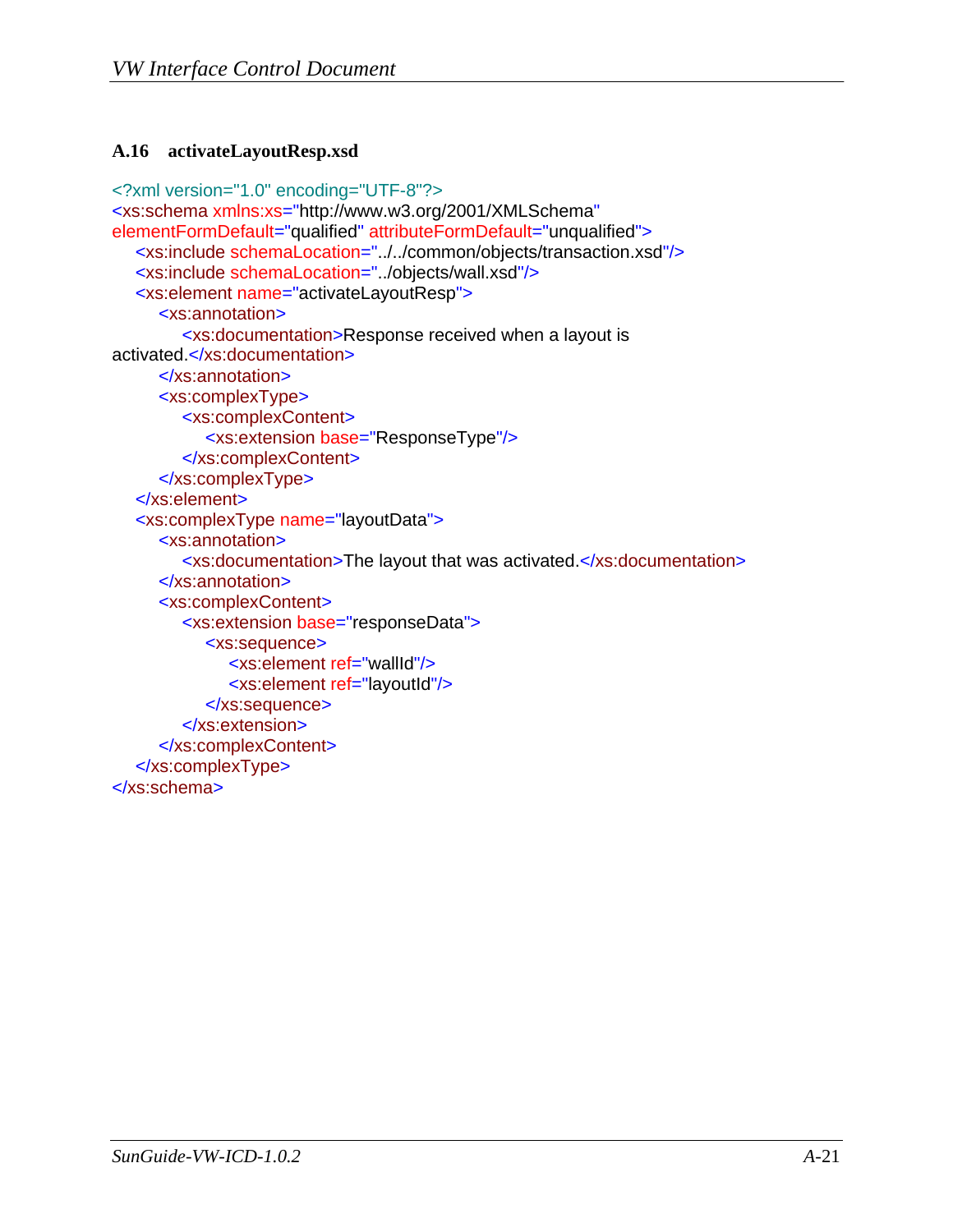#### <span id="page-40-1"></span><span id="page-40-0"></span>**A.17 addTourResp.xsd**

```
<?xml version="1.0" encoding="UTF-8"?>
<xs:schema xmlns:xs="http://www.w3.org/2001/XMLSchema"
elementFormDefault="qualified" attributeFormDefault="unqualified">
  <xs:include schemaLocation="../../common/objects/transaction.xsd"/>
  <xs:include schemaLocation="../../common/objects/common.xsd"/>
  <xs:include schemaLocation="../objects/videoTour.xsd"/>
  <xs:element name="addTourResp">
      <xs:annotation>
         <xs:documentation>The response returned when a client adds a video 
tour.</xs:documentation>
      </xs:annotation>
      <xs:complexType>
         <xs:complexContent>
            <xs:extension base="ResponseType"/>
         </xs:complexContent>
      </xs:complexType>
  </xs:element>
  <xs:complexType name="tourData">
      <xs:annotation>
         <xs:documentation>The data returned when a tour is added.</xs:documentation>
      </xs:annotation>
      <xs:complexContent>
         <xs:extension base="responseData">
            <xs:sequence>
               <xs:element ref="videoTour" minOccurs="0" maxOccurs="unbounded"/>
            </xs:sequence>
         </xs:extension>
      </xs:complexContent>
  </xs:complexType>
</xs:schema>
```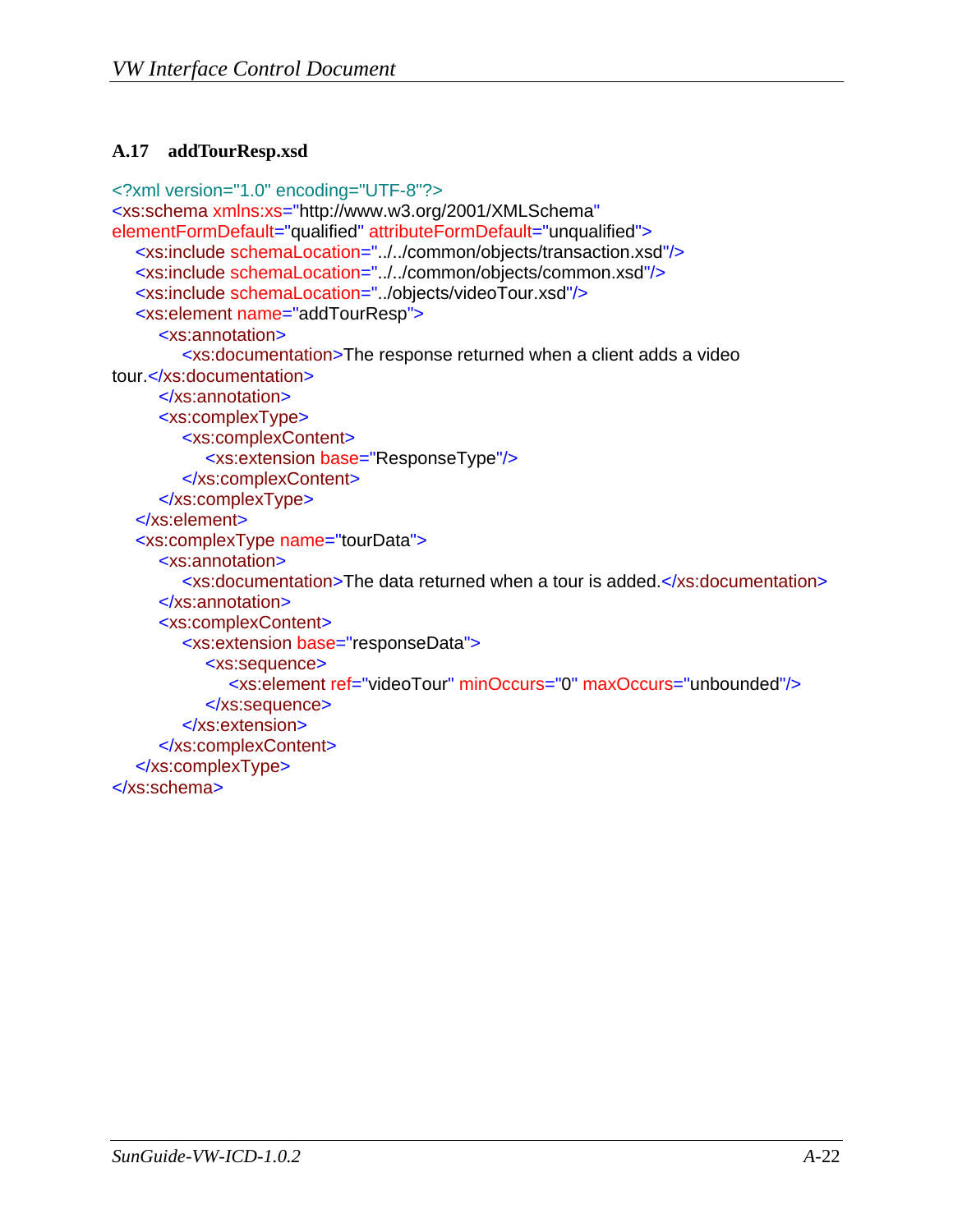#### <span id="page-41-1"></span><span id="page-41-0"></span>**A.18 connectionResp.xsd**

```
<?xml version="1.0" encoding="UTF-8"?>
<xs:schema xmlns:xs="http://www.w3.org/2001/XMLSchema"
elementFormDefault="qualified" attributeFormDefault="unqualified">
  <xs:include schemaLocation="../../common/objects/transaction.xsd"/>
  <xs:include schemaLocation="../objects/wall.xsd"/>
  <xs:element name="connectionResp">
      <xs:annotation>
         <xs:documentation>Response received from the driver with active desktop 
data.</xs:documentation>
      </xs:annotation>
      <xs:complexType>
         <xs:complexContent>
            <xs:extension base="ResponseType"/>
         </xs:complexContent>
      </xs:complexType>
  </xs:element>
  <xs:complexType name="connectionData">
      <xs:annotation>
         <xs:documentation>Data for the active desktop</xs:documentation>
      </xs:annotation>
      <xs:complexContent>
         <xs:extension base="responseData">
            <xs:sequence>
               <xs:element ref="wallId"/>
               <xs:element ref="id">
                  <xs:annotation>
                    <xs:documentation>The viewer to which the connection should be 
made.</xs:documentation>
                  </xs:annotation>
               </xs:element>
               <xs:element name="sourceId" type="identifier" minOccurs="0">
                  <xs:annotation>
                     <xs:documentation>The source to be connected If no sourceId, then 
this should be a disconnect.</xs:documentation>
                  </xs:annotation>
               </xs:element>
            </xs:sequence>
         </xs:extension>
      </xs:complexContent>
  </xs:complexType>
</xs:schema>
```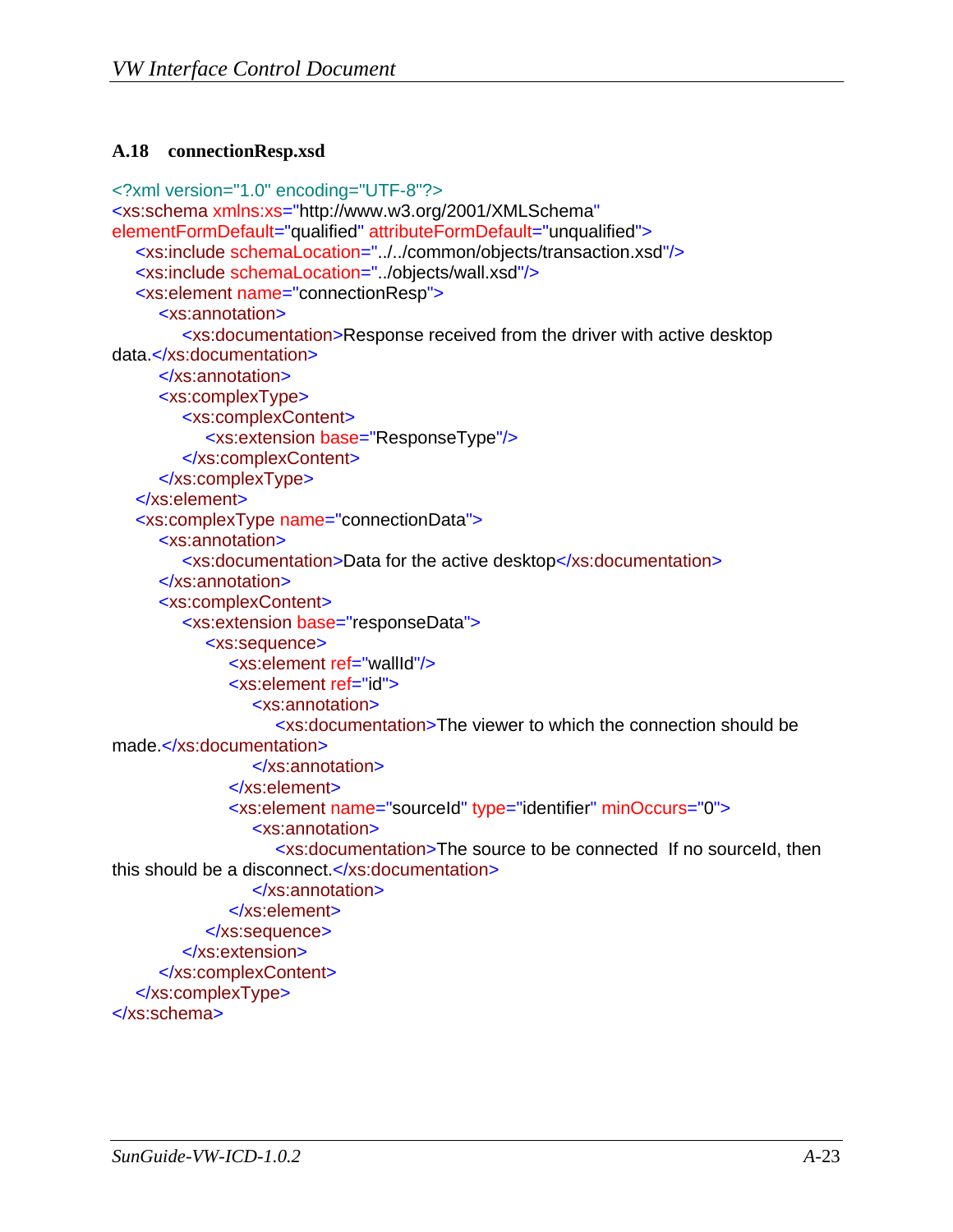#### <span id="page-42-1"></span><span id="page-42-0"></span>**A.19 deactivateLayoutResp.xsd**

```
<?xml version="1.0" encoding="UTF-8"?>
<xs:schema xmlns:xs="http://www.w3.org/2001/XMLSchema"
elementFormDefault="qualified" attributeFormDefault="unqualified">
  <xs:include schemaLocation="../../common/objects/transaction.xsd"/>
  <xs:include schemaLocation="../objects/wall.xsd"/>
  <xs:element name="deactivateLayoutResp">
      <xs:annotation>
         <xs:documentation>Response received after a layout is 
deactivated.</xs:documentation>
      </xs:annotation>
      <xs:complexType>
         <xs:complexContent>
            <xs:extension base="ResponseType"/>
         </xs:complexContent>
      </xs:complexType>
  </xs:element>
  <xs:complexType name="layoutData">
      <xs:annotation>
         <xs:documentation>The layout that was deactivated.</xs:documentation>
      </xs:annotation>
      <xs:complexContent>
         <xs:extension base="responseData">
            <xs:sequence>
               <xs:element ref="wallId"/>
               <xs:element ref="layoutId"/>
            </xs:sequence>
         </xs:extension>
      </xs:complexContent>
  </xs:complexType>
</xs:schema>
```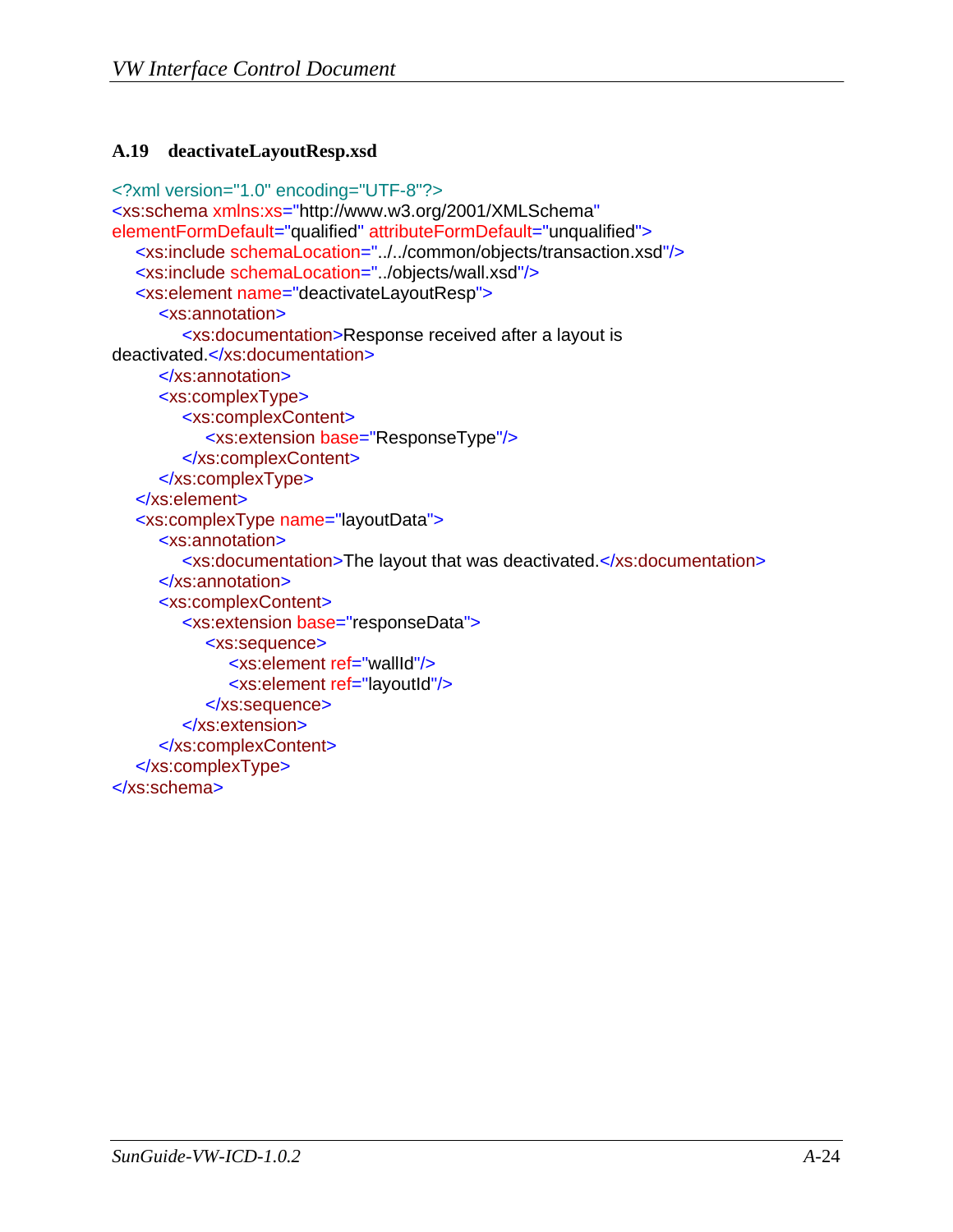#### <span id="page-43-1"></span><span id="page-43-0"></span>**A.20 deleteTourResp.xsd**

```
<?xml version="1.0" encoding="UTF-8"?>
<xs:schema xmlns:xs="http://www.w3.org/2001/XMLSchema"
elementFormDefault="qualified" attributeFormDefault="unqualified">
  <xs:include schemaLocation="../../common/objects/transaction.xsd"/>
  <xs:include schemaLocation="../../common/objects/common.xsd"/>
  <xs:include schemaLocation="../../common/objects/id.xsd"/>
  <xs:element name="deleteTourResp">
      <xs:annotation>
         <xs:documentation>The response returned when a client requests to delete tour. 
</xs:documentation>
      </xs:annotation>
      <xs:complexType>
         <xs:complexContent>
            <xs:extension base="ResponseType"/>
         </xs:complexContent>
      </xs:complexType>
  </xs:element>
  <xs:complexType name="tourData">
      <xs:annotation>
         <xs:documentation>The data returned when a tour is deleted.</xs:documentation>
      </xs:annotation>
      <xs:complexContent>
         <xs:extension base="responseData">
            <xs:sequence>
               <xs:element name="tourId" minOccurs="0" maxOccurs="unbounded">
                 <xs:annotation>
                    <xs:documentation>The id of the tour to delete from the 
system.</xs:documentation>
                 </xs:annotation>
               </xs:element>
            </xs:sequence>
         </xs:extension>
      </xs:complexContent>
  </xs:complexType>
</xs:schema>
```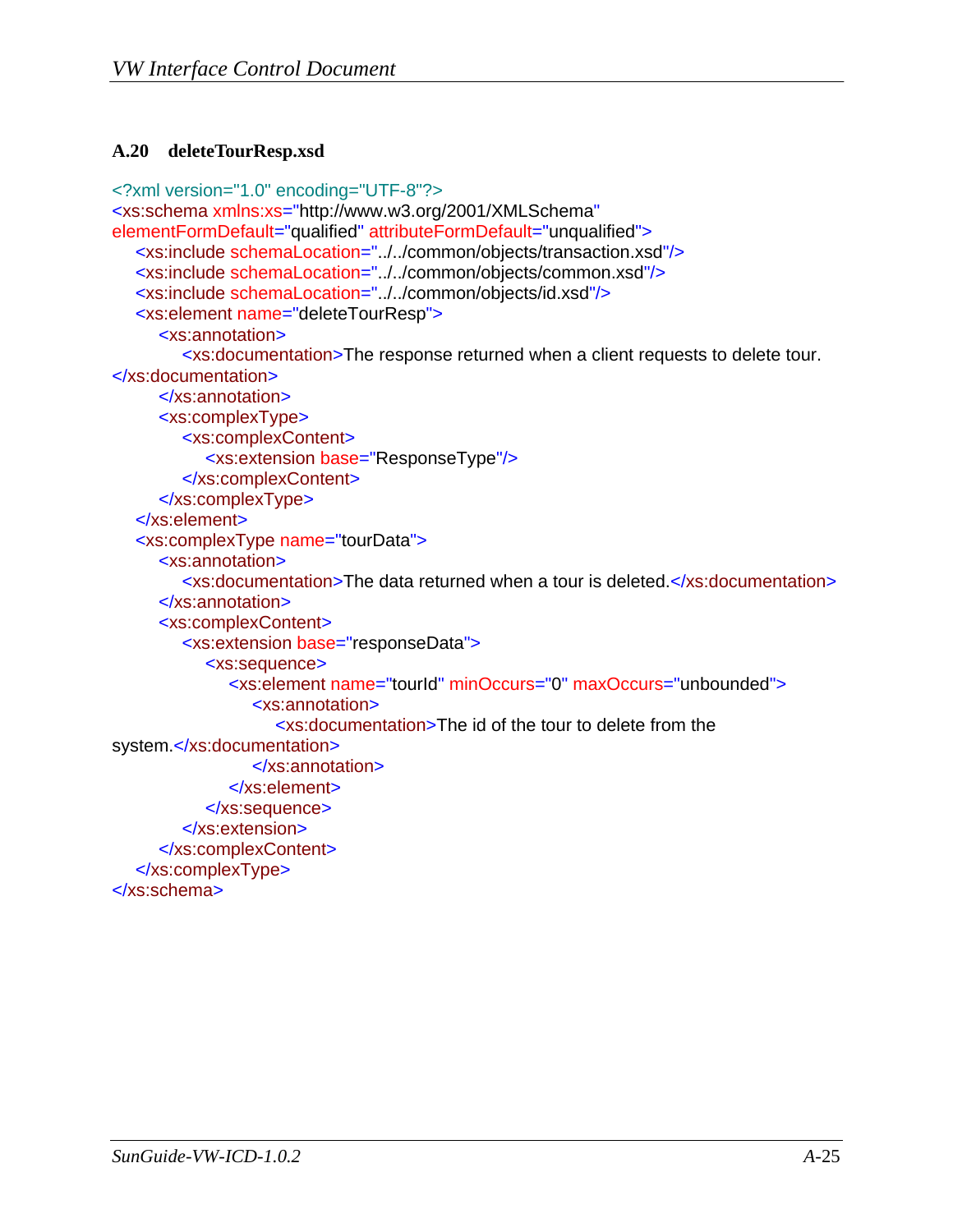#### <span id="page-44-1"></span><span id="page-44-0"></span>**A.21 modifyTourResp.xsd**

```
<?xml version="1.0" encoding="UTF-8"?>
<xs:schema xmlns:xs="http://www.w3.org/2001/XMLSchema"
elementFormDefault="qualified" attributeFormDefault="unqualified">
  <xs:include schemaLocation="../../common/objects/transaction.xsd"/>
  <xs:include schemaLocation="../objects/videoTour.xsd"/>
  <xs:include schemaLocation="../../common/objects/common.xsd"/>
  <xs:element name="modifyTourResp">
      <xs:annotation>
         <xs:documentation>The response returned when a client modifies a existing tour 
attributes.</xs:documentation>
      </xs:annotation>
      <xs:complexType>
         <xs:complexContent>
            <xs:extension base="ResponseType"/>
         </xs:complexContent>
      </xs:complexType>
  </xs:element>
  <xs:complexType name="tourData">
      <xs:annotation>
         <xs:documentation>The data returned when a tour is 
modified.</xs:documentation>
      </xs:annotation>
      <xs:complexContent>
         <xs:extension base="responseData">
            <xs:sequence>
               <xs:element ref="videoTour" minOccurs="0" maxOccurs="unbounded"/>
            </xs:sequence>
         </xs:extension>
      </xs:complexContent>
  </xs:complexType>
</xs:schema>
```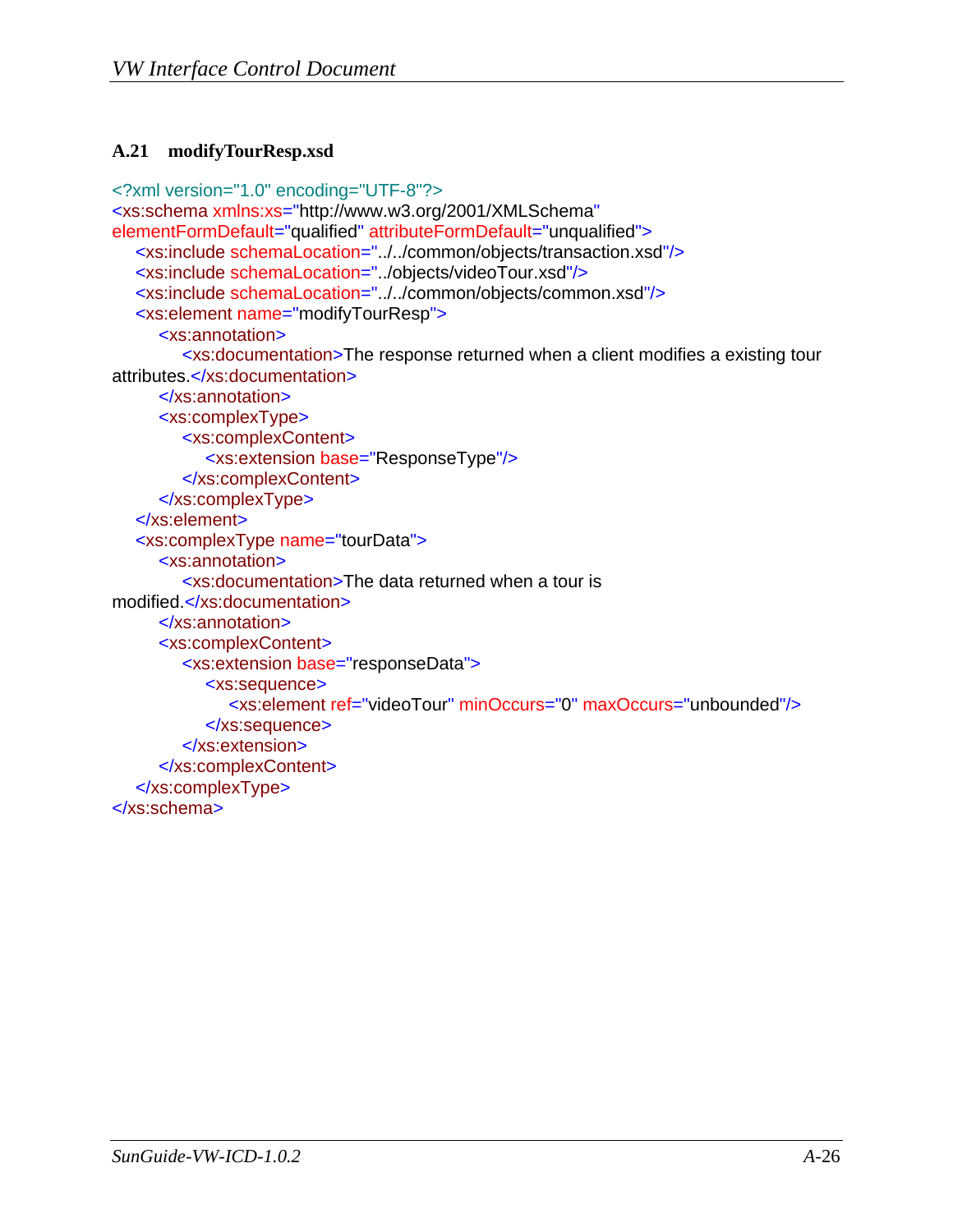#### <span id="page-45-1"></span><span id="page-45-0"></span>**A.22 refreshGeometryResp.xsd**

```
<?xml version="1.0" encoding="UTF-8"?>
<xs:schema xmlns:xs="http://www.w3.org/2001/XMLSchema"
elementFormDefault="qualified" attributeFormDefault="unqualified">
  <xs:include schemaLocation="../../common/objects/transaction.xsd"/>
  <xs:include schemaLocation="../objects/activeDesktop.xsd"/>
  <xs:element name="refreshGeometryResp">
      <xs:annotation>
         <xs:documentation>Response received when the geometry has been refreshed 
from the wall.</xs:documentation>
      </xs:annotation>
      <xs:complexType>
         <xs:complexContent>
            <xs:extension base="ResponseType"/>
         </xs:complexContent>
      </xs:complexType>
  </xs:element>
  <xs:complexType name="geometryData">
      <xs:annotation>
         <xs:documentation>The updated geometry data that was retrieved from the 
wall.</xs:documentation>
      </xs:annotation>
      <xs:complexContent>
         <xs:extension base="responseData">
            <xs:sequence>
               <xs:element ref="wallId"/>
               <xs:element ref="activeDesktop" minOccurs="0"/>
               <xs:element name="layouts" minOccurs="0">
                 <xs:annotation>
                    <xs:documentation>Layouts available for the wall.</xs:documentation>
                 </xs:annotation>
                 <xs:complexType>
                    <xs:sequence>
                       <xs:element ref="layoutId" minOccurs="0"
maxOccurs="unbounded"/>
                    </xs:sequence>
                 </xs:complexType>
               </xs:element>
               <xs:element name="sources" minOccurs="0">
                 <xs:annotation>
                    <xs:documentation>Sources available for the 
wall.</xs:documentation>
                 </xs:annotation>
                  <xs:complexType>
                    <xs:sequence>
```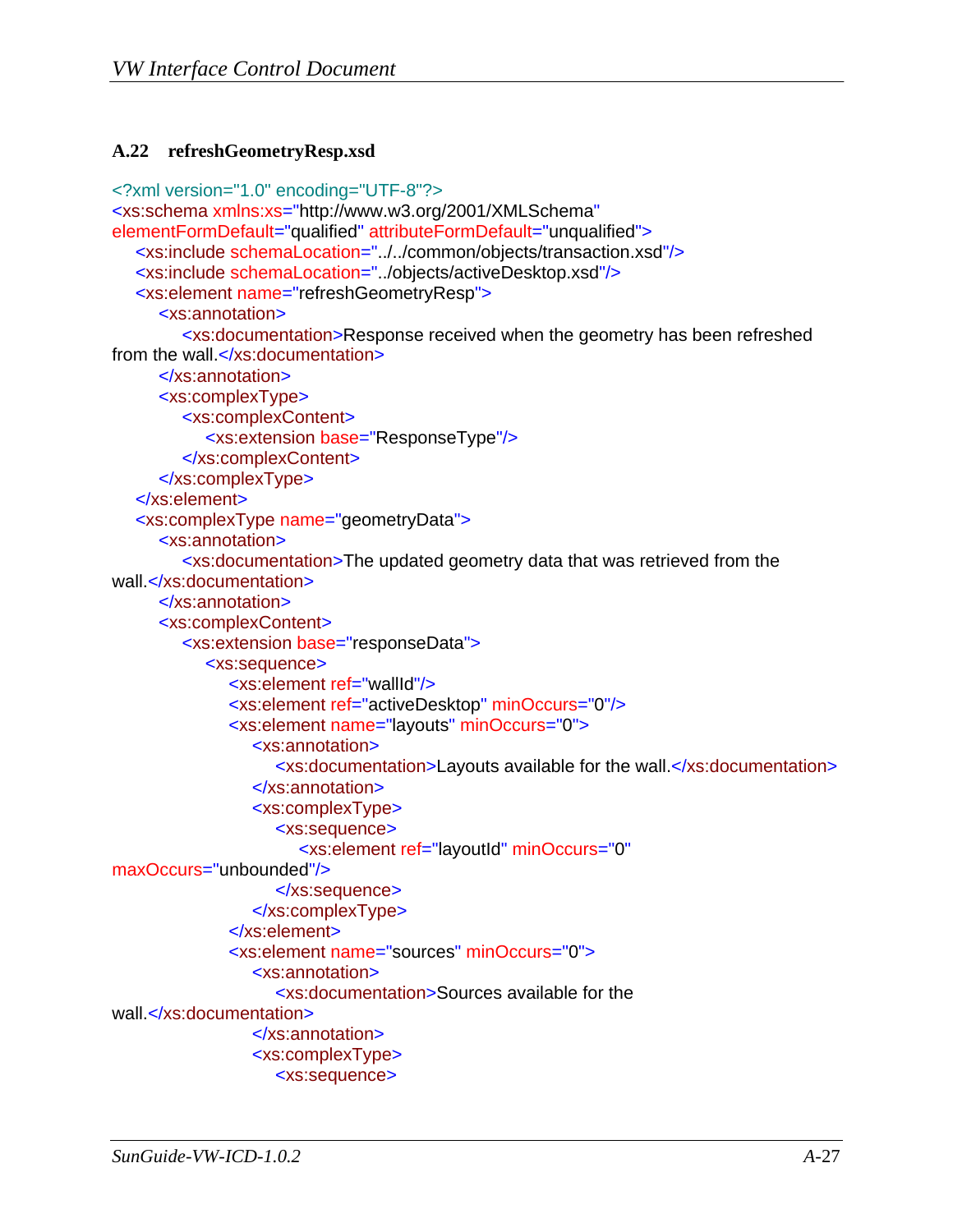<xs:element ref="sourceId" minOccurs="0" maxOccurs="unbounded"/> </xs:sequence> </xs:complexType> </xs:element> </xs:sequence> </xs:extension> </xs:complexContent> </xs:complexType> </xs:schema>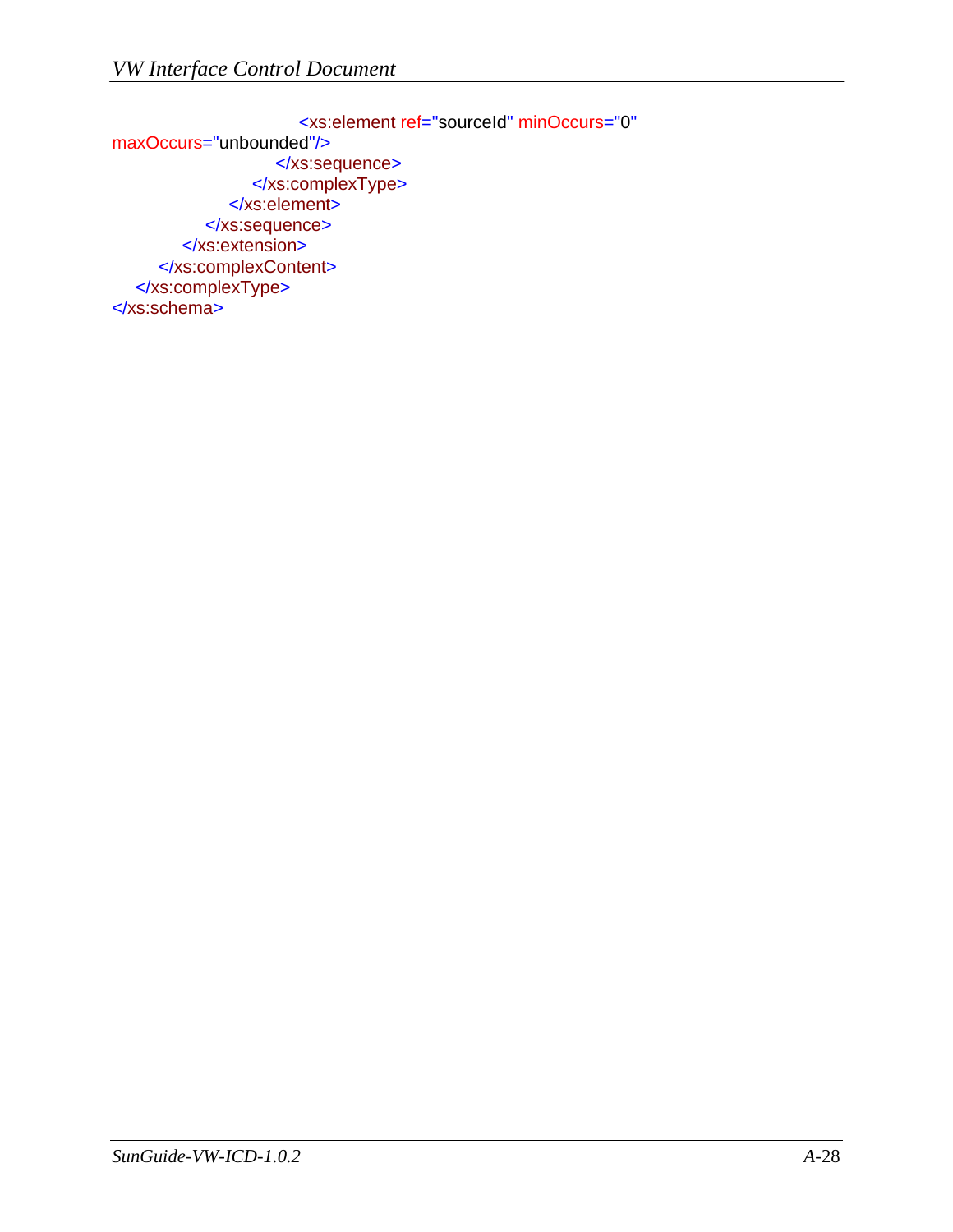#### <span id="page-47-1"></span><span id="page-47-0"></span>**A.23 retrieveDataResp.xsd**

```
<?xml version="1.0" encoding="UTF-8"?>
<xs:schema xmlns:xs="http://www.w3.org/2001/XMLSchema"
elementFormDefault="qualified" attributeFormDefault="unqualified">
  <xs:include schemaLocation="../../common/objects/transaction.xsd"/>
  <xs:include schemaLocation="../objects/activeDesktop.xsd"/>
  <xs:include schemaLocation="../../vs/objects/videoTour.xsd"/>
  <xs:include schemaLocation="../../vs/objects/activeVideoTour.xsd"/>
  <xs:element name="retrieveDataResp">
      <xs:annotation>
         <xs:documentation>Response received for a retrieve data 
request</xs:documentation>
      </xs:annotation>
      <xs:complexType>
         <xs:complexContent>
            <xs:extension base="ResponseType"/>
         </xs:complexContent>
      </xs:complexType>
  </xs:element>
  <xs:complexType name="retrieveData" abstract="0">
      <xs:annotation>
         <xs:documentation>The response data for a retrieve data 
request</xs:documentation>
      </xs:annotation>
      <xs:complexContent>
         <xs:extension base="responseData">
            <xs:sequence>
               <xs:element name="walls" minOccurs="0">
                 <xs:annotation>
                    <xs:documentation>The video walls in the 
system.</xs:documentation>
                 </xs:annotation>
                 <xs:complexType>
                    <xs:sequence>
                       <xs:element name="wall" minOccurs="0"
maxOccurs="unbounded">
                          <xs:complexType>
                             <xs:sequence>
                                <xs:element ref="wallId"/>
                                <xs:element name="wallGeometry" minOccurs="0">
                                   <xs:annotation>
                                     <xs:documentation>Information about the desktop, 
regions and windows of the wall configuration.</xs:documentation>
                                   </xs:annotation>
                                  <xs:complexType>
                                     <xs:sequence>
```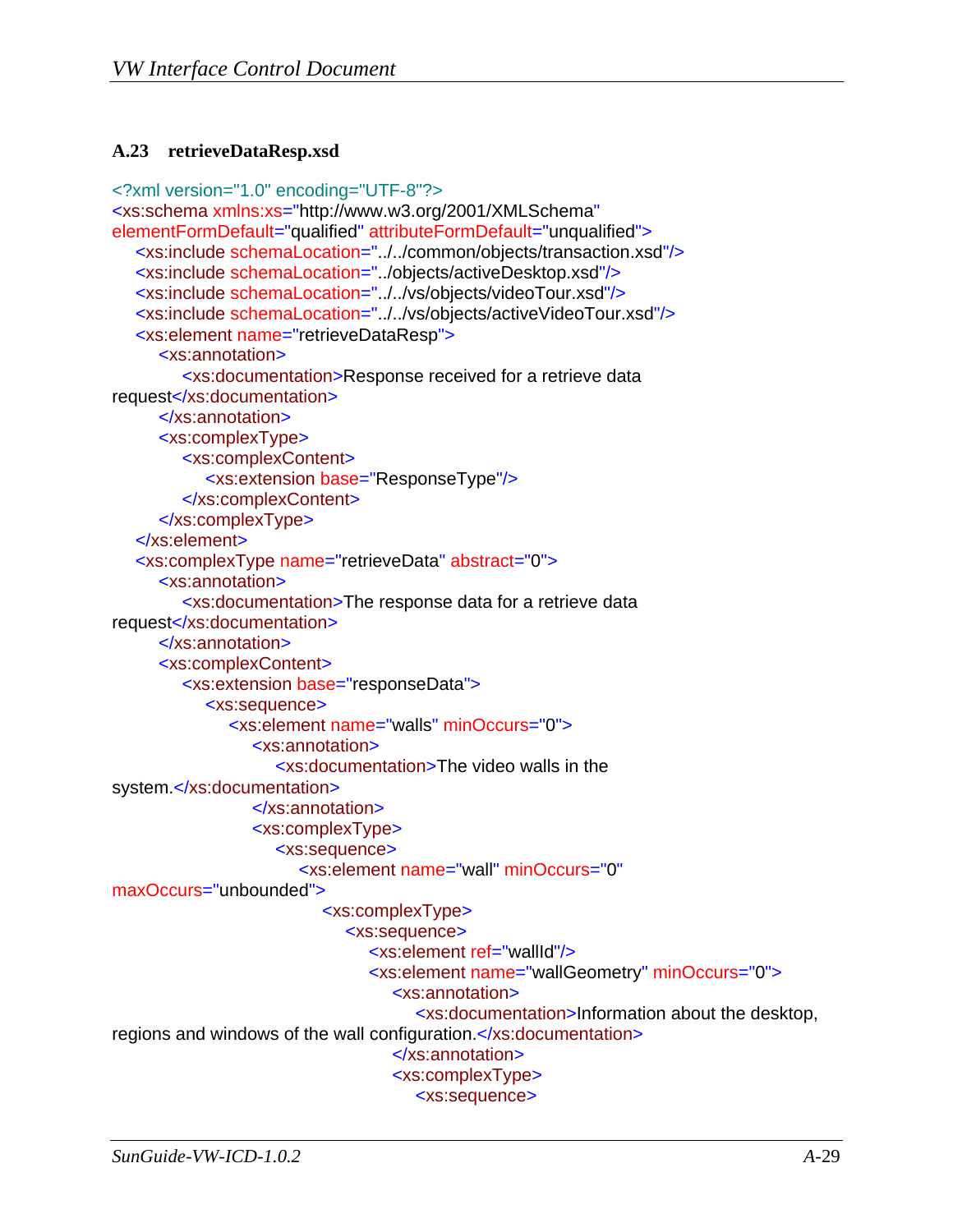|                                    | <xs:element <="" minoccurs="0" ref="desktop" th=""></xs:element>   |
|------------------------------------|--------------------------------------------------------------------|
| maxOccurs="unbounded"/>            |                                                                    |
|                                    | $\langle$ xs:sequence>                                             |
|                                    |                                                                    |
|                                    | $\langle$ xs:element>                                              |
|                                    | <xs:element minoccurs="0" name="layouts"></xs:element>             |
|                                    | <xs:annotation></xs:annotation>                                    |
|                                    | <xs:documentation>Layouts available for the</xs:documentation>     |
| wall.                              |                                                                    |
|                                    | $\le$ /xs:annotation>                                              |
|                                    | <xs:complextype></xs:complextype>                                  |
|                                    | <xs:sequence></xs:sequence>                                        |
|                                    | <xs:element <="" minoccurs="0" ref="layoutId" td=""></xs:element>  |
| maxOccurs="unbounded"/>            |                                                                    |
|                                    | $\langle$ xs:sequence>                                             |
|                                    |                                                                    |
|                                    |                                                                    |
|                                    | <xs:element minoccurs="0" name="sources"></xs:element>             |
|                                    | <xs:annotation></xs:annotation>                                    |
|                                    | <xs:documentation>Sources available for the</xs:documentation>     |
| wall.                              |                                                                    |
|                                    | $\le$ /xs:annotation>                                              |
|                                    | <xs:complextype></xs:complextype>                                  |
|                                    | <xs:sequence></xs:sequence>                                        |
|                                    | <xs:element <="" minoccurs="0" ref="sourceId" td=""></xs:element>  |
| maxOccurs="unbounded"/>            |                                                                    |
|                                    | $\langle$ xs:sequence>                                             |
|                                    |                                                                    |
|                                    | $\langle$ xs:element>                                              |
|                                    | <xs:element minoccurs="0" name="viewers"></xs:element>             |
|                                    | <xs:annotation></xs:annotation>                                    |
|                                    | <xs:documentation>Viewers available for the</xs:documentation>     |
| wall.                              |                                                                    |
|                                    | $\langle$ xs: annotation >                                         |
|                                    | <xs:complextype></xs:complextype>                                  |
|                                    | <xs:sequence></xs:sequence>                                        |
|                                    | <xs:element <="" minoccurs="0" ref="viewerld" td=""></xs:element>  |
| maxOccurs="unbounded"/>            |                                                                    |
|                                    |                                                                    |
|                                    |                                                                    |
|                                    | $\langle$ xs:element>                                              |
|                                    | <xs:element minoccurs="0" name="activeTours"></xs:element>         |
|                                    | <xs:annotation></xs:annotation>                                    |
|                                    | <xs:documentation>The tours which are currently</xs:documentation> |
| activated to run on the video wall |                                                                    |
|                                    | $\le$ /xs:annotation>                                              |
|                                    | <xs:complextype></xs:complextype>                                  |
|                                    | <xs:sequence></xs:sequence>                                        |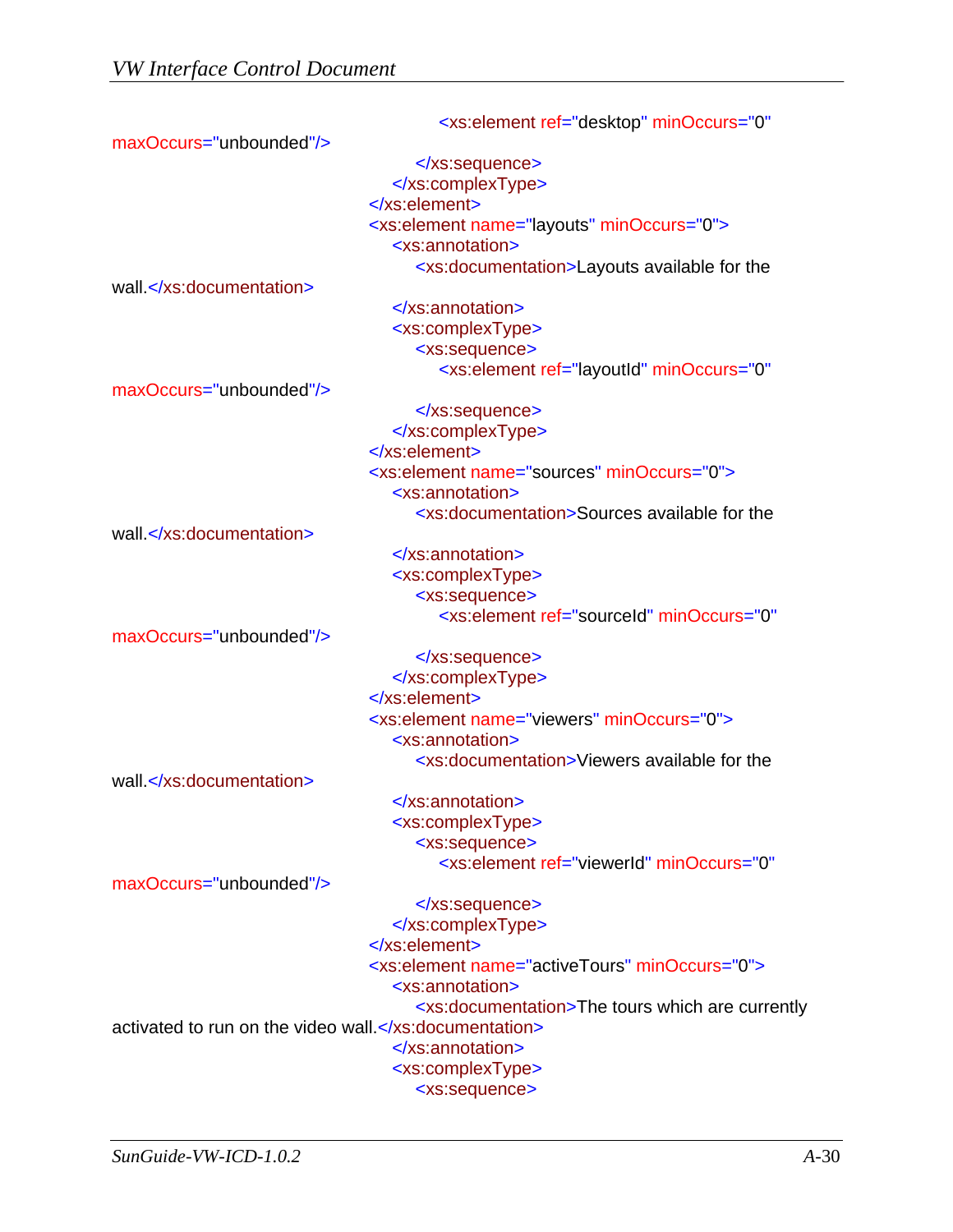<xs:element ref="activeVideoTour" minOccurs="0" maxOccurs="unbounded"/> </xs:sequence> </xs:complexType> </xs:element> </xs:sequence> </xs:complexType> </xs:element> </xs:sequence> </xs:complexType> </xs:element> <xs:element name="users" minOccurs="0"> <xs:annotation> <xs:documentation>A list containing one or more users.</xs:documentation> </xs:annotation> <xs:complexType> <xs:sequence> <xs:element name="user" minOccurs="0" maxOccurs="unbounded"> <xs:annotation> <xs:documentation>A user within the cctv system.</xs:documentation> </xs:annotation> <xs:complexType> <xs:sequence> <xs:element name="privileges"> <xs:annotation> <xs:documentation>Contains the privileges for the user.</xs:documentation> </xs:annotation> <xs:complexType> <xs:attribute name="userData" type="xs:boolean" use="required"/> <xs:attribute name="connectionData" type="xs:boolean" use="required"/> <xs:attribute name="wallGeometryData" type="xs:boolean" use="required"/> <xs:attribute name="createConn" type="xs:boolean" use="required"/> <xs:attribute name="configWall" type="xs:boolean" use="required"/> </xs:complexType> </xs:element> </xs:sequence> <xs:attribute name="name" type="identifier" use="required"/> </xs:complexType> </xs:element> </xs:sequence>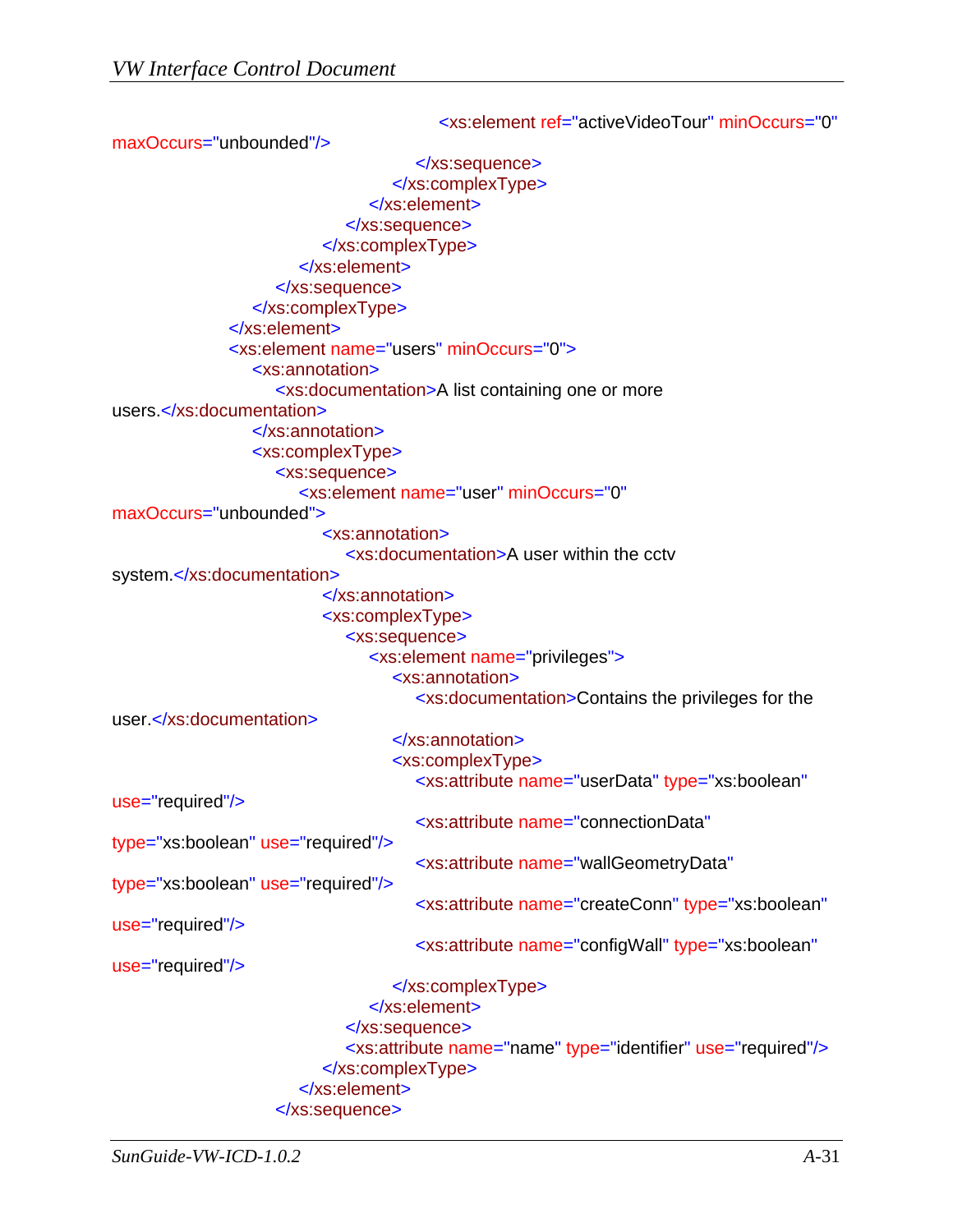```
 </xs:complexType>
               </xs:element>
               <xs:element name="statusList" minOccurs="0">
                  <xs:annotation>
                     <xs:documentation>List of status data.</xs:documentation>
                  </xs:annotation>
                  <xs:complexType>
                     <xs:sequence>
                       <xs:element name="viewerStatus" minOccurs="0"
maxOccurs="unbounded">
                          <xs:complexType>
                             <xs:sequence>
                                <xs:element ref="id"/>
                                <xs:element name="status">
                                   <xs:complexType>
                                     <xs:sequence>
                                        <xs:element ref="sourceId"/>
                                     </xs:sequence>
                                   </xs:complexType>
                                </xs:element>
                             </xs:sequence>
                          </xs:complexType>
                       </xs:element>
                     </xs:sequence>
                  </xs:complexType>
               </xs:element>
               <xs:element name="tours" minOccurs="0">
                  <xs:annotation>
                     <xs:documentation>All video tours that have been defined in the 
system.</xs:documentation>
                  </xs:annotation>
                  <xs:complexType>
                     <xs:sequence>
                       <xs:element ref="videoTour" minOccurs="0"
maxOccurs="unbounded"/>
                    </xs:sequence>
                  </xs:complexType>
               </xs:element>
            </xs:sequence>
         </xs:extension>
      </xs:complexContent>
  </xs:complexType>
</xs:schema>
```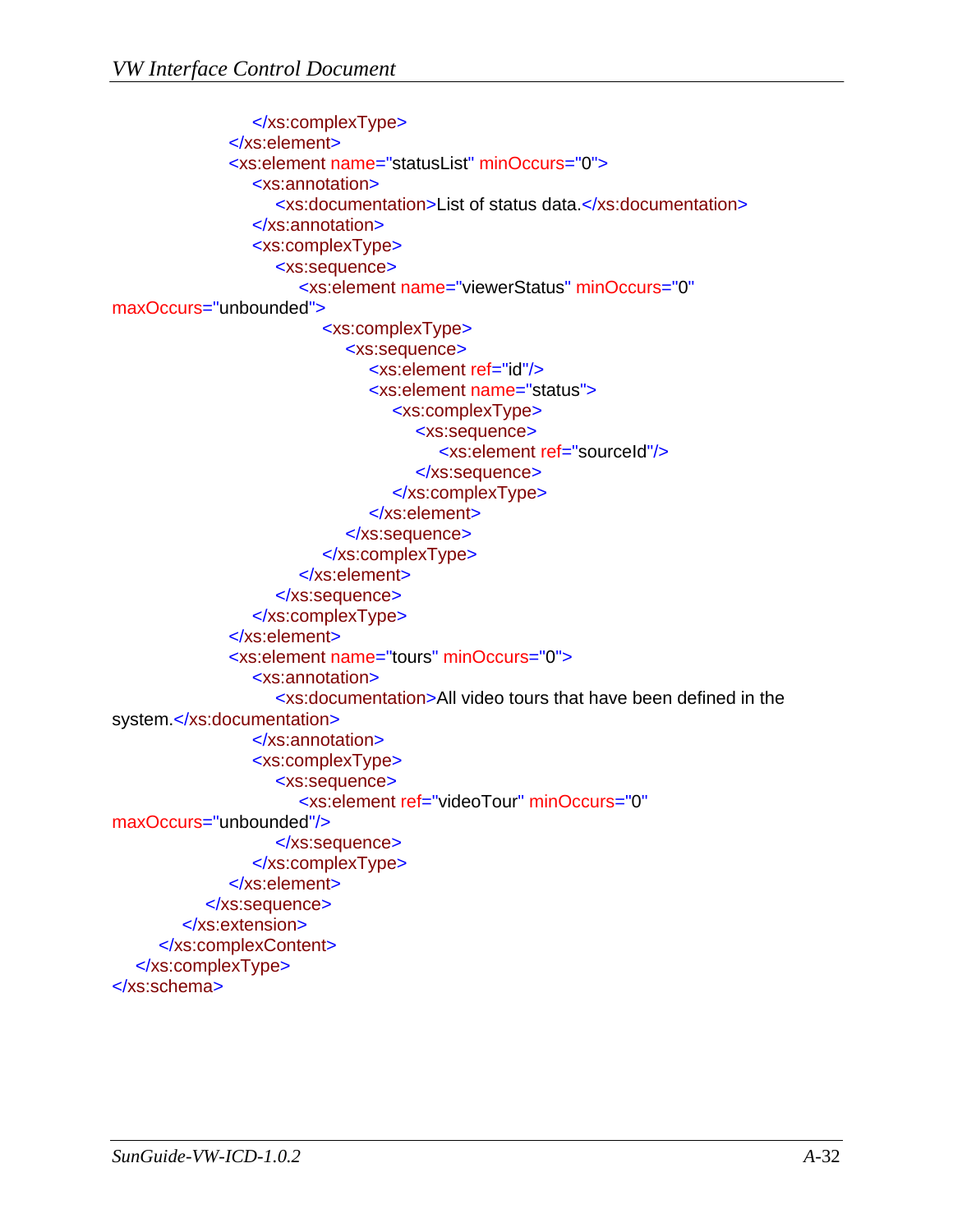#### <span id="page-51-1"></span><span id="page-51-0"></span>**A.24 startVideoTourResp.xsd**

```
<?xml version="1.0" encoding="UTF-8"?>
<xs:schema xmlns:xs="http://www.w3.org/2001/XMLSchema"
elementFormDefault="qualified" attributeFormDefault="unqualified">
  <xs:include schemaLocation="../../common/objects/transaction.xsd"/>
  <xs:include schemaLocation="../../common/objects/common.xsd"/>
  <xs:include schemaLocation="../objects/wall.xsd"/>
  <xs:element name="startVideoTourResp">
      <xs:annotation>
         <xs:documentation>The response returned when a client requests to start the 
video tour.</xs:documentation>
      </xs:annotation>
      <xs:complexType>
         <xs:complexContent>
            <xs:extension base="ResponseType"/>
         </xs:complexContent>
      </xs:complexType>
  </xs:element>
  <xs:complexType name="startVideoTourData">
      <xs:annotation>
         <xs:documentation>The data returned indicating the details of the startVideoTour 
request.</xs:documentation>
      </xs:annotation>
      <xs:complexContent>
         <xs:extension base="responseData">
            <xs:sequence>
               <xs:element ref="wallId"/>
               <xs:element name="tourId" type="identifier">
                  <xs:annotation>
                     <xs:documentation>The id of the video tour 
started.</xs:documentation>
                  </xs:annotation>
               </xs:element>
               <xs:element name="destinationId" type="identifier">
                  <xs:annotation>
                     <xs:documentation>The id of the destination that video tour started 
on.</xs:documentation>
                  </xs:annotation>
               </xs:element>
            </xs:sequence>
         </xs:extension>
      </xs:complexContent>
  </xs:complexType>
</xs:schema>
```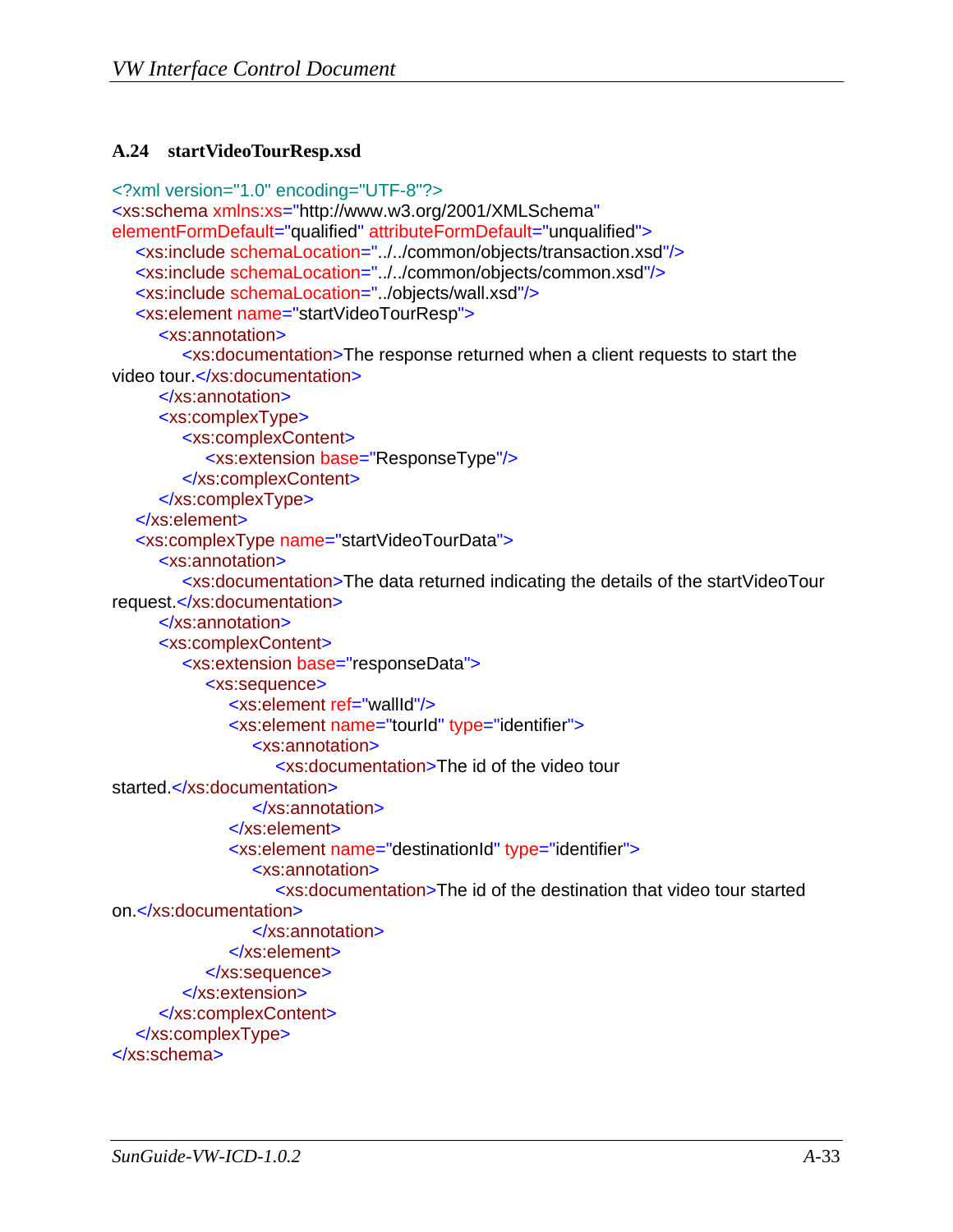#### <span id="page-52-1"></span><span id="page-52-0"></span>**A.25 stopVideoTourResp.xsd**

```
<?xml version="1.0" encoding="UTF-8"?>
<xs:schema xmlns:xs="http://www.w3.org/2001/XMLSchema"
elementFormDefault="qualified" attributeFormDefault="unqualified">
  <xs:include schemaLocation="../../common/objects/transaction.xsd"/>
  <xs:include schemaLocation="../../common/objects/common.xsd"/>
  <xs:include schemaLocation="../objects/wall.xsd"/>
  <xs:element name="stopVideoTourResp">
      <xs:annotation>
         <xs:documentation>The response returned when a client requests to stop the 
video tour.</xs:documentation>
      </xs:annotation>
      <xs:complexType>
         <xs:complexContent>
            <xs:extension base="ResponseType"/>
         </xs:complexContent>
      </xs:complexType>
  </xs:element>
  <xs:complexType name="stopVideoTourData">
      <xs:annotation>
         <xs:documentation>The data returned indicating the details of the stopVideoTour 
request.</xs:documentation>
      </xs:annotation>
      <xs:complexContent>
         <xs:extension base="responseData">
            <xs:sequence>
               <xs:element ref="wallId"/>
               <xs:element name="destinationId" type="identifier">
                  <xs:annotation>
                     <xs:documentation>The id of the destination that video tour was 
stopped on.</xs:documentation>
                  </xs:annotation>
               </xs:element>
            </xs:sequence>
         </xs:extension>
      </xs:complexContent>
  </xs:complexType>
</xs:schema>
```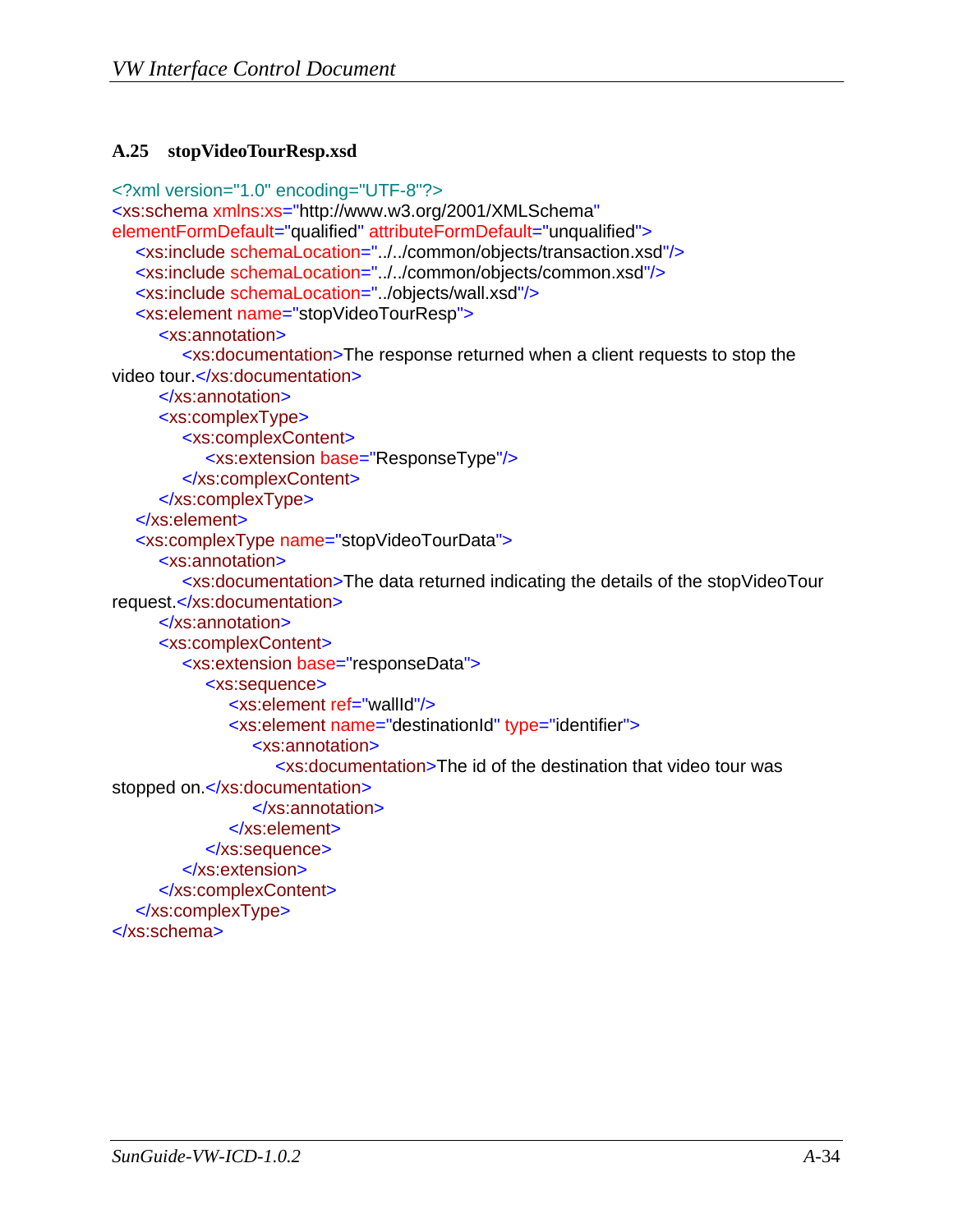#### <span id="page-53-1"></span><span id="page-53-0"></span>**A.26 subscribeResp.xsd**

```
<?xml version="1.0" encoding="UTF-8"?>
<xs:schema xmlns:xs="http://www.w3.org/2001/XMLSchema"
elementFormDefault="qualified" attributeFormDefault="unqualified">
  <xs:include schemaLocation="../../common/objects/transaction.xsd"/>
  <xs:include schemaLocation="../../common/objects/common.xsd"/>
  <xs:element name="subscribeResp">
      <xs:annotation>
         <xs:documentation>Response received for a subscribe 
request</xs:documentation>
      </xs:annotation>
      <xs:complexType>
         <xs:complexContent>
            <xs:extension base="ResponseType"/>
         </xs:complexContent>
      </xs:complexType>
  </xs:element>
  <xs:complexType name="subscribeData">
      <xs:annotation>
         <xs:documentation>The response data for a subscribe 
request</xs:documentation>
      </xs:annotation>
      <xs:complexContent>
         <xs:extension base="responseData">
            <xs:all>
               <xs:element name="wallData" type="xs:boolean" default="false"
minOccurs="0">
                 <xs:annotation>
                    <xs:documentation>Request updates to wall 
geometry.</xs:documentation>
                 </xs:annotation>
               </xs:element>
              <xs:element name="connectionData" type="xs:boolean" default="false"
minOccurs="0">
                 <xs:annotation>
                    <xs:documentation>Request updates to connections on the 
wall.</xs:documentation>
                 </xs:annotation>
               </xs:element>
               <xs:element name="tourData" minOccurs="0">
                 <xs:annotation>
                    <xs:documentation>Requests updates to video tours and active 
tours.</xs:documentation>
                 </xs:annotation>
               </xs:element>
```